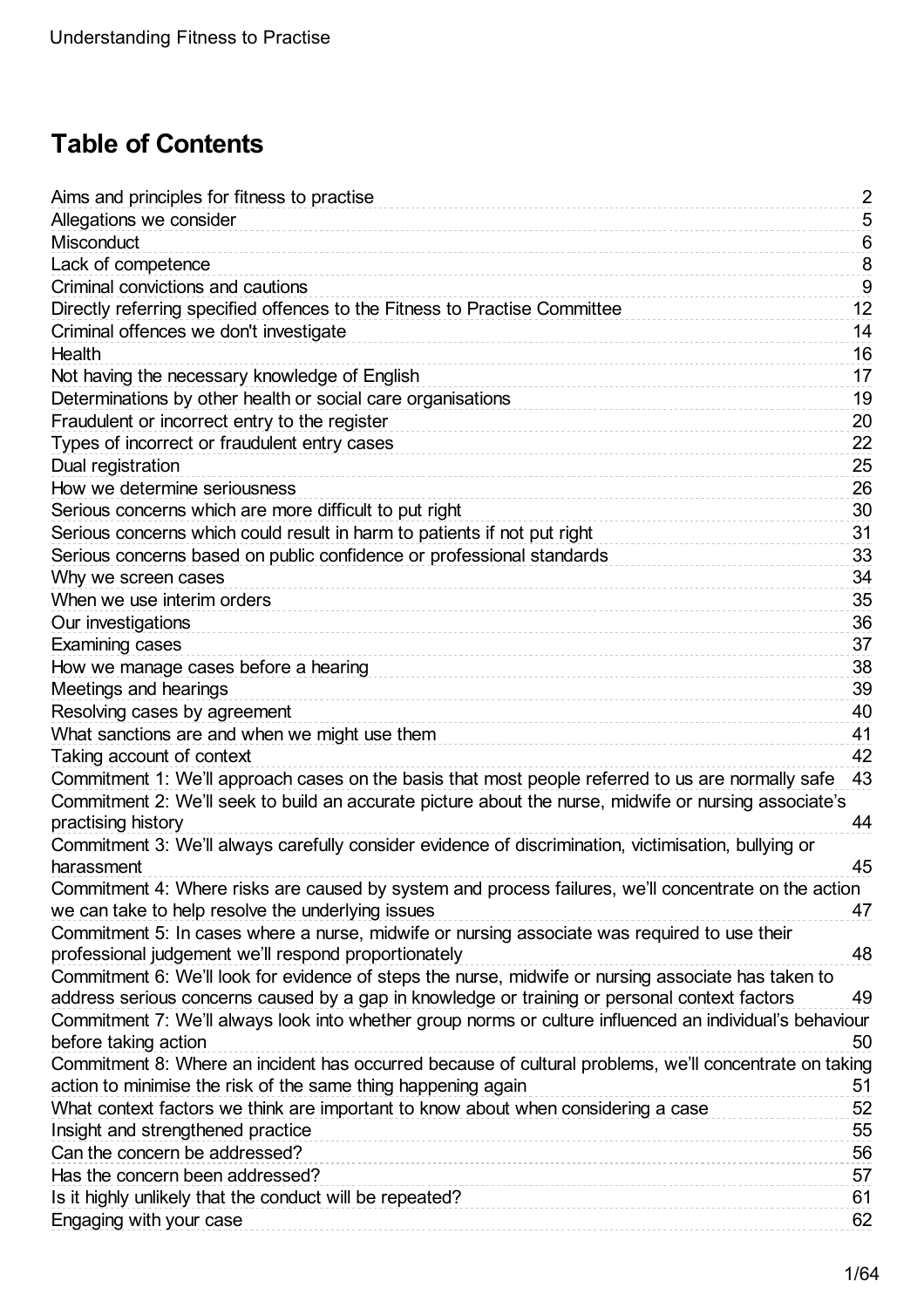

# <span id="page-1-0"></span>**Aims and principles for fitness to practise**

Reference: FTP-1 Last Updated: 14/04/2021

Our overarching objective as an organisation, is the protection of the public. It's central to everything we do.

In order to achieve our overarching objective, our legal framework<sup>1</sup> says we need to:

- protect, promote and maintain the health, safety and wellbeing of the public
- promote and maintain public confidence in the nursing and midwifery professions
- promote and maintain proper professional standards and conduct for members of the nursing and midwifery professions.

## **Our aims for fitness to practise**

We have two clear aims for fitness to practise:

- A professional culture that values equality, diversity and inclusion, and prioritises openness and learning in the interests of patient safety
- Nurses, midwives and nursing associates who are fit to practise safely and professionally.

We designed a set of principles to help us deliver these aims.

# **Our principles for fitness to practise**

We'll use these 12 principles to make sure we're consistent and transparent in the way we work and in the way we make decisions about nurses, midwives and nursing associates' fitness to practise.

Read about each principle below and how we apply it to what we do.

#### **1. A person-centred approach to fitness to practise.**

A person-centred approach helps us to put patients, families and the public at the heart of what we do.

It involves listening to what patients, their families and loved ones tell us about their experiences so that we can understand what the regulatory concerns about nurses, midwives and nursing associates might be and are better placed to act on those concerns. Sometimes, they provide vital information that shows we need to scrutinise the conclusions others have reached.

We want patients and members of the public to feel supported and listened to in our fitness to practise proceedings. Putting patients, families and the public at the centre of what we do helps us to make sure we are in the best place to protect the public.

#### 2. Fitness to practise is about managing the risk that a nurse, midwife or nursing associate poses to **patients or members of the public in the future. It isn't about punishing people for past events.**

If professionals see us as being punitive, those professionals are more likely to hide things going wrong or act defensively. This will make it difficult to achieve the kind of open and learning culture that's most likely to keep patients and members of the public safe.

If we are seen by the people affected by unsafe care, as being there to discipline the nurses, midwives or nursing associates involved, those people may be distressed if we don't take action against nurses, midwives or nursing associates who are no longer a risk.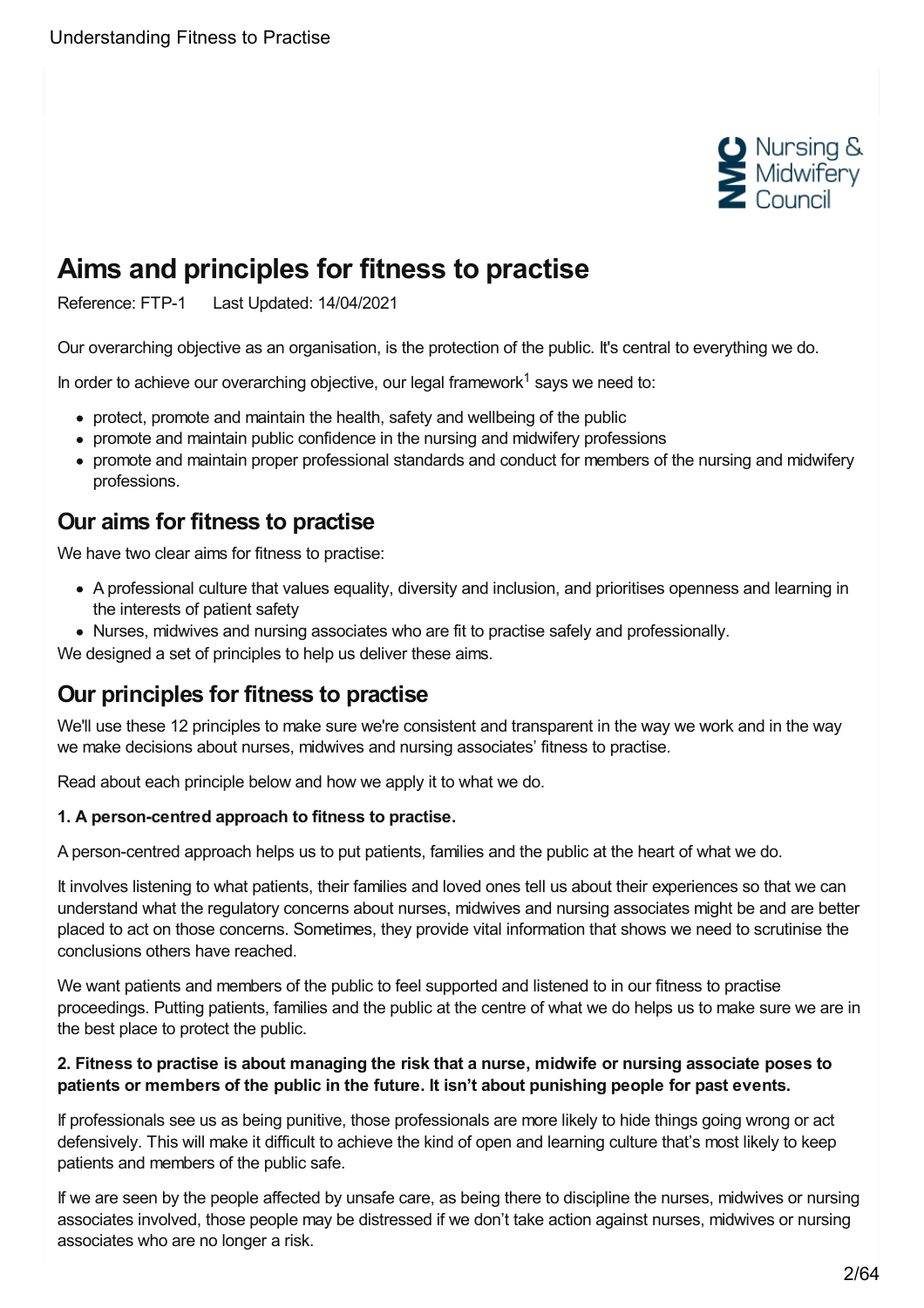#### 3. We can best protect patients and members of the public by making final fitness to practise decisions **swiftly and publishing the reasons openly.**

Transparency is crucial to an effective fitness to practise process. All the people involved in a case, including patients, members of the public, and nurses, midwives and nursing associates, expect fitness to practise processes to be efficient and joined up.

They need to understand clearly and as quickly as possible what we have done about the concerns, and the reasons for our decisions. Those reasons may help others in similar situations make decisions that will help keep patients and members of the public safe.

#### **4. Employers should act first to deal with concerns about a nurse, midwife or nursing associate's** practice, unless the risk to patients or the public is so serious that we need to take immediate action.

Employers are closer to the sources of risk to patients and members of the public, and better able to recognise and manage them. If they need to, they can intervene directly and quickly in a nurse, midwife or nursing associate's practice, and do so in a targeted way dealing specifically with the risks.

We are further away from the sources of possible harm, and have a more limited range of options to prevent it.

We only need to become involved early on if the nurse, midwife or nursing associate poses a risk of harm to patients or the public that the employer can't manage effectively (perhaps because the nurse, midwife or nursing associate has left), meaning the nurse, midwife or nursing associate's right to practise needs to be withdrawn or restricted immediately.

#### 5. We always take regulatory action when there is a risk to patient safety that is not being effectively **managed by an employer.**

In the small number of cases where employers can't put the right controls in place to keep patients and members of the public safe, then we will need to become involved. This can often happen when the nurse, midwife or nursing associate practises in more than one setting, or doesn't have an employer, although these aren't the only examples. We may need to consider putting conditions on the nurse, midwife or nursing associate's ability to practise, or remove it.

#### 6. We take [account](https://www.nmc.org.uk/ftp-library/understanding-fitness-to-practise/taking-account-of-context/) of the context in which the nurse, midwife or nursing associate was practising when **deciding whether there is a risk to patient safety that requires us to take regulatory action.**

When incidents of poor practice actually happen because of underlying system failures, taking regulatory action against a nurse, midwife or nursing associate may not stop similar incidents happening again in the future. Regulatory action against an individual nurse, midwife or nursing associate may give false assurance, direct focus away from a wider problem and cause a future public protection gap.

#### 7. We may not need to take regulatory action for a clinical mistake, even where there has been serious harm to a patient or service-user, if there is no longer a risk to patient safety and the nurse, midwife or **nursing associate has been open about what went wrong and can demonstrate that they have learned from it.**

Encouraging nurses, midwives and nursing associates to learn from mistakes, including mistakes with serious consequences, is more likely to promote a learning culture that keeps patients and members of the public safe, than taking regulatory action to 'mark' the seriousness of the consequences.

Negative stories about regulation have a harmful effect on nurses, midwives and nursing associates. We want to assure nurses, midwives and nursing associates that they won't be punished if they admit to, and show they have learned from, past mistakes because this will support them in positively engaging with their professional duty of candour and help promote, rather than discourage, the kind of professional culture that's been shown to keep people safe.

#### **8. Deliberately covering up when things go wrong seriously undermines patient safety and damages public trust in the professions. Restrictive regulatory action is likely to be required in such cases.**

The duty of candour requires nurses, midwives and nursing associates to be open and honest when things go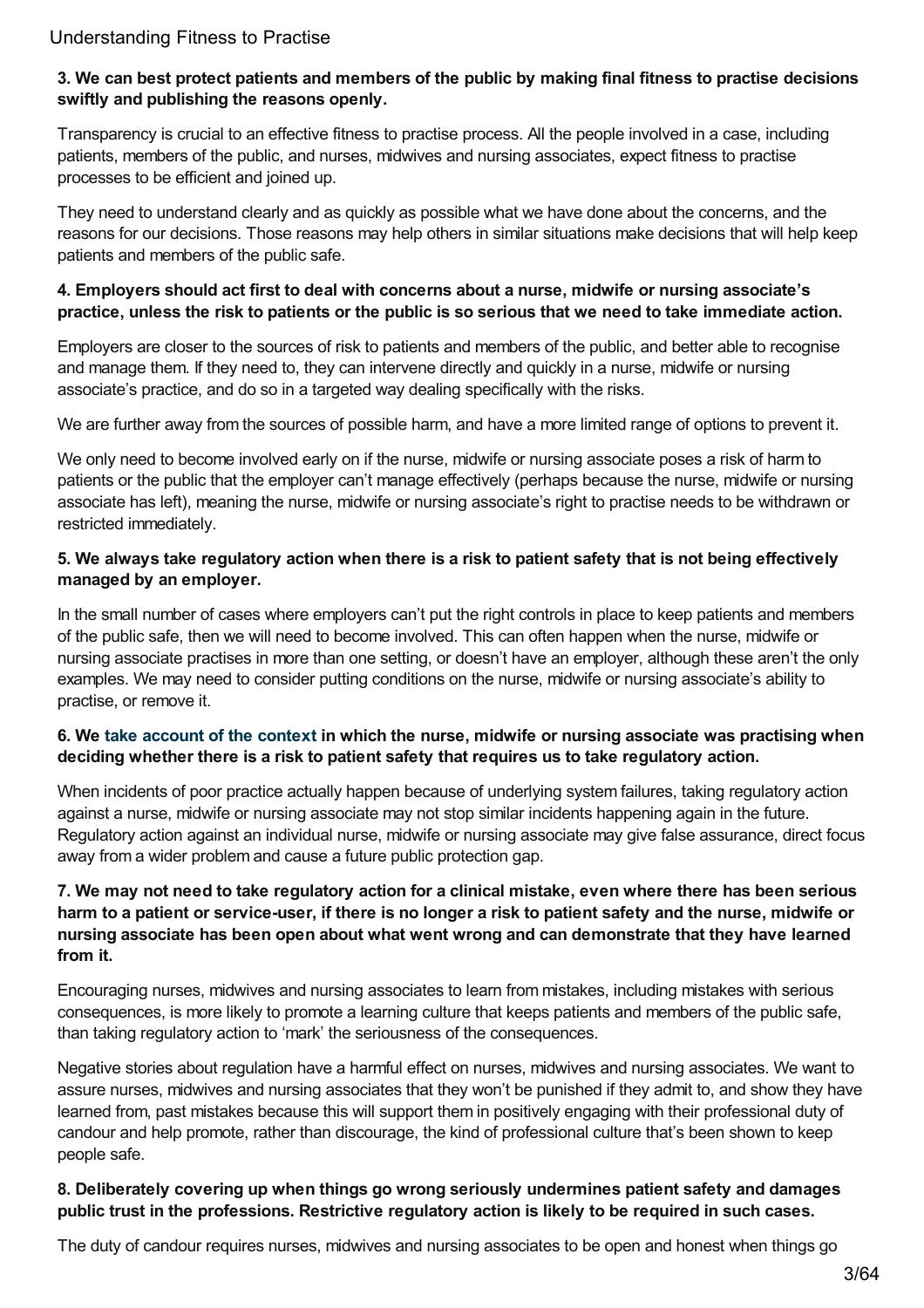wrong. It stops them from trying to prevent colleagues or former colleagues from raising concerns.

We know that if professionals don't speak up when things go wrong, significant numbers of people can suffer harm, and have done in the past. Nurses, midwives and nursing associates who try to cover up problems in their own practice deny patients and members of the public the honest explanation and apology they deserve when they have been put at risk of harm. It can also put other people at risk of suffering harm if organisations are prevented from investigating wider problems.

#### **9. In cases about clinical practice, taking action solely to maintain public confidence or uphold standards is only likely to be needed if the regulatory concern can't be [addressed](https://www.nmc.org.uk/ftp-library/understanding-fitness-to-practise/insight-and-strengthened-practice/).**

If the nurse, midwife or nursing associate has fully addressed the problem in their practice that led to the incident, and already poses no further risk to patients, we won't usually need to take action to uphold public confidence or professional standards. Only those clinical concerns that are so serious that they can't be put right will prompt us to take regulatory action to promote public confidence or uphold standards.

#### **10. In cases that aren't about clinical practice, taking action to maintain public confidence or uphold standards is only likely to be needed if the concerns raise fundamental questions about the trustworthiness of a nurse, midwife or nursing associate as a professional.**

We know that the public take concerns which affect the trustworthiness of nurses, midwives and nursing associates particularly seriously. Our research told us that these cases are likely seen by the public as serious breaches of professional standards. Conduct that could affect trust in nurses, midwives and nursing associates and require action to uphold standards or public confidence include, where related to professional practice, dishonesty, bullying and harassment. Within a nurse, midwife or nursing associate's private life, convictions that relate to specified offences or result in custodial sentences are also likely to require regulatory action for the same reason.

#### **11. Some regulatory concerns, particularly if they raise fundamental concerns about the nurse, midwife or nursing associate's professionalism, can't be addressed and require restrictive regulatory action.**

Conduct that calls into question the basics of someone's professionalism raises concerns about whether they are a suitable person to remain on a register of professionals. It's more difficult for nurses, midwives or nursing associates to be able to address concerns of this kind, and where they cannot, it will be difficult to justify them keeping their registered status.

#### **12. Hearings best protect patients and members of the public by resolving central aspects of a case that we and the nurse, midwife or nursing associate don't agree on.**

Full public hearings are not always required to reach a decision that protects the public. Their adversarial nature often has a negative impact on people, and they are slow and resource intensive.

1 See article 3(4) and (4A) Nursing and MidwiferyOrder 2001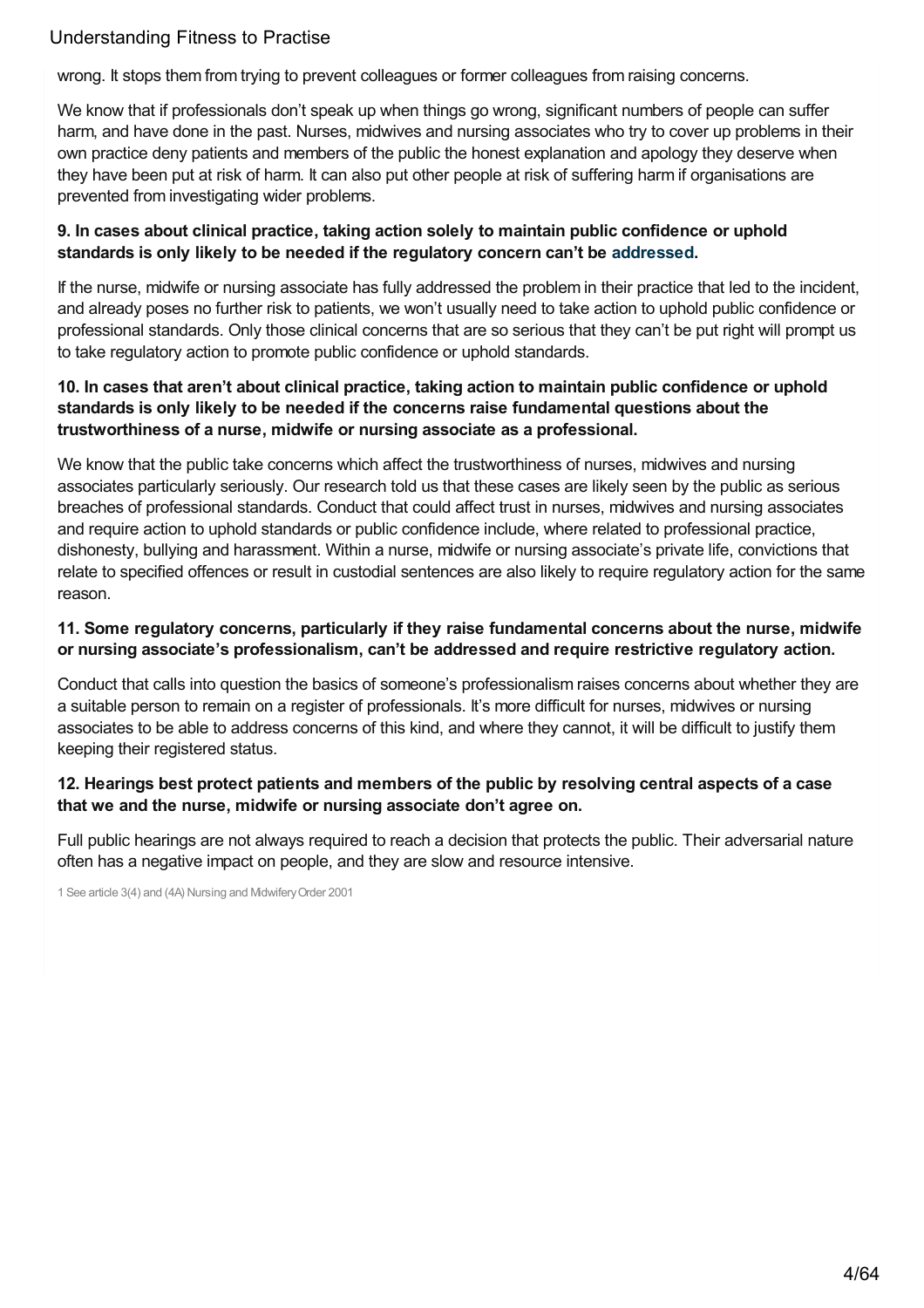

# <span id="page-4-0"></span>**Allegations we consider**

Reference: FTP-2 Last Updated: 28/07/2017

Our statutory powers to carry out investigations are limited to two kinds of allegation:

- Allegations of [fraudulent](https://www.nmc.org.uk/ftp-library/understanding-fitness-to-practise/fitness-to-practise-allegations/fraudulent-or-incorrect-entry-to-the-register/) or incorrect entry of an individual nurse, midwife or nursing associate to our register
- Allegations about the fitness to practise of nurses, midwives or nursing associates.

Allegations about fitness to practise can be based on:

- [misconduct](https://www.nmc.org.uk/ftp-library/understanding-fitness-to-practise/fitness-to-practise-allegations/misconduct/)
- lack of [competence](https://www.nmc.org.uk/ftp-library/understanding-fitness-to-practise/fitness-to-practise-allegations/lack-of-competence/)
- criminal [convictions](https://www.nmc.org.uk/ftp-library/understanding-fitness-to-practise/fitness-to-practise-allegations/criminal-convictions-and-cautions/) and cautions
- [health](https://www.nmc.org.uk/ftp-library/understanding-fitness-to-practise/fitness-to-practise-allegations/health/)
- not having the necessary [knowledge](https://www.nmc.org.uk/ftp-library/understanding-fitness-to-practise/fitness-to-practise-allegations/not-having-the-necessary-knowledge-of-english/) of English
- [determinations](https://www.nmc.org.uk/ftp-library/understanding-fitness-to-practise/fitness-to-practise-allegations/determinations-by-other-health-or-social-care-organisations/) by other health or social care organisations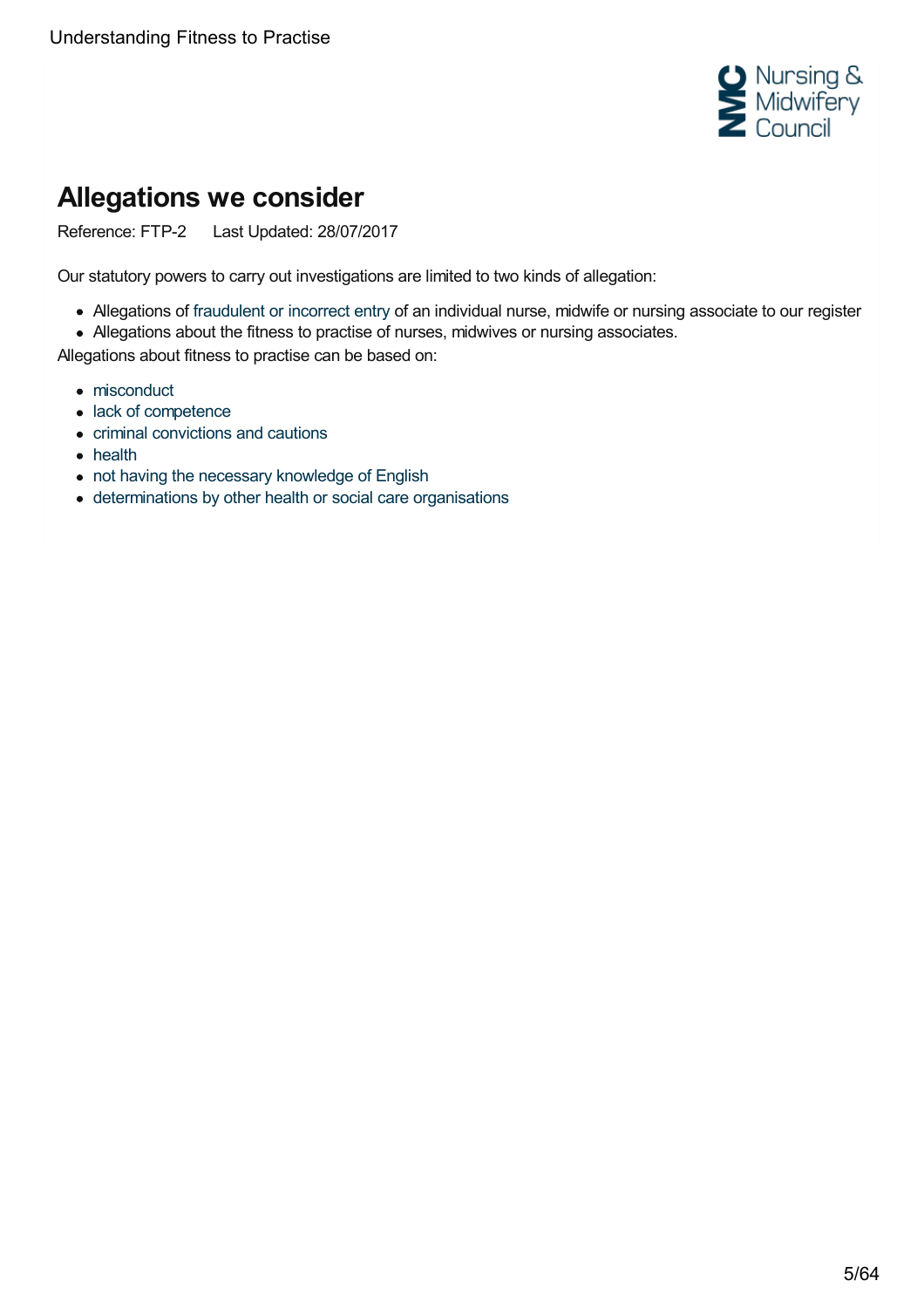

# <span id="page-5-0"></span>**Misconduct**

Reference: FTP-2a Last Updated: 29/11/2021

The [Code](https://www.nmc.org.uk/standards/code/) sets the professional standards of practice and behaviour for nurses, midwives and nursing associates, and the standards that patients and public tell us they expect from nurses, midwives and nursing associates. While the values and principles can be interpreted for particular practice settings, they are not negotiable.

If nurses, midwives or nursing associates fall short of the Code, what they did or failed to do may be serious professional misconduct. We'll need to investigate and take action if this is the case.

## **When does poor clinical practice become serious professional misconduct?**

There are certain kinds of clinical concerns we think are the most serious because they may lead to patients or members of the public suffering harm.

Because fitness to practise is about keeping people safe, rather than punishing nurses, midwives and nursing associates for past mistakes, one-off clinical incidents won't usually be considered serious professional misconduct.

Even where there has been serious harm to a patient or service-user, provided there is no longer a risk to patient safety, and the nurse, midwife or nursing associate has been open about what went wrong and can demonstrate that they have learned from it, we will not usually need to take action.

However, some concerns about patient harm will be so serious that they can't be addressed and we will need to take action to protect public confidence or to uphold professional standards. In cases like this, we will usually only need to take action if it's clear that the nurse, midwife or nursing associate deliberately chose to take an unreasonable risk with the safety of patients or service users in their care.

When we are looking at patient safety incidents involving nurses, midwives or nursing associates, we will always look carefully at the [context](https://www.nmc.org.uk/ftp-library/understanding-fitness-to-practise/taking-account-of-context/) in which they were practising. Even poor practice by a nurse, midwife or nursing associate might actually have happened because of underlying system failures.

In these circumstances, taking regulatory action against a nurse, midwife or nursing associate may be unfair, and may not stop similar incidents happening again in the future or keep people safe.

Our guidance about [seriousness](https://www.nmc.org.uk/ftp-library/understanding-fitness-to-practise/how-we-determine-seriousness/) uses parts of the Code to explain what kinds of clinical concerns we think are the most serious.

# **What other kinds of misconduct are there?**

Actions or failings which are related to clinical practice, but not a direct part of it, can be serious professional misconduct, as can issues about the nurse, midwife or nursing associate's role as a registered professional.

Bullying and harassment of colleagues, dishonesty about qualifications or employment history, are just some examples. A more extensive list is in our guidance about [seriousness](https://www.nmc.org.uk/ftp-library/understanding-fitness-to-practise/how-we-determine-seriousness/).

Sometimes, even the way a nurse, midwife or nursing associate conducts themselves in their private life could be serious professional misconduct.

This will usually only happen if the concerns raise fundamental questions about their trustworthiness as a registered professional or suggest a deep-seated attitudinal issue such as displaying discriminatory views and behaviours. This is a high threshold, because it means we may need to take action to protect public confidence in all nurses, midwives and nursing associates, or uphold professional standards.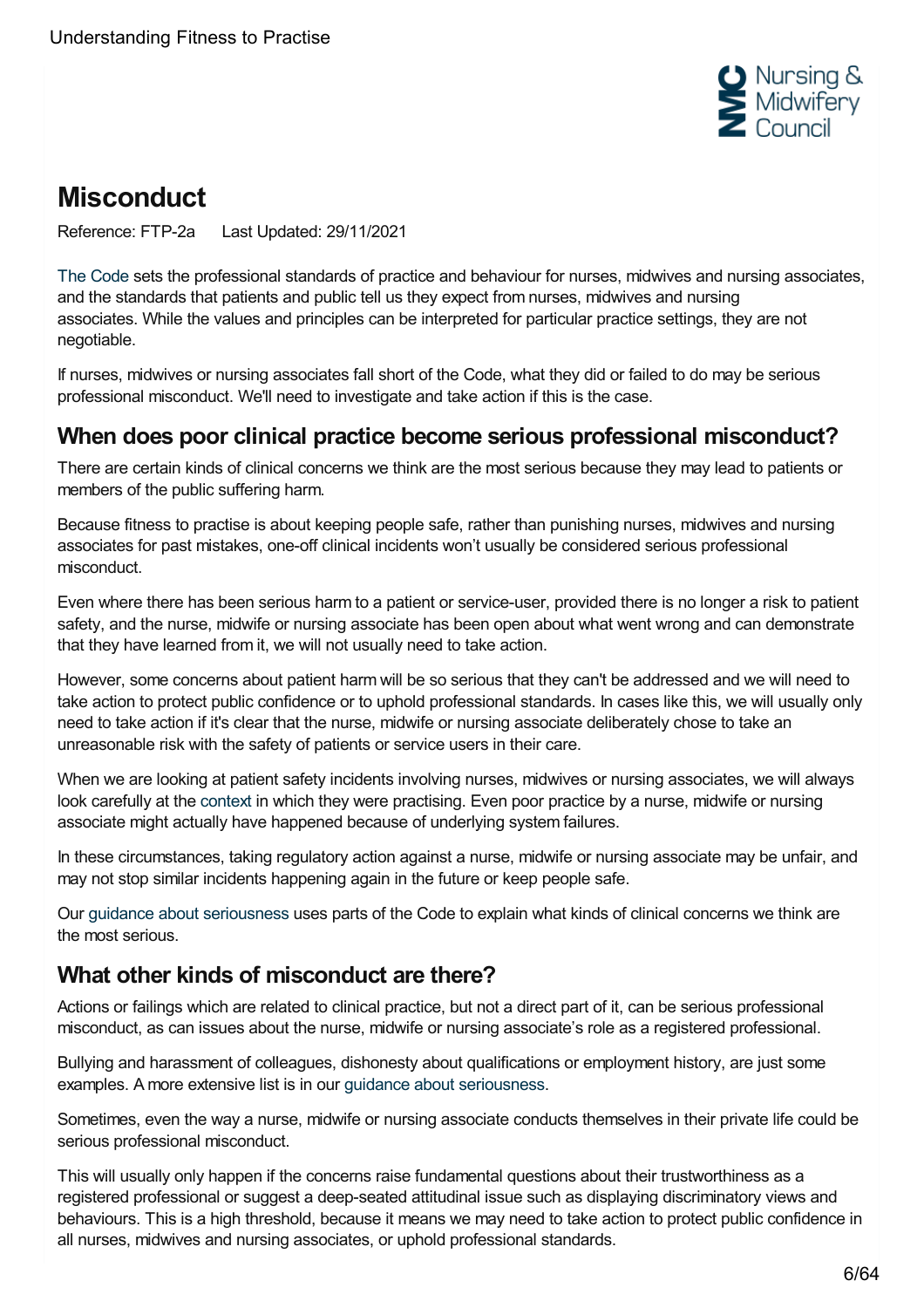Comparing misconduct in a nurse, midwife or nursing associate's private life, to our approach to criminal convictions, we would say that only convictions for specified offences or ending with a sentence of imprisonment would be serious enough to raise fundamental questions about a nurse, midwife or nursing associate's trustworthiness as a registered professional.

We don't need to become involved in issues like bad timekeeping, or minor breaches of a local disciplinary policy, because they won't put patients or members of the public at risk of suffering harm, and they don't raise fundamental questions about a nurse, midwife or nursing associate's trustworthiness as a registered professional.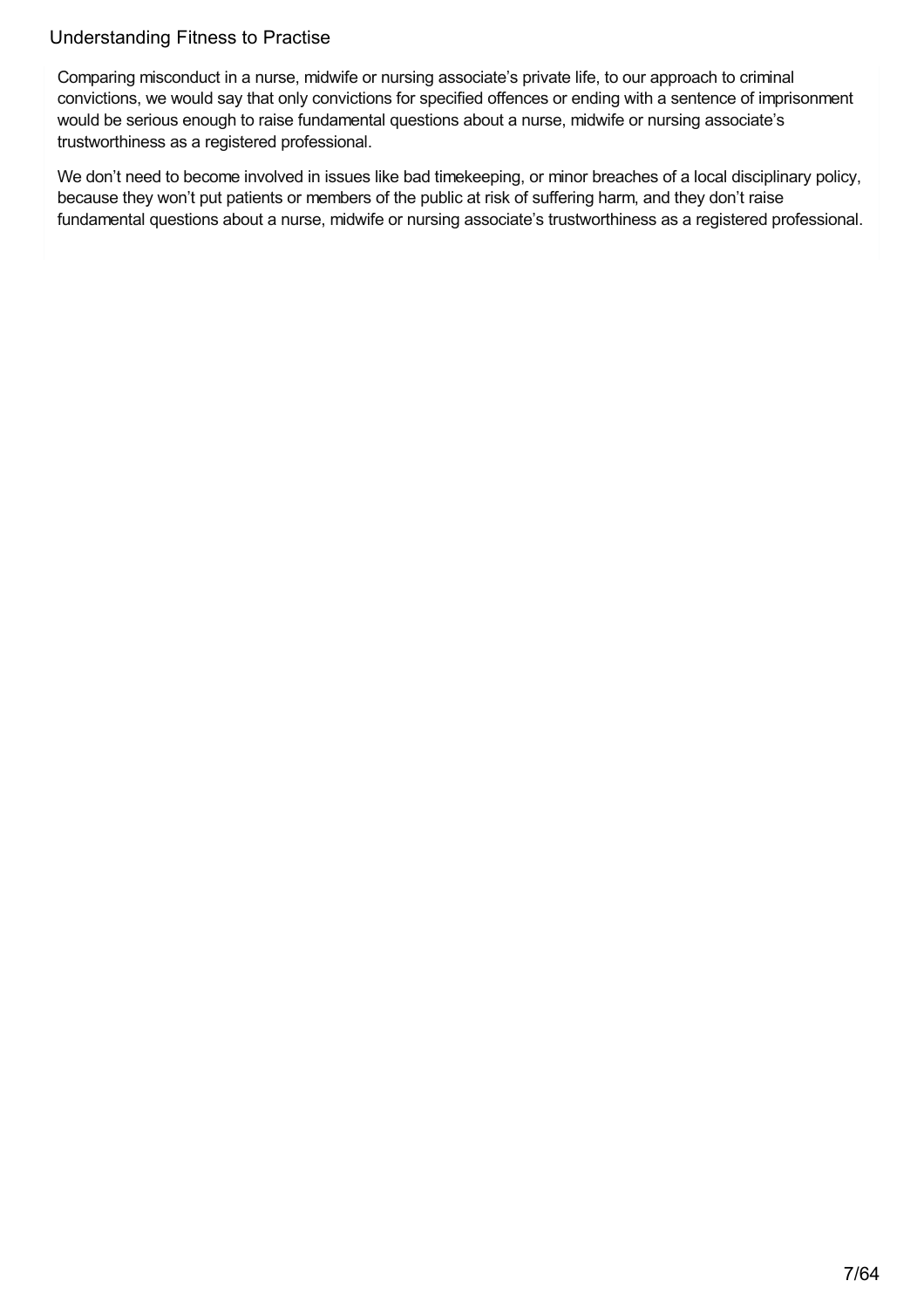

# <span id="page-7-0"></span>**Lack of competence**

Reference: FTP-2b Last Updated: 14/04/2021

Lack of competence would usually involve an unacceptably low standard of professional performance, judged on a fair sample of their work, which could put patients at risk. For instance when a nurse, midwife or nursing associate also demonstrates a lack of knowledge, skill or judgement showing they are incapable of safe and effective practice.

Unless it was exceptionally serious, a single clinical incident would not indicate a general lack of competence on the part of a nurse, midwife or nursing associate.

We recognise that nurses, midwives and nursing associates sometimes make mistakes or errors of judgement. Our starting position is that the nurse, midwife or nursing associate is usually a safe and competent professional but something may have happened that got in the way of them delivering safe care.

If concerns are raised about the general competence of a nurse, midwife or nursing associate we'll seek to understand the circumstances at the time. We'll also look at their practising history and not just at the period of time when the concerns arose. This will help us understand if there is a particular area of practice where there may be concerns or whether they are more general in nature.

Where we identify a gap in the nurse, midwife or nursing associate's knowledge or training we'll try to help them understand what they can do to address this gap and demonstrate they're safe to practise.

It's important that we find out how this gap occurred and in particular if it raises a concern about the quality or availability of support and supervision at a particular setting or whether there's evidence of discrimination or victimisation. If there is such evidence we may need to take some additional action, such as sharing information with other regulators or employers.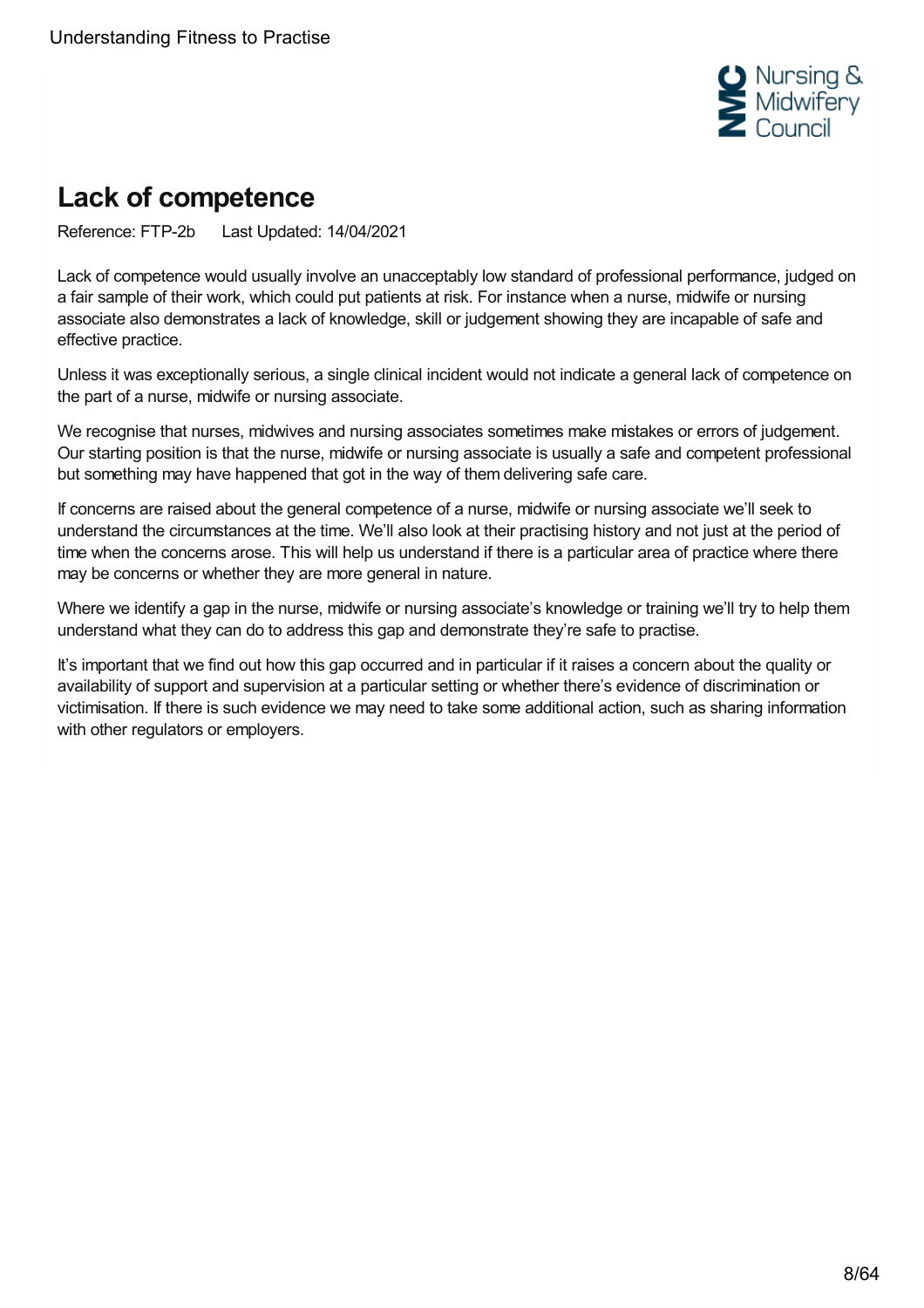

# <span id="page-8-0"></span>**Criminal convictions and cautions**

Reference: FTP-2c Last Updated: 01/07/2022

#### **In this guide**

- [Overview](#page-8-1)
- [Considering](#page-8-2) criminal conviction or caution declarations
- Assessing the [seriousness](#page-8-3) of convictions and cautions
- Referring serious [convictions](#page-9-0) directly to the Fitness to Practise Committee
- Police [investigations](#page-9-1) that result in no conviction
- When we may [investigate](#page-10-0) matters not reported to the police

## <span id="page-8-1"></span>**Overview**

Criminal offending can affect the fitness to practise of nurses, midwives and nursing associates in a number of ways.

This page sets out when a nurse, midwife or nursing associate's criminal offending may be relevant to their registration or fitness to practise.

We also explain how we assess the seriousness of criminal convictions and what we do when possible criminal conduct does not end with a caution or conviction.

We have separate guidance on the types of criminal offending we can't [investigate](https://www.nmc.org.uk/ftp-library/understanding-fitness-to-practise/fitness-to-practise-allegations/criminal-convictions-and-cautions/criminal-offences-we-dont-investigate/).

# <span id="page-8-2"></span>**Considering criminal conviction or caution declarations**

Nurses, midwives or nursing associates must declare any cautions or [convictions](https://www.nmc.org.uk/registration/joining-the-register/health-and-character/), unless these are for a protected caution or [conviction](https://www.nmc.org.uk/ftp-library/understanding-fitness-to-practise/fitness-to-practise-allegations/criminal-convictions-and-cautions/criminal-offences-we-dont-investigate/), when they apply to join our register or renew their registration with us.

They also need to let us know if they become involved in criminal offending while they're on our register.

#### **Not telling us about a conviction or caution is a clear breach of the [Code](https://www.nmc.org.uk/standards/code/).**

If there's evidence the nurse, midwife or nursing associate was dishonest about criminal offending when they applied to join our register or renew their registration, we'll have to carry out a full investigation into the circumstances to determine if this affects their registration.

If a nurse, midwife or nursing associate is involved in criminal offending after they joined the register, or renewed their registration, it won't affect their entry in the register, but it may affect their fitness to practise if they kept the fact they were charged, accepted a caution, or were convicted, from us.

This is because we have a clear expectation, as set out under the Code, that nurses, midwives or nursing associates should let us know if they are involved in criminal offending as soon as they can.

In all these cases we'll consider the possible effect on the nurse, midwife or nursing associate's registration, or their fitness to practise, even if the offending itself was not serious.

## <span id="page-8-3"></span>**Assessing the seriousness of convictions and cautions**

If the criminal offending was directly linked to the nurse, midwife or nursing associate's professional practice, it's very likely this would be serious enough to affect their fitness to practise.

For example, offences that involved neglecting, exploiting, assaulting or otherwise harming patients are so serious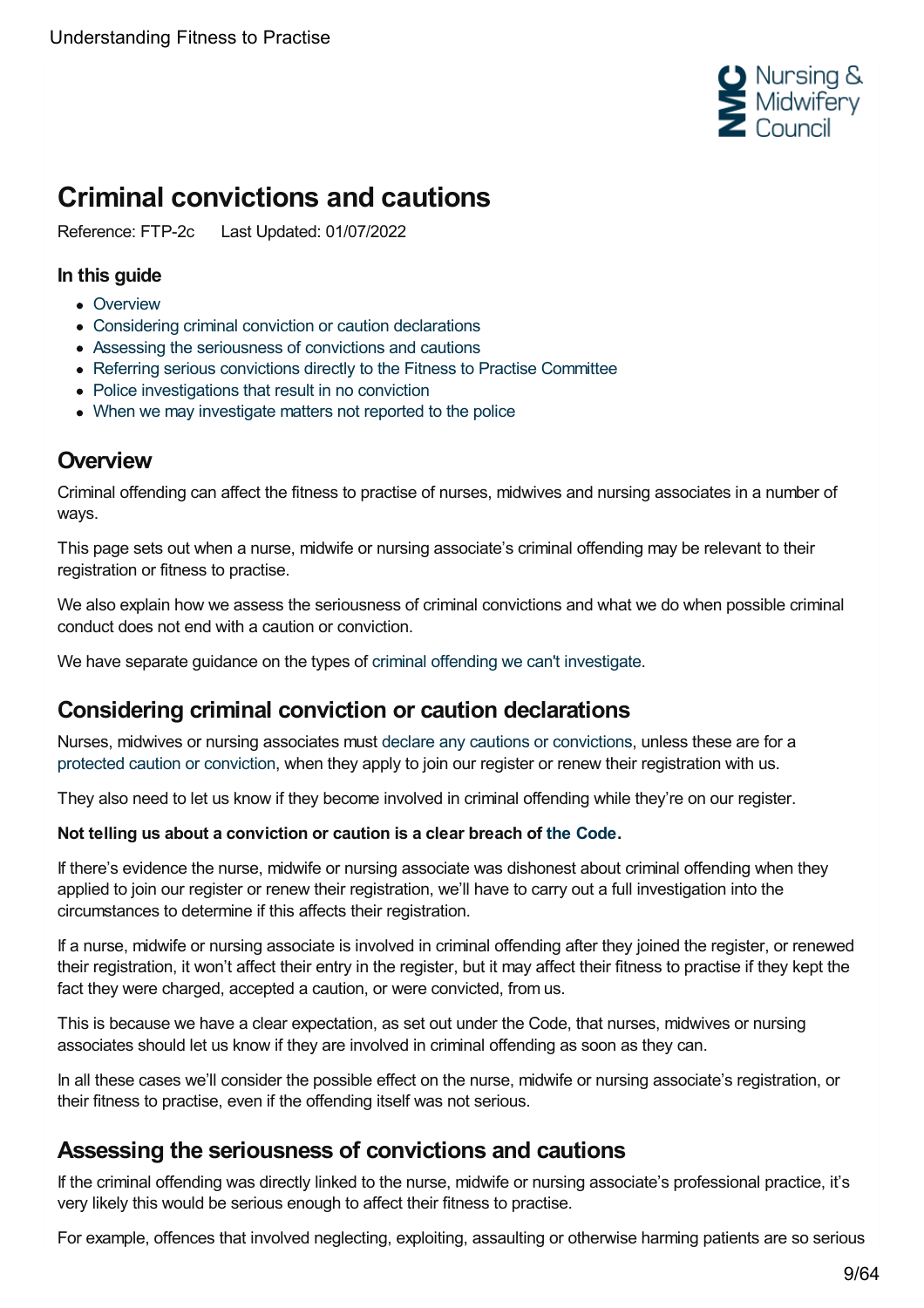that it may be harder for the nurse, midwife or nursing associate to address. In these cases it's more likely that we'll need to take regulatory action to maintain professional standards and public confidence in nurses, midwives or nursing associates.

If the criminal offending took place in the nurse, midwife or nursing associate's private life, and there's no clear risk to patients or members of the public, then it is unlikely that we'll need to take regulatory action to uphold confidence in nurses, midwives or nursing associates, or professional standards.

We'd only need to do that if the nurse, midwife or nursing associate was given a custodial sentence (this includes suspended sentences), or the conviction was for a [specified](https://www.nmc.org.uk/ftp-library/understanding-fitness-to-practise/fitness-to-practise-allegations/criminal-convictions-and-cautions/directly-referring-specified-offences-to-the-fitness-to-practise-committee/) offence.

Once we decide that the conviction, and any information we've gathered about the surrounding circumstances, would be serious enough to affect the nurse, midwife or nursing associate's fitness to practise, we'll seek police information to verify the details of the conviction or caution referred to us.

Find out more about how we determine [seriousness](https://www.nmc.org.uk/ftp-library/understanding-fitness-to-practise/how-we-determine-seriousness/).

## <span id="page-9-0"></span>**Referring serious convictions directly to the Fitness to Practise Committee**

We may pass the case directly to the Fitness to Practise Committee for their decision<sup>1</sup> if:

- a nurse, midwife or nursing associate has been sentenced to immediate imprisonment, or
- the conviction was for a ['specified](https://www.nmc.org.uk/ftp-library/understanding-fitness-to-practise/fitness-to-practise-allegations/criminal-convictions-and-cautions/directly-referring-specified-offences-to-the-fitness-to-practise-committee/) offence'.

The nature of these convictions would raise fundamental questions about the nurse, midwife or nursing associate's trustworthiness as a professional, which means the Fitness to Practise Committee will probably need to take some action to restrict their registration as the possible outcomes imposed by case examiners are unlikely to be sufficient.

## <span id="page-9-1"></span>**Police investigations that result in no conviction**

Criminal investigations into possible offending by nurses, midwives or nursing associates can end with the police, prosecutors, or the courts taking no action.

The nurse, midwife or nursing associate may be found not guilty in court, or the investigation could end before the case gets to court.

For example, the court may give the nurse, midwife or nursing associate a [conditional](https://www.nmc.org.uk/ftp-library/understanding-fitness-to-practise/fitness-to-practise-allegations/criminal-convictions-and-cautions/criminal-offences-we-dont-investigate/) or absolute discharge.

Sometimes, the police may choose not to investigate following the findings of other organisations, such as safeguarding or social services, that the nurse, midwife or nursing associate has done something that is against the law.

We would only reinvestigate the facts of these cases if the concerns they raise put patients or members of the public at risk of being harmed, or could affect the public's trust in all nurses, midwives and nursing associates or their professional standards.

## **When we would reinvestigate**

When deciding if we would need to reinvestigate, we would need to consider if the nurse, midwife or nursing associate's alleged actions could be serious professional misconduct.

We would reinvestigate the facts of a case if:

- the offence took place in a clinical or care setting or context,
- the alleged victims were patients, service users or people in the nurse, midwife or nursing associate's care, or
- there is a clear link to professional practice<sup>2</sup> (which includes respecting boundaries with patients and colleagues).

Before we reinvestigate alleged offending in a care, clinical or professional context we first carefully assess why there was not a conviction, or why the police decided not to investigate.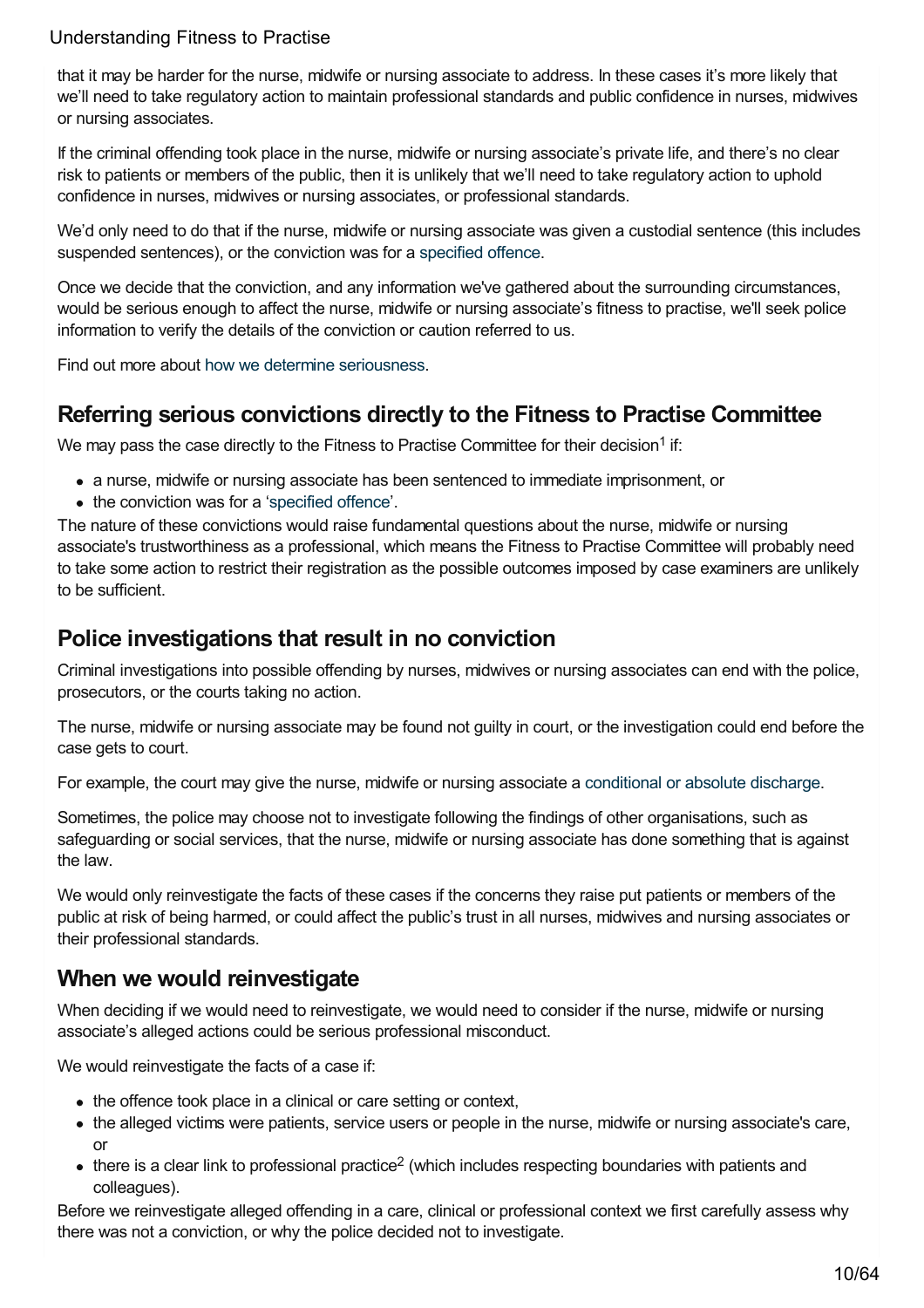We will look carefully at whether, and if so why, the courts or the police rejected the accounts of people who would give evidence in any fitness to practise case.

We'll consider discussing any previous criminal trial with those people and assess very carefully how willing or able they would be to attend to give evidence in any future fitness to practise case.

## **When we wouldn't reinvestigate**

If a nurse, midwife or nursing associate is accused of offending in their private life, based on incidents that have no connection with their practice as a registered professional, and they are not convicted, we are far less justified in reinvestigating the facts.

The allegations wouldn't really be connected with our role as a professional regulator, and the investigation would not need the specialist knowledge of our regulatory investigators or case examiners.

Nurses, midwives or nursing associate's fitness to practise can be affected by very serious offending in their private life for which they are convicted. But if they aren't convicted, it's not our role to fill in any perceived gaps in the criminal justice system by taking regulatory action against them if there isn't a clear link to patient safety, clinical practice, or professional standards.

For example, if a nurse, midwife or nursing associate is investigated for an alleged mortgage fraud against a bank, but the prosecution collapses, it wouldn't be our role to reinvestigate whether they acted dishonesty as part of a possible misconduct case.

## <span id="page-10-0"></span>**When we may investigate matters not reported to the police**

It isn't our role to fill any perceived gaps in the criminal justice system. When deciding whether to investigate concerns that could have been reported to the police, but have not, we will always consider the Code and the effect on patient safety. If the concerns could amount to a breach of the Code and could affect patient safety, we will look into them.

Concerns such as using [discriminatory](https://www.nmc.org.uk/ftp-library/understanding-fitness-to-practise/how-we-determine-seriousness/) language or [inciting](https://www.nmc.org.uk/standards/guidance/social-media-guidance/) racial hatred via social media are matters we are likely to look into even if they were not reported to the police as this behaviour is likely to amount to a breach of the Code and affect patient safety.

Equally, if we received a referral where it is alleged that a sexual assault against a patient had taken place, but the patient concerned did not wish to report it to the police, we are likely look into this.

By contrast, if we received concerns that nurse, midwife or nursing associate had committed a sexual offence in their private life and there was no evidence to suggest there was a risk to patient safety, we would usually say that the matter would be best investigated by the police in the first instance.

When considering these types of concerns we would want to establish why matters had not been reported to the police and if there is any evidence to support the allegation as concerns of this nature are serious. There may be situations where we need to share information with the police if we consider it is in the public interest to do so. This is explained in our fitness to practise [information](https://www.nmc.org.uk/globalassets/sitedocuments/ftp_information/ftp-information-handling-guidance.pdf) handling guidance.

1 Article 22(5)(b) requires us to refer allegations (as soon as reasonablypracticable after theyare received in the form required) to a Practice Committee. This includes referral directlyto the Fitness to Practise Committee without consideration byour Case Examiners.

2 Ashraf vGeneral Dental Council [2014] EWHC2618 (Admin)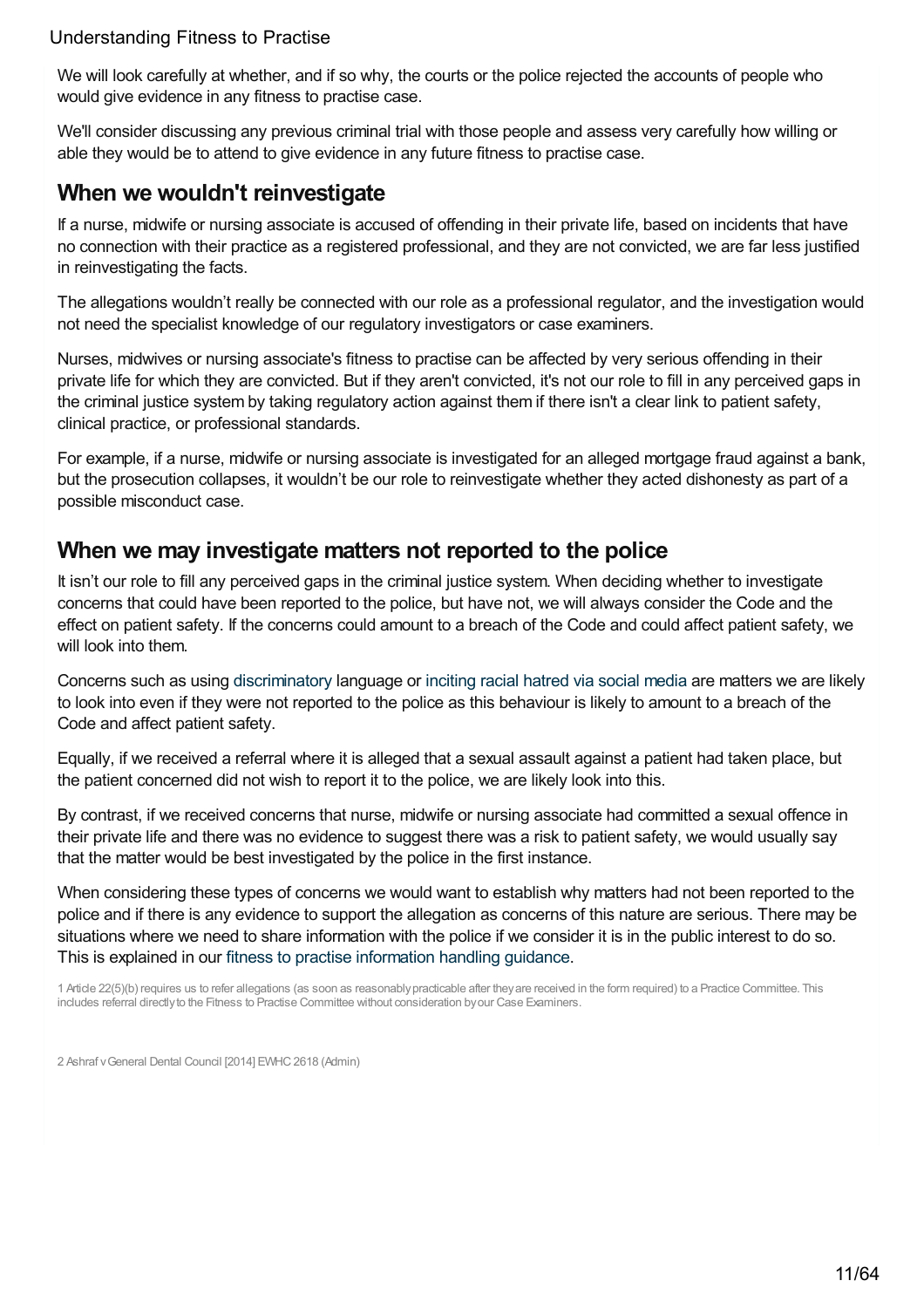

# <span id="page-11-0"></span>**Directly referring specified offences to the Fitness to Practise Committee**

Reference: FTP-2c-1 Last Updated: 29/11/2021

We'll usually refer the most serious cases of criminal offending straight to the Fitness to Practise Committee. We call this a direct referral. These cases include those where the courts gave the nurse, midwife or nursing associate a sentence of immediate imprisonment, or if the nature of their offending was particularly grave.

We call convictions of that level of seriousness 'specified offences'. We will always take into account how long ago the offending happened when we decide whether to send it directly to the Committee.

## **What are specified offences?**

For us, specified offences include:

- hate crimes
- sexual offences
- other serious offences (listed below)

## **Hate crimes**

We consider that a hate crime includes any criminal offence which is perceived by the victim or any other person, to be motivated by hostility or prejudice based on a person's race or perceived race; religion or perceived religion; sexual orientation or perceived sexual orientation; disability or perceived disability and any crime motivated by hostility or prejudice against a person who is transgender or perceived to be transgender.<sup>1</sup>

# **Sexual offences**

Sexual offences include any offences which involve sexual activity or sexual motivation. They also include offences which relate to images or videos involving child sexual abuse.

## **Other serious offences**

A direct referral is likely to be appropriate for the following categories of serious criminal offending:

- murder
- human trafficking
- slavery, servitude and forced or compulsory labour
- extortion
- blackmail
- manslaughter
- kidnapping
- causing an explosion likely to endanger life or property
- serious offences under the Firearms Act 1968
- causing death by dangerous driving
- hostage taking
- torture
- serious drug related offences
- hijacking offences
- offences that relate to:
	- serious harm to the security of the state or to public order
	- $\circ$  serious interference with the administration of justice or with the investigation of offences
	- the death or serious injury of any person, or a substantial financial gain or serious financial loss to any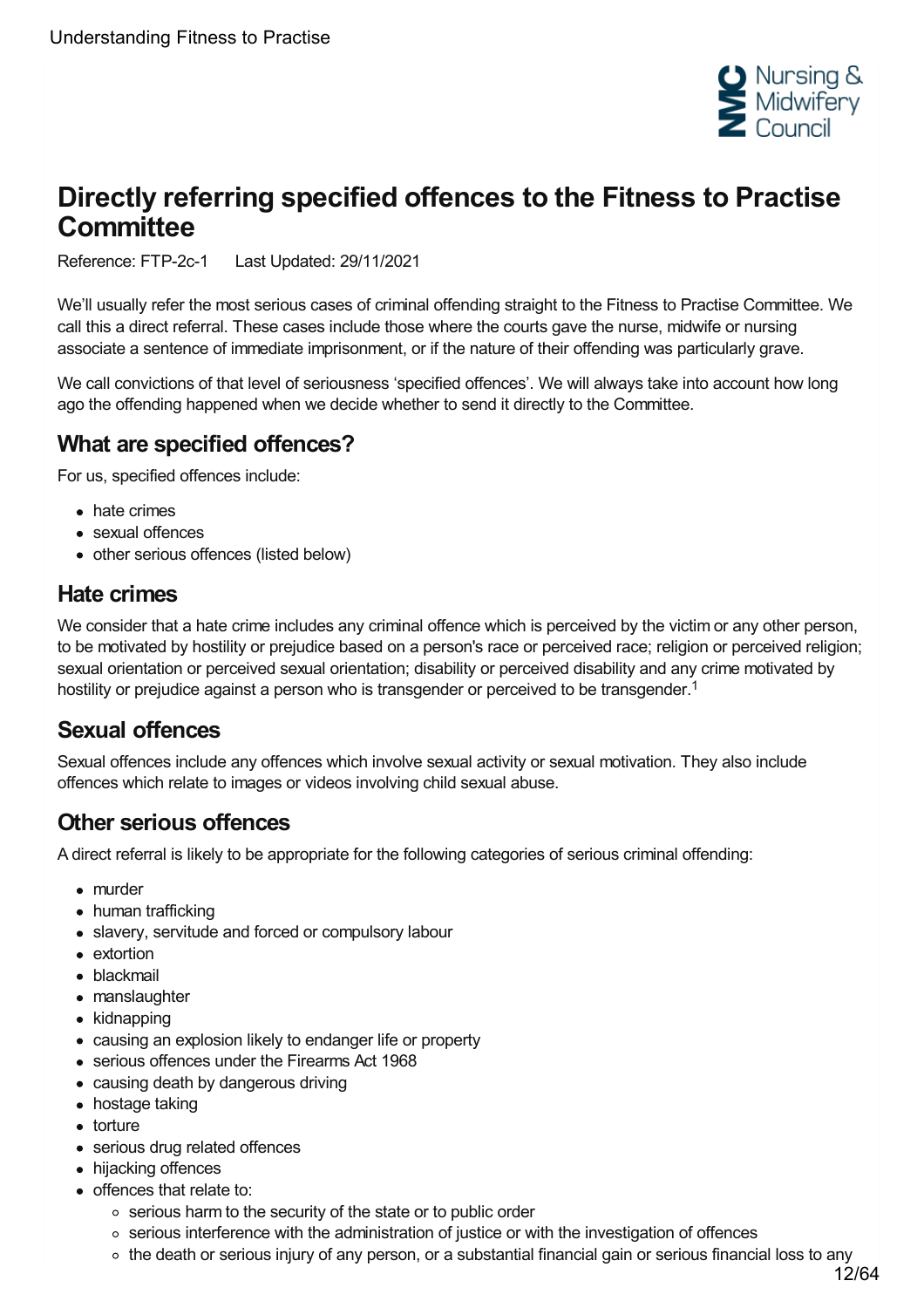# 1 This definition was used by the CPS and the former Association of Chief Police Officers.

#### person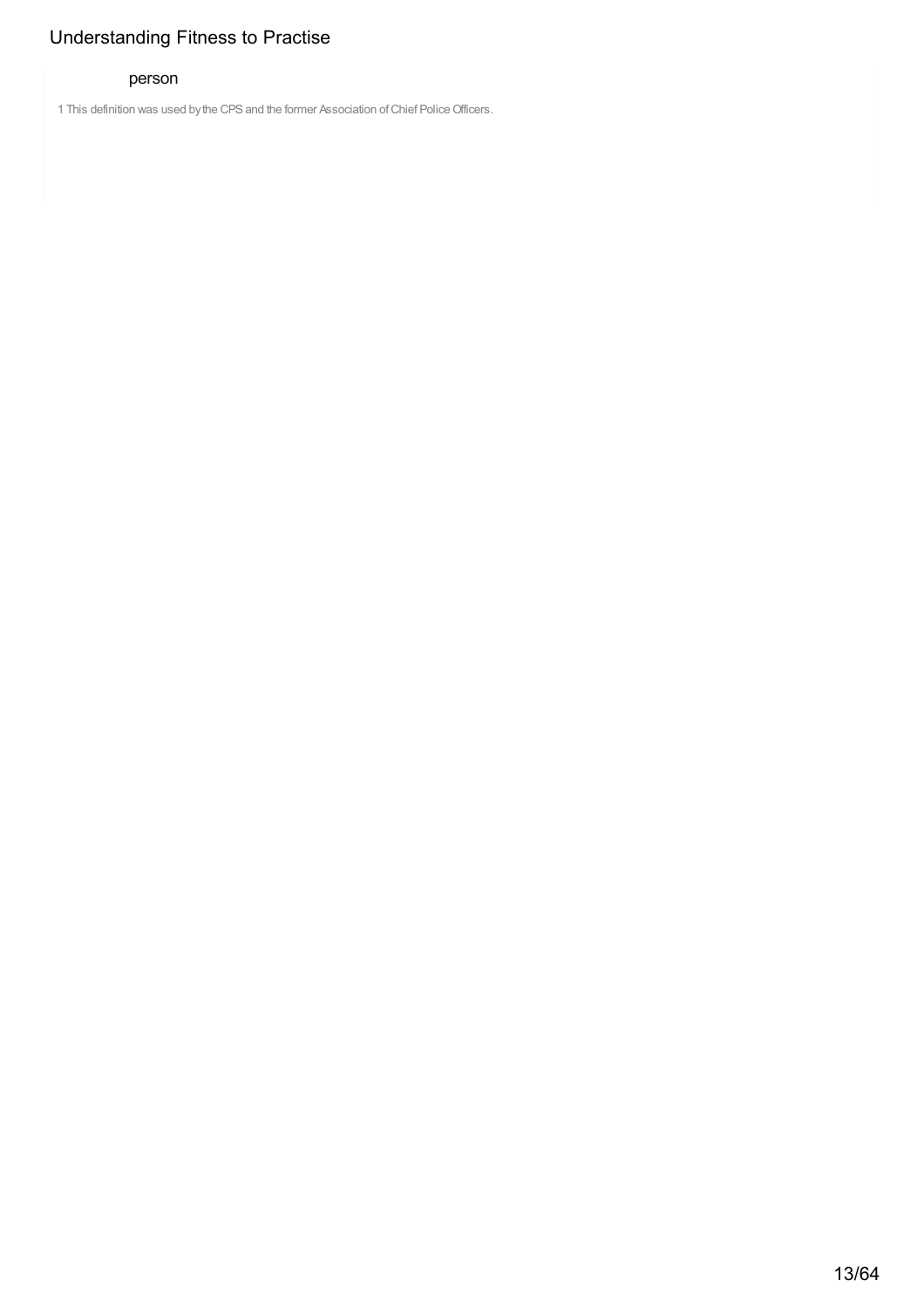

# <span id="page-13-0"></span>**Criminal offences we don't investigate**

Reference: FTP-2c-2 Last Updated: 17/12/2021

#### **In this guide**

- Protected cautions and [convictions](#page-13-1)
- Driving [offences](#page-13-2) and penalty fares
- Conditional discharges, absolute discharges and [admonitions](#page-14-0)

# <span id="page-13-1"></span>**Protected cautions and convictions**

Nurses, midwives and nursing associates need to let us know if they receive a caution or conviction, unless the caution or conviction is protected.

Protected cautions and convictions are defined differently across the UK.

# **Cautions**

Cautions in **Scotland and Northern Ireland** are not protected.

A caution in England and Wales is protected if:

- the person was under 18 years at the time the caution was given; or
- the person was 18 years or older at the time the caution was given, it wasn't for a listed offence, and six years have passed since the date of the caution.

# **Convictions**

A conviction in **England, Wales or Northern Ireland** is protected if all of the below bullet points apply:

- eleven years have passed since the date of conviction (or five and a half years if the person was under 18 at the date of conviction),
- it did not result in a custodial sentence (including a suspended sentence) or service detention, and
- it is not for a 'listed' offence.

There are separate groups of 'listed' offences (serious violent and sexual offences) in England and Wales, and in Northern Ireland.

A conviction in **Scotland** is protected if:

- it is spent, and
- appears in the list of offences to disclose subject to rules, and either:
- the sentence imposed by the court was an admonition or an absolute discharge, or
- fifteen years have passed since the date of conviction(or seven and a half years if the person was under 18 at the date of conviction).

Under Scots law, there is an additional list of convictions which cannot be protected because they are too serious.

# <span id="page-13-2"></span>**Driving offences and penalty fares**

We will not investigate referrals for motoring offences such as:

- parking and other penalty charge notices contraventions
- fixed penalty (and conditional offer fixed penalty) motoring offences
- penalty fares imposed under a public transport penalty fare scheme.

We'll assess other motoring offences on a case by case basis, but will only take regulatory action if this is closely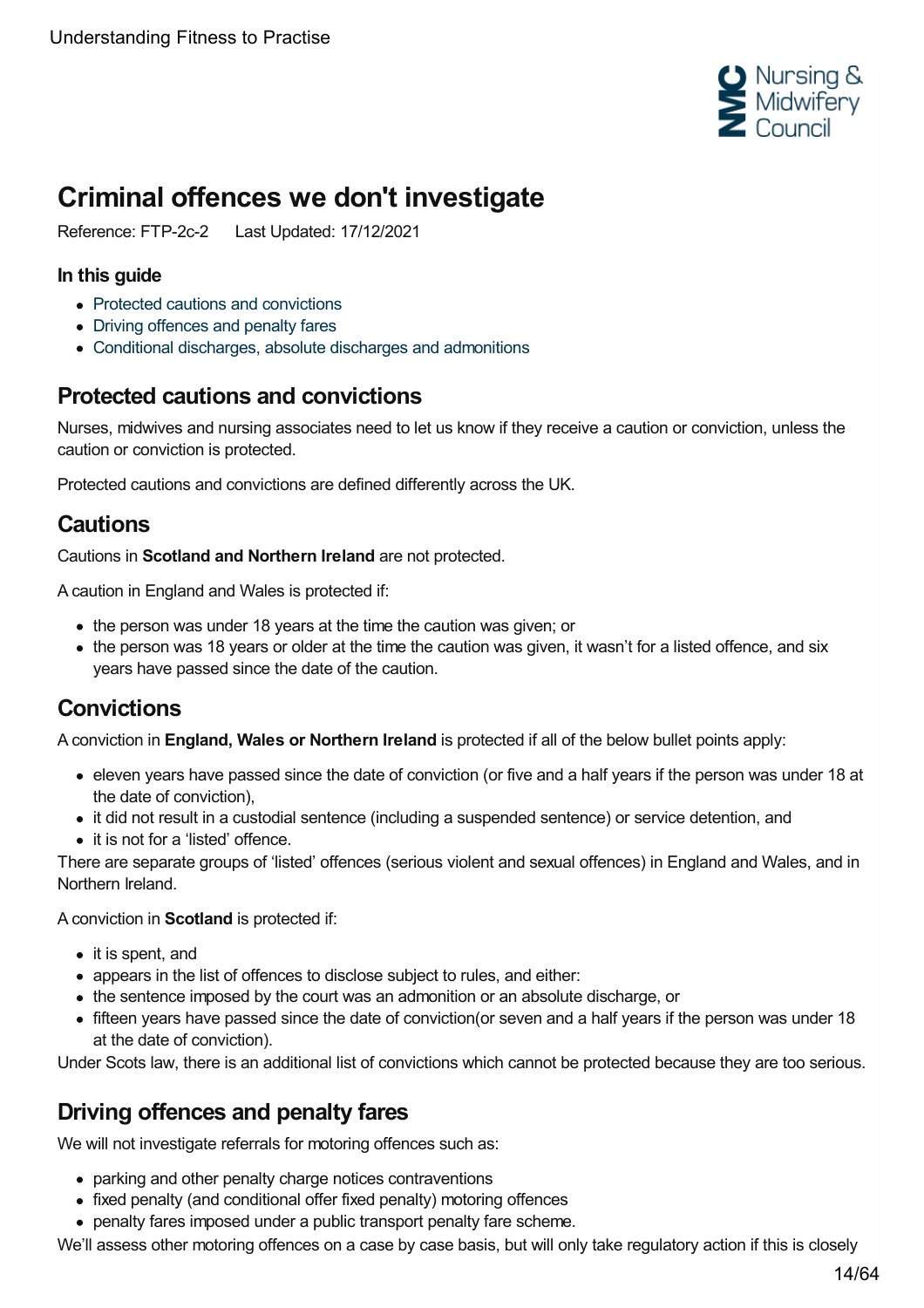linked to the nurse, midwife or nursing associate's professional practice, or it suggests there may be a concern about their health.

# **Drink-driving offences**

Drink-driving offences will only call into question a nurse, midwife or nursing associate's fitness to practise if:

- the offence occurred either in the course of a nurse, midwife or nursing associate's professional duties, driving to or from those duties, or during on-call or standby arrangements
- there are aggravating circumstances connected with the offence, or
- it is a repeat offence.

If a nurse, midwife or nursing associate has been convicted of a drink-driving offence, decision makers should consider whether we need to explore any underlying alcohol issues that indicate the nurse, midwife or nursing associate's fitness to practise is impaired because of their health.

In such cases the nurse, midwife or nursing associate's employer, general practitioner or occupational health department should be contacted for additional information.

## <span id="page-14-0"></span>**Conditional discharges, absolute discharges and admonitions**

We can't argue that the nurse, midwife or nursing associate's fitness to practise is impaired by reason of that conviction if a nurse, midwife or nursing associate has received the following:

- a conditional discharge
- an absolute discharge
- an admonition in Scotland.

However, we may investigate the underlying misconduct that led to the conviction where the facts suggest particularly serious misconduct, including dishonesty, violence, or sexual offending, especially if it relates to a nurse, midwife or nursing associate's professional practice.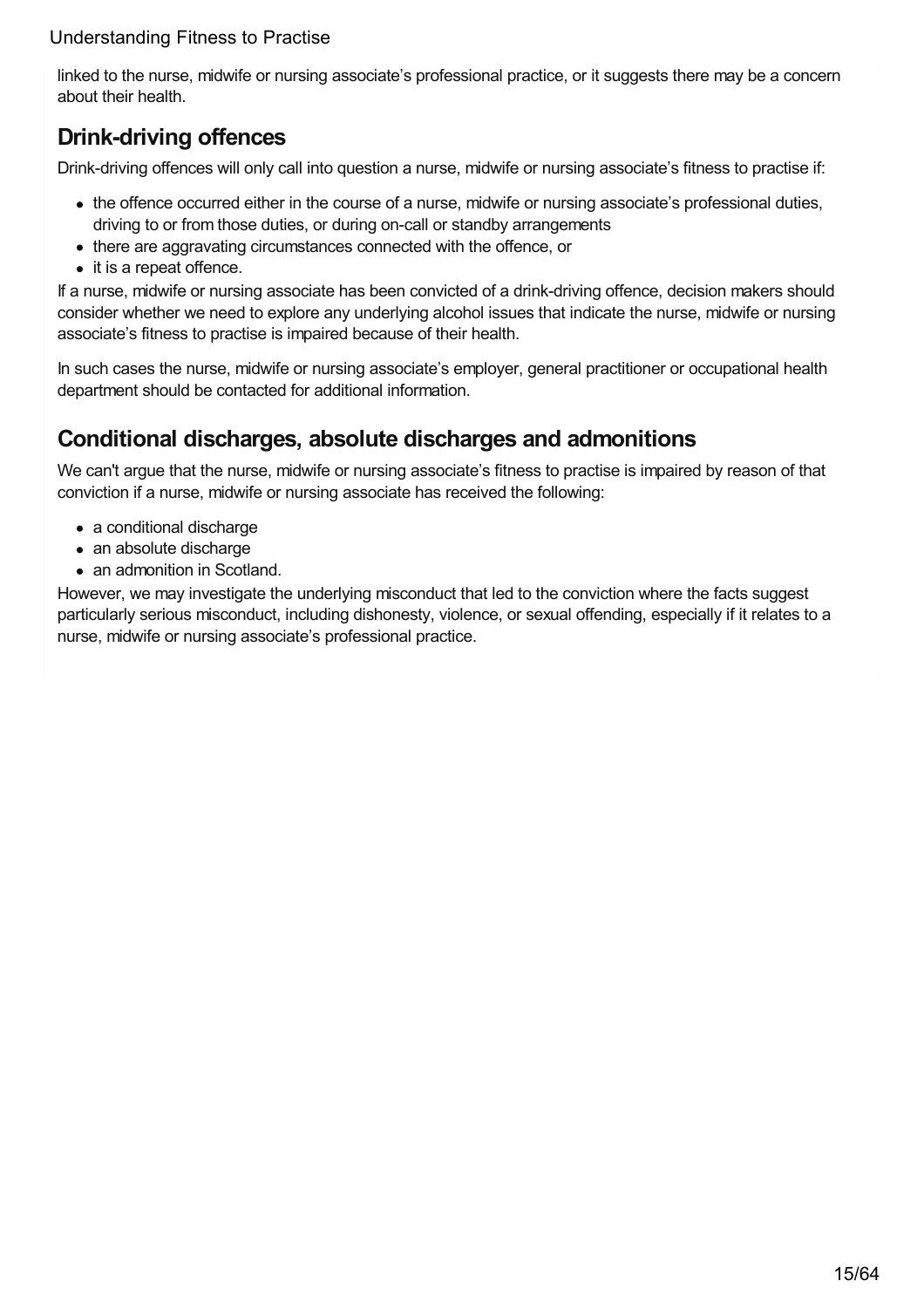

# <span id="page-15-0"></span>**Health**

Reference: FTP-2d Last Updated: 28/07/2017

We often receive referrals alleging that a nurse, midwife or nursing associate has a health condition. We will not normally need to intervene in a nurse, midwife or nursing associate's practice due to ill health unless there is a risk of harm to patients or a related risk to public confidence in the profession.

There are very few circumstances where we decide that a nurse, midwife or nursing associate who has (or used to have) a health condition, but is currently able to practise safely without any risk to patients, is impaired on the basis of public confidence in the professions alone.

A nurse, midwife or nursing associate may have a disability or long-term health condition but be able to practise with or without adjustments to support their practice. Equally, a nurse, midwife or nursing associate may be signed off as 'unfit for work' due to ill health, but this does not necessarily mean their fitness to practise is currently impaired.

Cases of ill-health are likely to be better managed with the support of an employer to safely reduce any risk to patients, and not require a regulatory investigation where:

- the nurse, midwife or nursing associate has demonstrated good insight into the extent and effect of their condition
- the nurse, midwife or nursing associate is taking appropriate steps to access treatment and is following any advice from the health professionals treating them
- occupational health (where available) is providing support through the employer
- the nurse, midwife or nursing associate is managing his or her practice appropriately, for example by taking sickness absence.

Referrals which indicate long-term, untreated (or unsuccessfully treated), or unacknowledged physical or mental health conditions will be of particular concern if they suggest a risk to public protection.

Even where a health condition appears to be well managed, the nurse, midwife or nursing associate may be at risk of relapse, which could affect their ability to practise safely. In such cases some form of restriction may be required to make sure there is no risk of harm to patients or others.

When we assess whether concern about a nurse, midwife or nursing associate's health is serious enough to become involved in their practice, we will consider the nature of the concern and whether there is sufficient evidence to justify seeking further information from third parties, such as the nurse, midwife or nursing associate's GP or occupational health department. We will balance the nurse, midwife or nursing associate's right to privacy with our overarching duty to protect the public.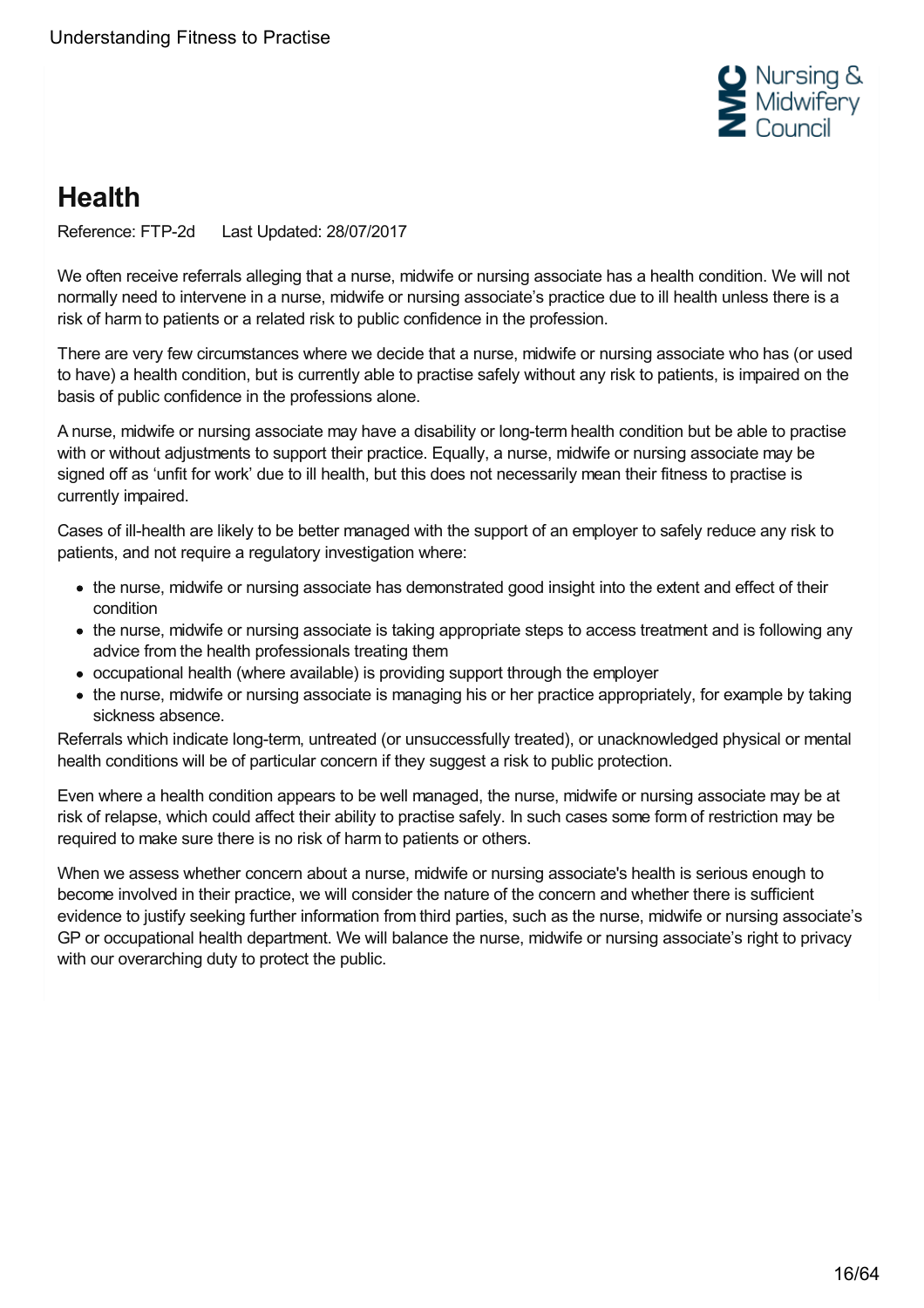

# <span id="page-16-0"></span>**Not having the necessary knowledge of English**

Reference: FTP-2e Last Updated: 06/11/2017

#### **In this guide**

- [Knowledge](#page-16-1) of English and patient risk
- English [language](#page-16-2) testing and fitness to practise decisions

# <span id="page-16-1"></span>**Knowledge of English and patient risk**

When first assessing the seriousness of concerns about whether a nurse, midwife or nursing associate has the necessary knowledge of English, the first question will be whether patients are placed at potential or actual risk of harm.

Examples of language concerns that could place the public at risk of harm include:

- poor handover of essential information about patient treatment or care to other health professionals because of an inability to speak English
- serious record keeping errors or patterns of poor record keeping because of an inability to write English
- serious failure(s) to give appropriate care to patients because of an inability to understand verbal or written communications from other health professionals (or patients themselves).
- drug error(s) caused by a failure to understand or inability to read prescriptions.

Not every language concern raised will trigger the need for us to carry out an investigation. If decision makers are considering regulatory concerns that are only about spelling, difficulty in understanding regional slang or English colloquialisms without any suggestion of clinical impact, the case is unlikely to involve possible impairment of fitness to practise.

# <span id="page-16-2"></span>**English language testing and fitness to practise decisions**

In cases about a nurse, midwife or nursing associate's knowledge of English, decision makers will consider language testing results as the primary measure of whether the nurse, midwife or nursing associate has the necessary knowledge of English to practise safely. Both case examiners deciding whether a nurse, midwife or nursing associate has a case to answer, and panel members of the Fitness to Practise Committee, deciding whether the facts at a final hearing are proved, will base their decision on test results. A properly signed certificate from the test provider will be conclusive evidence of the test result the nurse, midwife or nursing associate achieved. 1

If the nurse, midwife or nursing associate has not achieved the minimum scores we specify in each of the four language skills (reading, writing, listening and speaking), then decision makers are likely to find that the nurse, midwife or nursing associate does not have the necessary knowledge of English to practise safely. We explain our minimum scores and the kinds of language tests we will accept to [demonstrate](https://www.nmc.org.uk/registration/joining-the-register/english-language-requirements/accepted-tests/) them in our guidance on accepted language tests.

If the nurse, midwife or nursing associate fails to comply with a direction to take a language test, decision makers can take this into account in assessing possible impairment of the nurse, midwife or nursing associate's fitness to practise through their knowledge of English.

In addition to language testing results, decision makers are also able to consider other evidence when assessing cases based on a nurse, midwife or nursing associate's knowledge of English. Such evidence will be particularly relevant if the nurse, midwife or nursing associate has averaged just below the minimum scores we require, because the Fitness to Practise Committee may be less likely to make a final finding of current impairment. Other evidence that can be taken into account includes: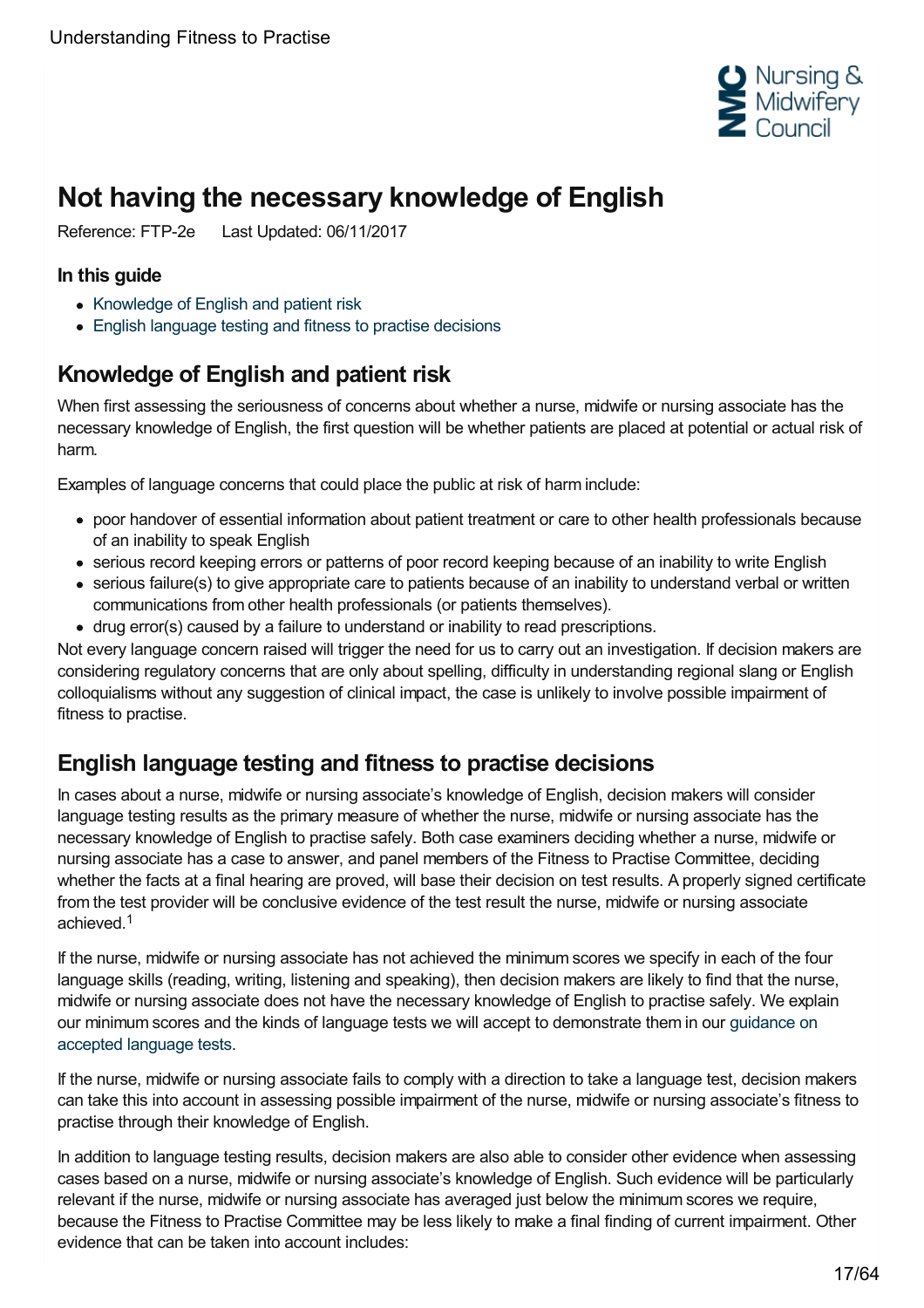- any written responses or evidence the nurse, midwife, nursing associate or employer has submitted which seems to demonstrate they have the necessary knowledge of English to practise safely
- any evidence that the nurse, midwife or nursing associate has trained or practised in an English speaking environment for a period of time
- any evidence that the nurse, midwife or nursing associate had previously completed a language assessment to the required standard (for example, as part of a previous application to the our register)
- any evidence that the nurse, midwife or nursing associate has recently obtained a qualification that has been taught and examined in English.

In all cases, decision makers should exercise their judgement and balance the individual features of the case and any actual harm or risk of harm to patients.

1 Rule 31(4A) of the Nursing and MidwiferyCouncil (Fitness to Practise) Rules 2004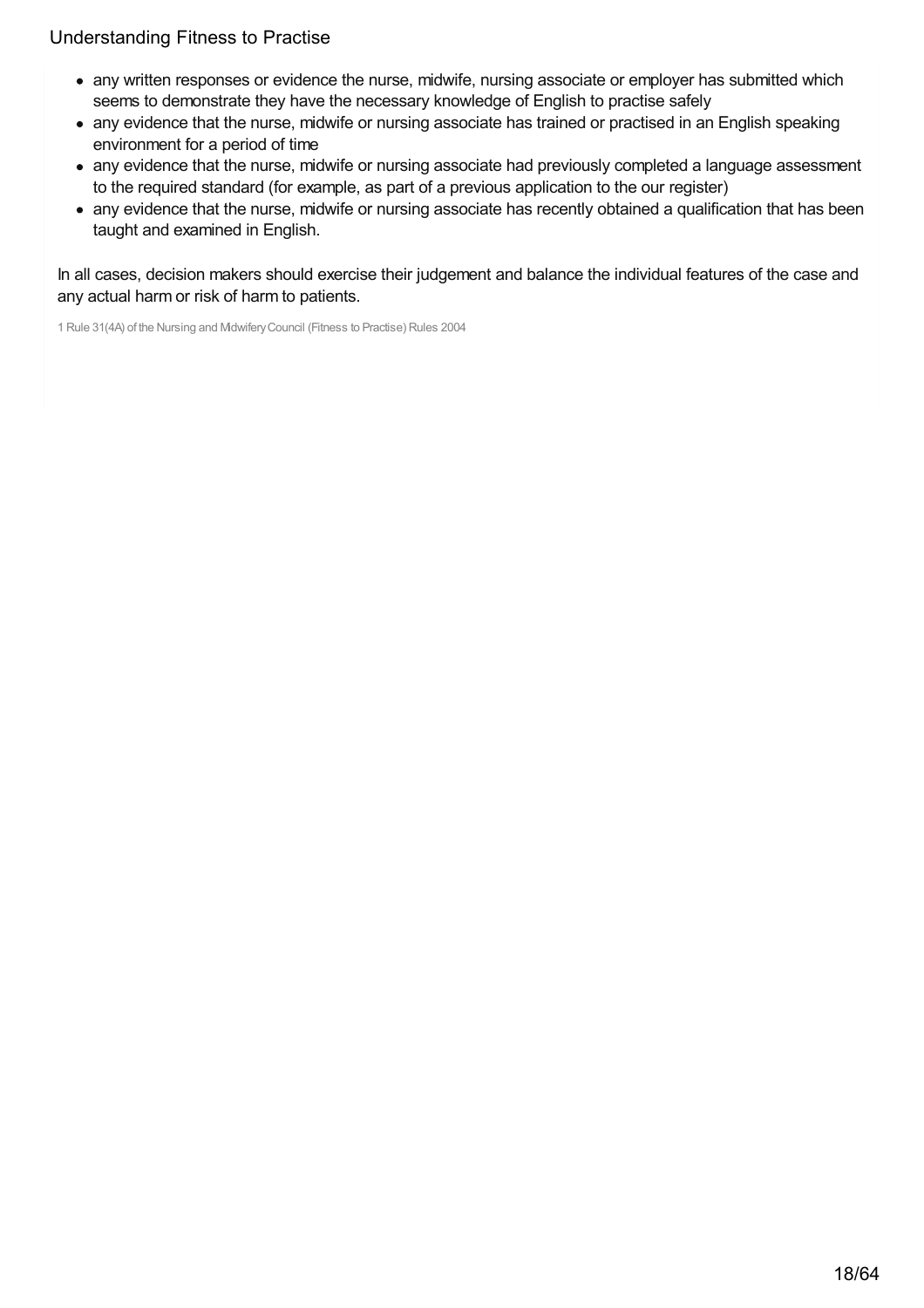

# <span id="page-18-0"></span>**Determinations by other health or social care organisations**

Reference: FTP-2f Last Updated: 14/04/2021

Nurses, midwives and nursing associates may be registered members of other health or social care professions, which are regulated by different legal bodies in the UK, or may be registered with licensing bodies overseas.

Decision makers sometimes receive referrals from these other organisations either in the UK or abroad, suggesting that a person also registered with us as a nurse, midwife or nursing associate has previously been impaired in their practice. When decision makers are looking at such referrals, they need to consider the potential impact on this person's nursing or midwifery practice in the UK or nursing associate practice in England.

We will consider the scope and nature of the other organisation's determination and the factual background.<sup>1</sup> We will assess how closely the issues relate to the practice of nursing or midwifery in the UK or nursing associate practice in England. We will also assess the underlying facts or issues, including any contextual factors and whether these have been considered by the other regulatory body when making their decision. We will consider if, in light of these facts, the nurse, midwife or nursing associate could present a risk to members of the public by continued nursing, midwifery or nursing associate practice, or if the other body's finding could affect public confidence in the nursing, midwifery or nursing associate professions

Cases about determinations of other regulators will generally need us to take regulatory action. The only exceptions to this are:

- where it is clear to us that the nurse, midwife or nursing associate presents no current risk of harm to patients
- the determination involves no potential impact on public confidence in the nursing, midwifery or nursing associate professions
- there is no need, in the particular case, to take action to maintain proper professional standards and conduct.

1 NMC(Fitness to Practise) Rules 2004 R31 (4) states that a signed certificate is "admissible as prima facie evidence of the facts referred to in the determination"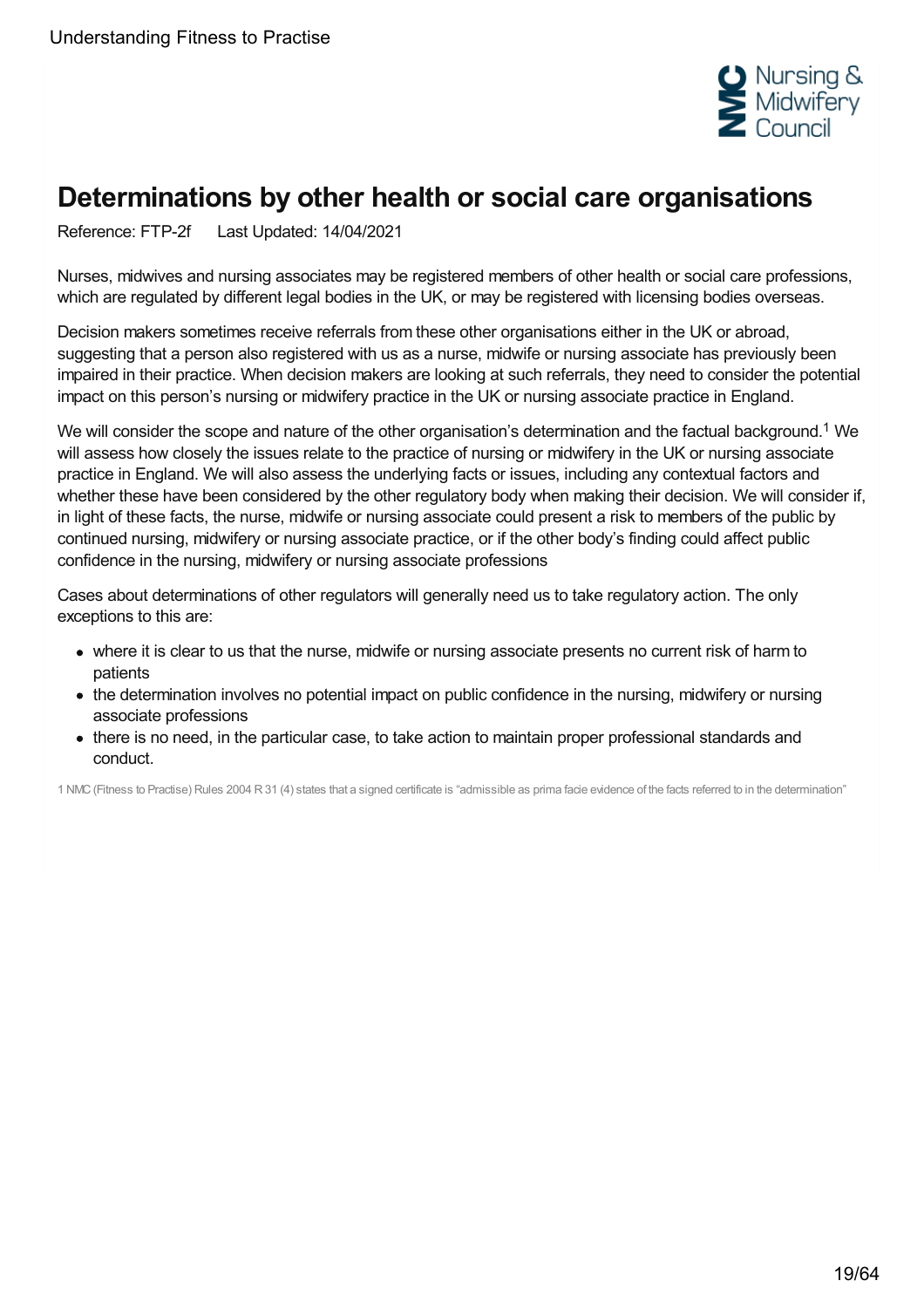

# <span id="page-19-0"></span>**Fraudulent or incorrect entry to the register**

Reference: FTP-2g Last Updated: 06/09/2021

#### **In this guide**

- [Incorrect](#page-19-1) entry
- [Fraudulent](#page-19-2) entry

Nurses, midwives and nursing associates are only entitled to practise if they are on our register. For this reason, allegations that a nurse, midwife or nursing associate entered the register incorrectly or by fraud are extremely serious. They also raise public protection concerns. For example, if someone enters the register without the required qualification, they may lack the skills needed to carry out their nursing or midwifery role. This means they pose a risk to patient safety.

It is in the public [interest](https://www.nmc.org.uk/ftp-library/understanding-fitness-to-practise/using-fitness-to-practise/) for us to investigate these allegations and take action where needed. Not doing this could affect public confidence in the integrity of the register and the nursing and midwifery professions.

When looking into an allegation that someone was entered on the register incorrectly or through fraud, we examine how the nurse, midwife or nursing associate entered the register, not their fitness to practise.

When we investigate if a person's entry onto our register was incorrect or fraudulent, we can consider applications for:

- first time registration
- registration renewal
- readmission to the register.

## <span id="page-19-1"></span>**Incorrect entry**

Someone's entry onto the register might be incorrect if our decision to register, renew or readmit them onto the register was based on wrong or inaccurate information about them meeting the relevant requirements.

For example, if someone wrongly declared that they had carried out the required number of hours of registered practice because they made a mistake when [calculating](https://www.nmc.org.uk/revalidation/) them, their entry will be incorrect. The entry won't be incorrect if the error or inaccuracy doesn't make a significant difference to the registration decision or has subsequently been put right.

An entry could also be incorrect if we made a mistake during the application process. For example, if we entered the wrong person's name onto the register because of an administrative error.

If an entry was incorrectly made, it doesn't mean that there was any dishonesty involved. An incorrect entry may have come about because of a simple mistake by a nurse, midwife or nursing associate, by the NMC or another third party.

Where we consider an entry has been made incorrectly, we'll usually investigate whether there was any dishonesty involved, in other words, if the entry was fraudulently procured.

# <span id="page-19-2"></span>**Fraudulent entry**

An entry on the register is fraudulently procured if:

- any of the information submitted as part of the registration, readmission or revalidation process was submitted with the deliberate intention to mislead the NMC or an approved education institution or
- information provided to the NMC as part of an application was obtained or created by fraud.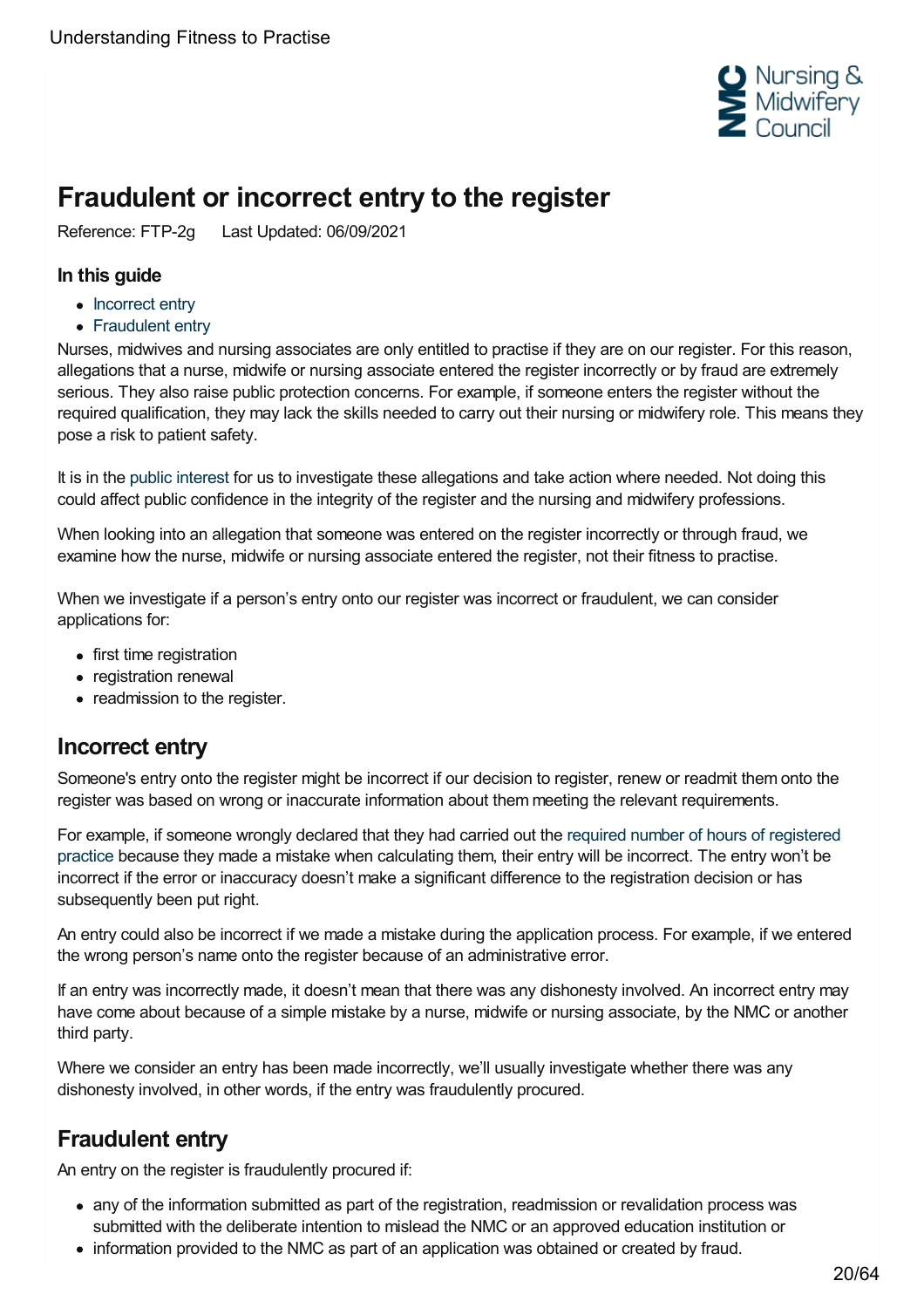An allegation that an entry has been fraudulently procured will always involve an element of dishonesty, either by the nurse, midwife or nursing associate, or a third party,

For example, if a person provides a falsified certificate to be registered, we'll have been deliberately misled. In this example, it doesn't matter who falsified the certificate. A nurse, midwife or nursing associate's entry on the register might be fraudulent even if they weren't aware that the information used was deliberately misleading.

This means the entry is still fraudulent, even though the evidence shows it was a third party who deliberately produced false documents or statements, and the person who registered with us didn't know or behave fraudulently or dishonestly.

This situation is likely to happen only in a small number of cases.

Decision makers should consider if the entry on our register was gained by fraud with the deliberate intention to mislead the NMC or another organisation. They shouldn't focus on whether the person on our register was directly at fault themselves.

For example, suppose someone steals another person's identity who was registered as a nurse, midwife or nursing associate and makes a false declaration. In this case, the entry is fraudulent, even though the former nurse, midwife or nursing associate is not aware of the fraud.

Another example would be if a nurse, midwife or nursing associate doesn't know whether they meet the requirements for renewing their registration but their employer tells them that they do. The employer then signs to confirm that the nurse, midwife or nursing associate meets the requirements even though they know this is not the case.

It doesn't matter whether or not the person whose name was entered on the register could meet the relevant criteria to be successfully registered or if they're currently able to practise safely. The key issue is if we made the entry based on information that was either submitted with the deliberate intention to mislead the NMC or was fraudulently obtained or created. However, whether the professional on our register had any knowledge or involvement in the fraud can be taken into account by the Investigating Committee when deciding what regulatory action, if any, needs to be taken.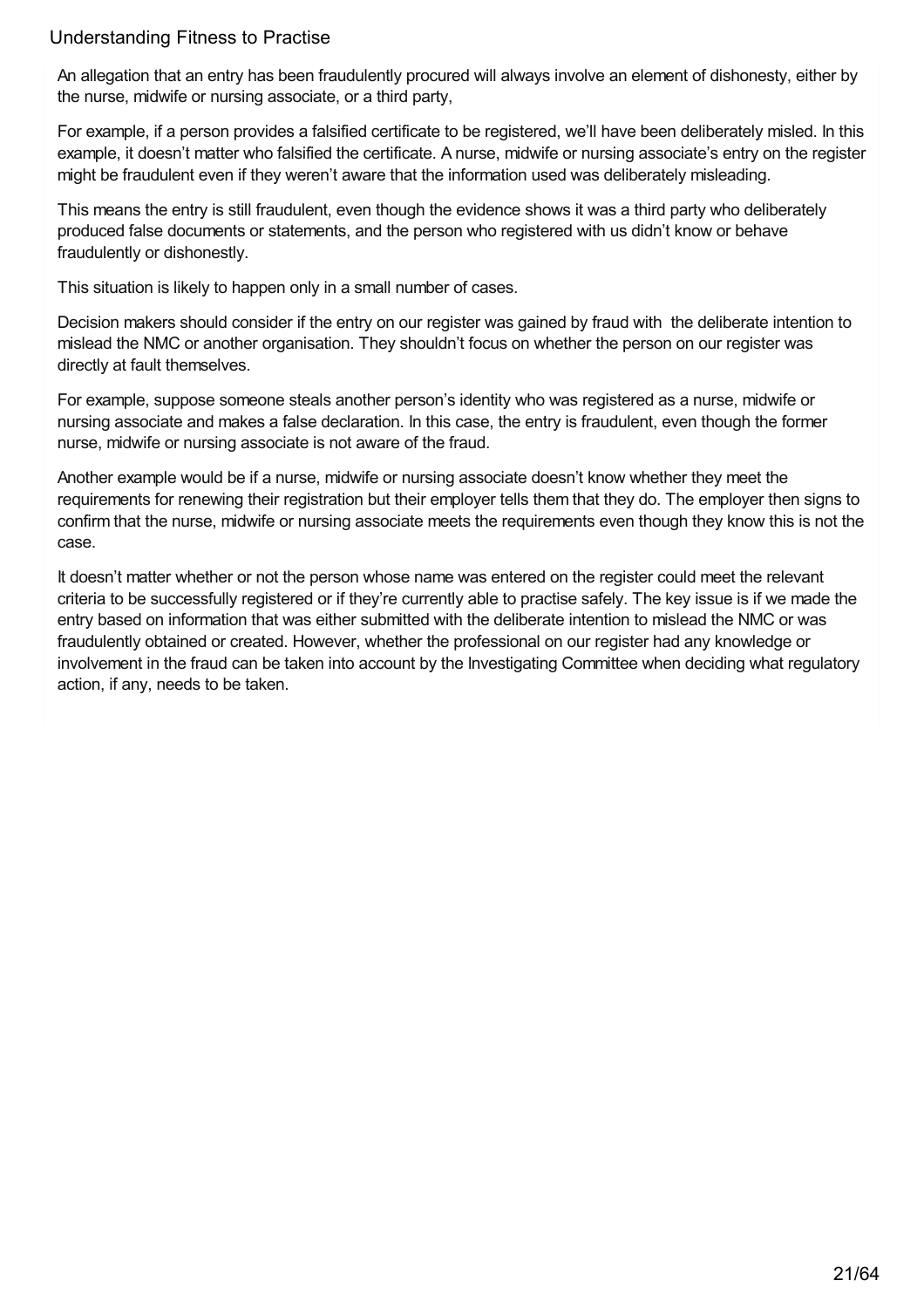

# <span id="page-21-0"></span>**Types of incorrect or fraudulent entry cases**

Reference: FTP-2g-1 Last Updated: 06/09/2021

#### **In this guide**

- Indemnity [arrangement](#page-21-1)
- Health and Character [Declarations](#page-21-2)
- [Non-payment](#page-22-0) of fee
- Other registration [requirements](#page-22-1)
- [Registered](#page-22-2) practice hours
- Continuing professional [development](#page-22-3)
- [Identity](#page-22-4) fraud

## **Approved qualification**

Everyone applying to join the register must prove to us that they hold an approved qualification and that the course was completed within five years of the application for [registration](https://www.nmc.org.uk/secure/ui/CMS/~/link/8c394ff497584157b118c34950ed5e02.aspx).

If the [qualification](https://www.nmc.org.uk/globalassets/sitedocuments/registration/registering-more-than-five-years-after-qualifying.pdf) was not awarded within the five year period, the person applying must have done additional education, training and experience in order to be registered.

An entry on the register may be fraudulent or incorrect if there is evidence that the person concerned:

- didn't hold an approved qualification when they were registered
- didn't complete their course within five years of their application for registration and didn't do the required additional education, training and experience.

## <span id="page-21-1"></span>**Indemnity arrangement**

Everyone on the register must have appropriate cover under an indemnity [arrangement](https://www.nmc.org.uk/registration/joining-the-register/professional-indemnity-arrangement/) or have an arrangement in place when they practise as a nurse, midwife or nursing associate. To meet this requirement, when someone applies to join or come back onto the register, or renew their registration, they must sign a self-declaration confirming that they have appropriate indemnity insurance. This can include insurance their employer holds on their behalf.

If we find that the declaration was wrong because the applicant didn't have cover in place when they applied or when they started practising, the entry is incorrect. If the declaration was deliberately misleading, the entry is fraudulent.

When we decide whether or not to carry out a full investigation in this kind of case, we look at the particular circumstances in which the declaration was made. If the nurse, midwife or nursing associate made reasonable enquiries and had no reason to doubt that their employer had appropriate cover in place when they applied, we may decide not to carry out a full investigation.

## <span id="page-21-2"></span>**Health and Character Declarations**

We consider that in most cases concerning the health of a professional on our register, a fitness to practise referral will be the most suitable method for dealing with the matter.

There may be cases where it will be appropriate for us to investigate whether an issue relating to a health and character declaration means that a register entry is either incorrect or fraudulently procured. We consider these types of cases will be relatively unusual.

The guidance that follows relates to the minority of cases where we consider that it is appropriate to use the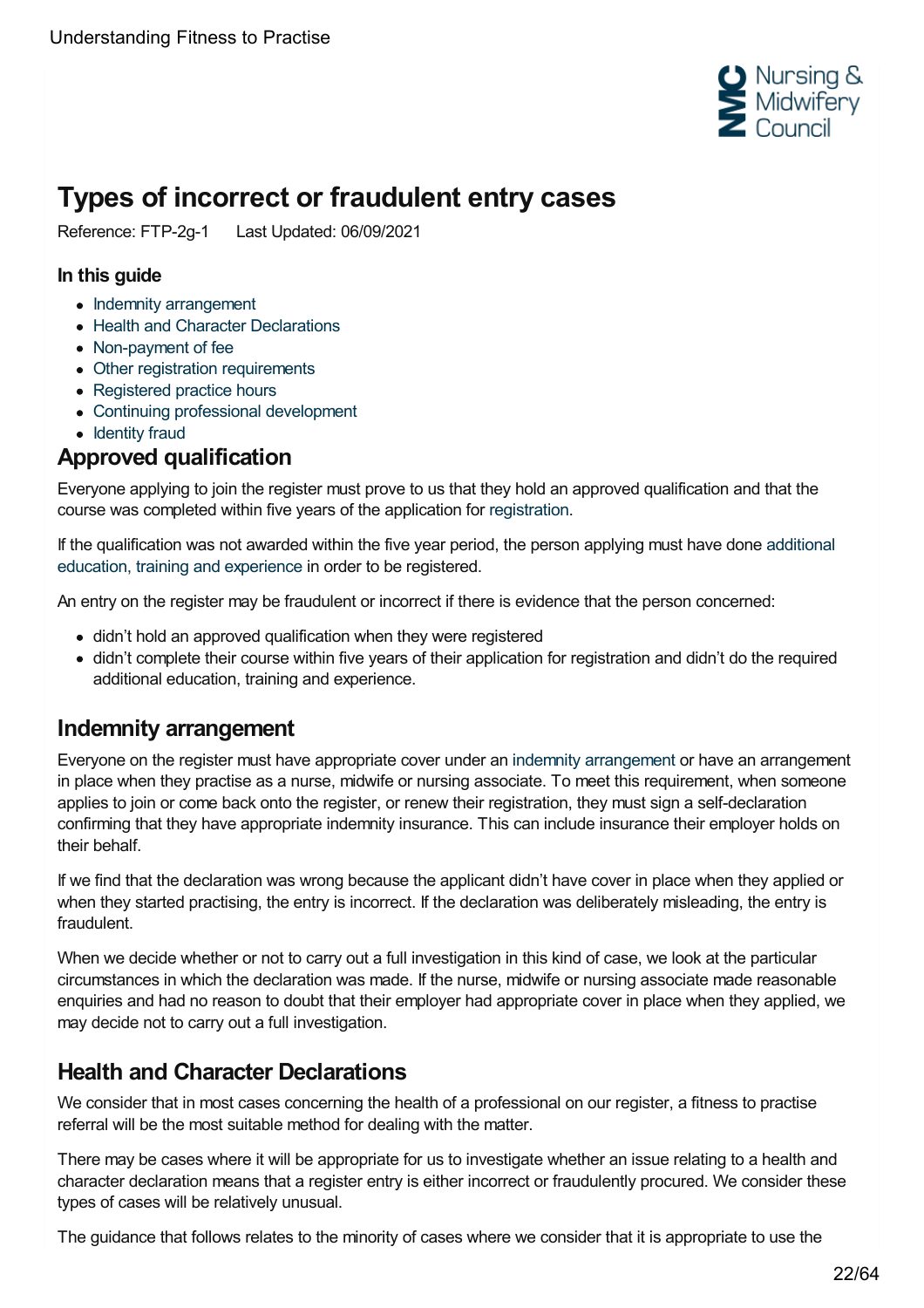incorrect or fraudulently procured entry procedure in relation to a health and character declaration.

People will only be registered as nurses, midwives or nursing associates if they prove to us that they're capable of safe and effective practice. This includes showing that they meet our **health and character [requirements.](https://www.nmc.org.uk/globalassets/sitedocuments/registration/character-and-health-decision-making-guidance.pdf)**

If any of the information about the applicant's health or character was wrong, their entry in the register may be incorrect. If the wrong information was provided with the deliberate intention to mislead, the entry may be fraudulently procured.

When deciding if the entry is fraudulent or incorrect, decision makers aren't looking at whether new information about the nurse, midwife or nursing associate's health or character shows they would've been capable of safe and effective practice when they entered the register. That is a registration decision for the Registrar and isn't relevant to whether the entry in the register was fraudulent or incorrect.

In our process, decision makers are only assessing if we were given wrong information about the health or character of that person when deciding whether they were capable of safe and effective practice, or whether any wrong information was provided with the deliberate intention to mislead the NMC.

## <span id="page-22-0"></span>**Non-payment of fee**

It's the professional responsibility of every nurse, midwife and nursing associate to ensure that they have paid the [registration](https://www.nmc.org.uk/registration/your-registration/paying-your-fee/) or renewal fee. If someone enters the register or stays on the register without paying the right fee, they would be incorrectly entered onto the register. If someone has deliberately misled the NMC about the payment of the fee, then the entry is fraudulent.

## <span id="page-22-1"></span>**Other registration requirements**

It's the professional responsibility of every nurse, midwife and nursing associate when applying to join the register, to make sure that they:

- 1. meet the qualification requirements required for registration
- 2. hold appropriate cover under a professional indemnity arrangement
- 3. meet our English language requirements.

If someone enters the register based on information relating to qualification, indemnity or language requirements that are incorrect, their entry on the register is likely to be incorrect.

If someone has deliberately misled the NMC about their qualifications, indemnity arrangements or language skills, then their entry will be fraudulent.

## <span id="page-22-2"></span>**Registered practice hours**

During revalidation, nurses, midwives and nursing associates must declare that they have done the required number of hours of [registered](http://revalidation.nmc.org.uk/what-you-need-to-do/practice-hours) practice.

A nurse, midwife or nursing associate is incorrectly entered onto the register if their declaration was wrong. If there is evidence that a wrong declaration was made with the deliberate intention to mislead us then the entry is fraudulent.

## <span id="page-22-3"></span>**Continuing professional development**

When renewing their registration a nurse, midwife or nursing associate must self-declare that they have done the required number of hours of continuing professional [development](http://revalidation.nmc.org.uk/what-you-need-to-do/continuing-professional-development/) (CPD).

A nurse, midwife or nursing associate is incorrectly entered onto the register if there is evidence that the CPD declaration was wrong. If there is evidence that a wrong declaration was made with the deliberate intention to mislead us, the entry is fraudulent.

# <span id="page-22-4"></span>**Identity fraud**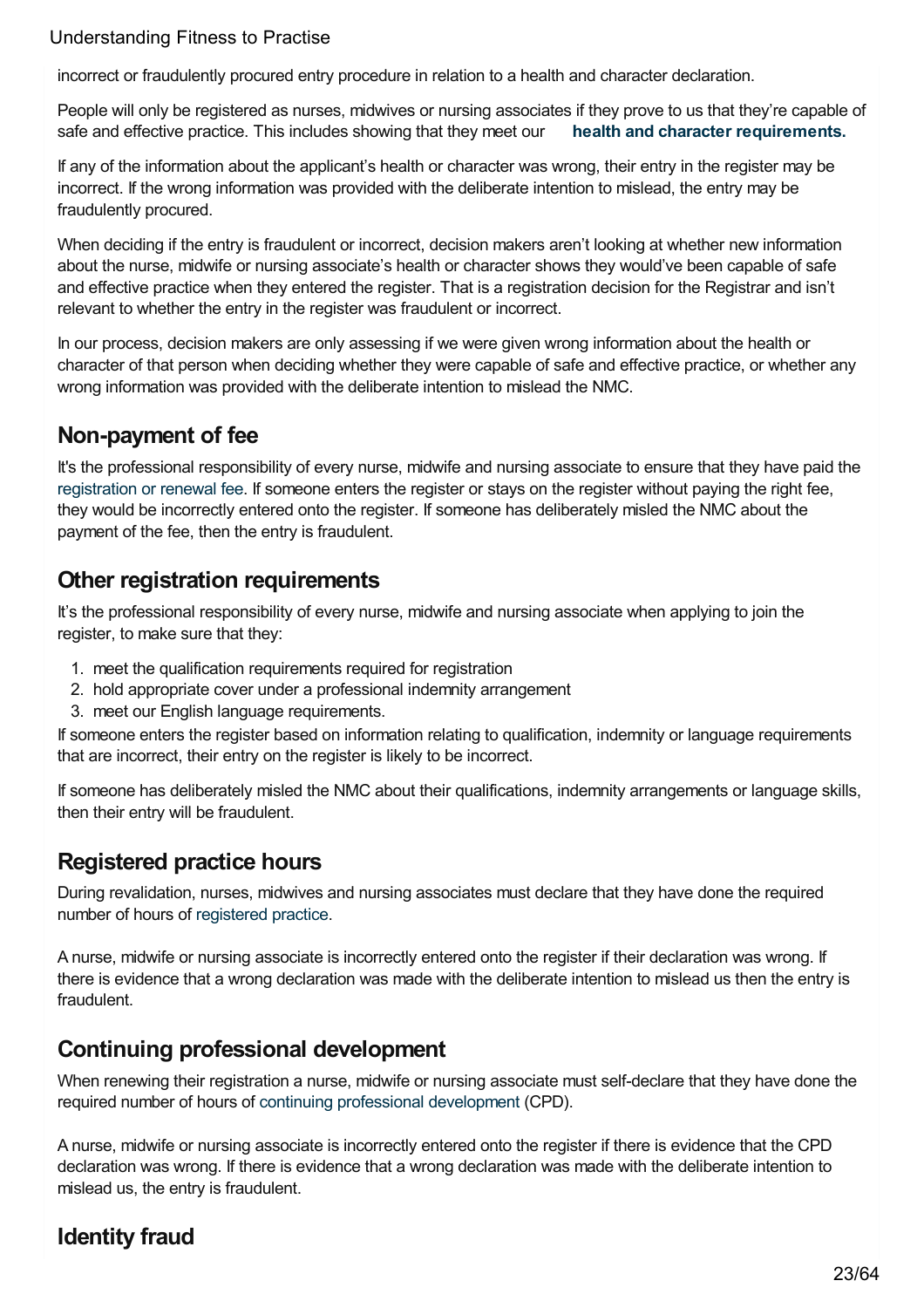If the registration application contained deliberately misleading information about the identity of the applicant, the entry is fraudulent. This usually means that the person who applied and intended to practise using the registration deliberately made the application in the name of another person.

There is no need for the Investigating Committee to see evidence that the person who made the application has been convicted of a criminal offence in order to find the allegation proved.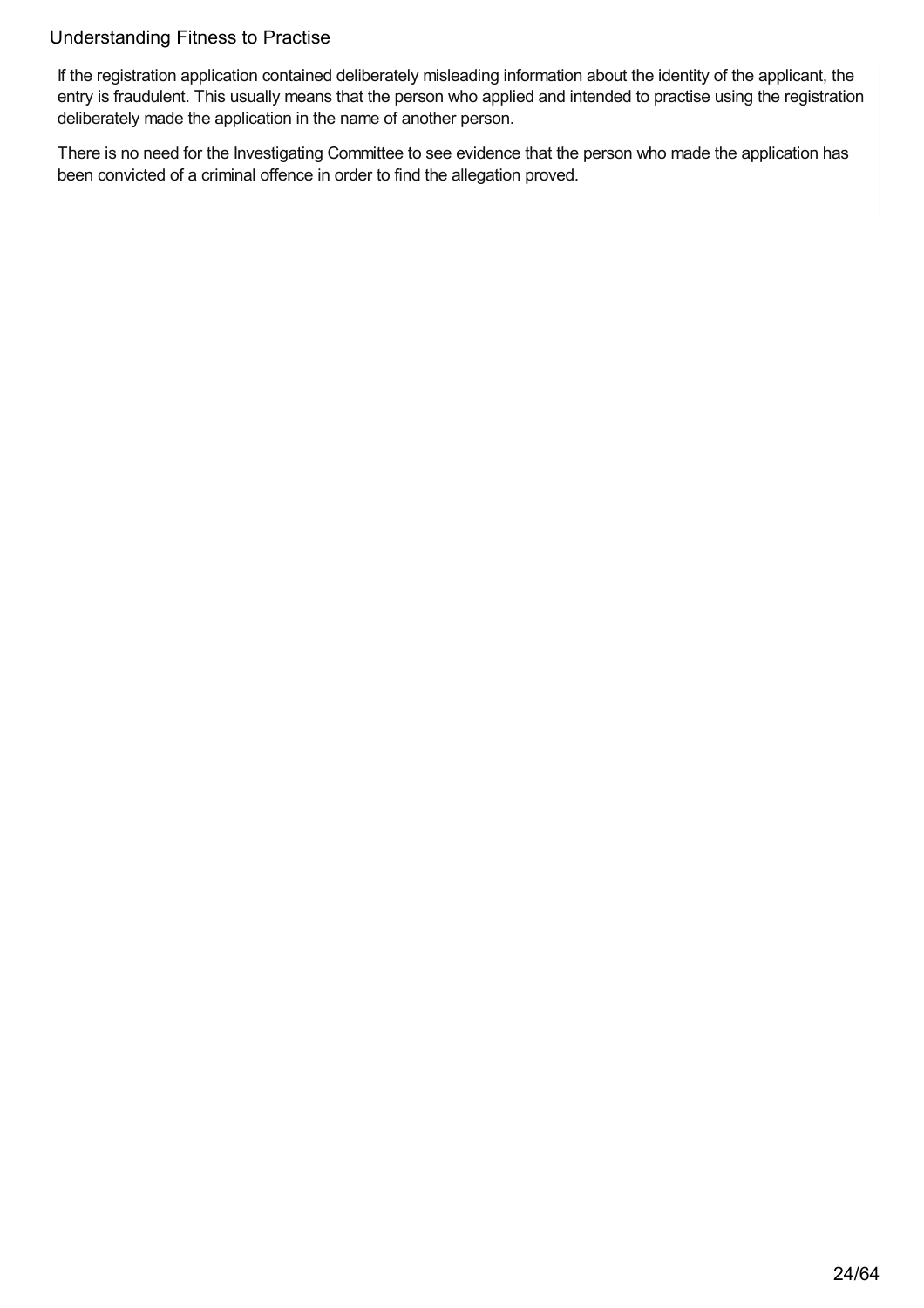

# <span id="page-24-0"></span>**Dual registration**

Reference: FTP-2g-2 Last Updated: 15/12/2017

Nurses, midwives or nursing associates can apply to be on more than one part of the register as long as they meet the relevant entry requirements for each part. For example, they may be on the nursing part of the register and the midwifery part of the register.

Someone who entered one part of the register by fraud and was removed can still practise if they are on another part of the register.

Where someone has acted fraudulently there is likely to be public interest in making a fitness to practise referral. This is because the Investigating Committee's decision that a nurse, midwife or nursing associate fraudulently gained entry to one part of the register is likely to call into question their fitness to practise on the other part of the register. If the Investigating Committee decides it would be appropriate for such a referral to be made, it can say so as part of the reasons for its decision on what action to take.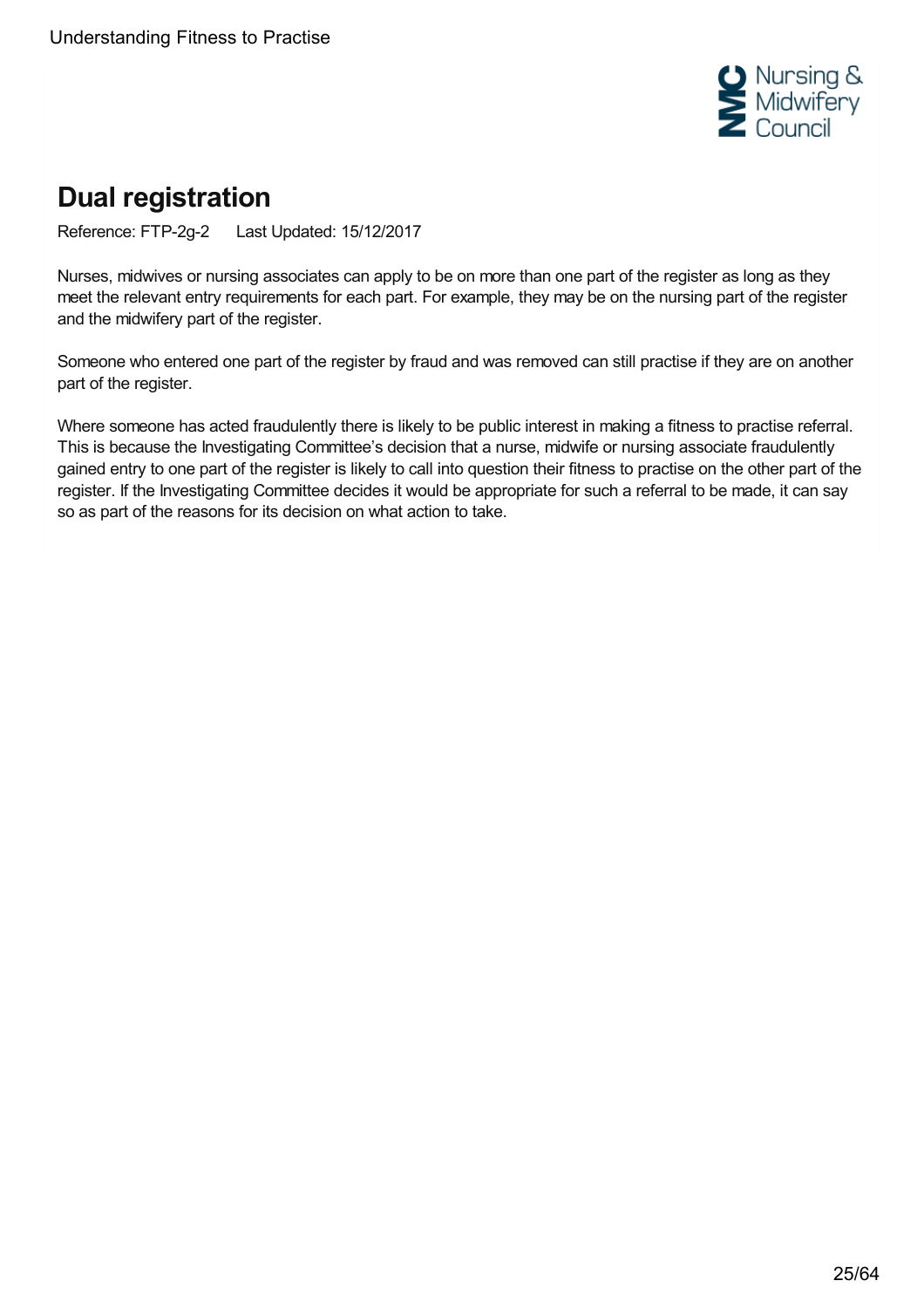

# <span id="page-25-0"></span>**How we determine seriousness**

Reference: FTP-3 Last Updated: 01/07/2022

#### **In this guide**

- What we mean by [seriousness](#page-25-1)
- Factors that indicate the [seriousness](#page-25-2) of a case
- [Discrimination,](#page-25-3) bullying, harassment and victimisation
- Our Public Sector [Equality](#page-28-0) Duty (PSED)

## <span id="page-25-1"></span>**What we mean by seriousness**

Seriousness is an important concept which informs various stages of our regulatory processes.

When assessing whether a concern is serious, we look at what risks are likely to arise if the nurse, midwife or nursing associate doesn't address or put this concern right. This could be risks to patients or service users or, in some cases, to the public's trust and confidence in all nurses, midwives and nursing associates.

When considering seriousness, we will take into account evidence of any relevant contextual factors. For more information please see our guidance on taking [account](https://www.nmc.org.uk/ftp-library/understanding-fitness-to-practise/taking-account-of-context/) of context.

It's vitally important that we encourage nurses, midwives or nursing associates to try to put problems right where they can, because we want to promote a learning culture that keeps patients and members of the public safe.

By focusing on how risks could arise if concerns aren't put right, we can see what the nurse, midwife or nursing associate may need to do to address the problems in their practice, or what action we may need to take if they don't.

When our decision makers are looking at overall fitness to practise, they'll always consider what the nurse, midwife or nursing associate has done to address the concerns.

The guidance below helps us assess the seriousness of concerns by looking at how easy they are to put right, what could happen if they aren't, and what the role of public confidence and professional standards is.

# <span id="page-25-2"></span>**Factors that indicate the seriousness of a case**

Decision makers across our fitness to practise process look at factors of a case to identify the types of concern which, unless put right, will usually mean a nurse, midwife or nursing associate's right to practise needs to be restricted.

These factors indicate the seriousness of the case and we use these as a framework for the way we investigate cases and present cases before panels of the Fitness to Practise Committee.

The factors can be broken down into three broad categories:

- Serious [concerns](https://www.nmc.org.uk/ftp-library/understanding-fitness-to-practise/how-we-determine-seriousness/serious-concerns-which-are-more-difficult-to-put-right/) which are more difficult to put right
- Serious [concerns](https://www.nmc.org.uk/ftp-library/understanding-fitness-to-practise/how-we-determine-seriousness/serious-concerns-harm/) which could result in harm to patients if not put right
- Serious concerns based on the need to promote public [confidence](https://www.nmc.org.uk/ftp-library/understanding-fitness-to-practise/how-we-determine-seriousness/serious-concerns-based-on-the-need-to-promote-public-confidence-in-nurses-and-midwives/) in nurses, midwives and nursing associates

# <span id="page-25-3"></span>**Discrimination, bullying, harassment and victimisation**

The Code says that nurses, midwives and nursing associates must treat people fairly without discrimination,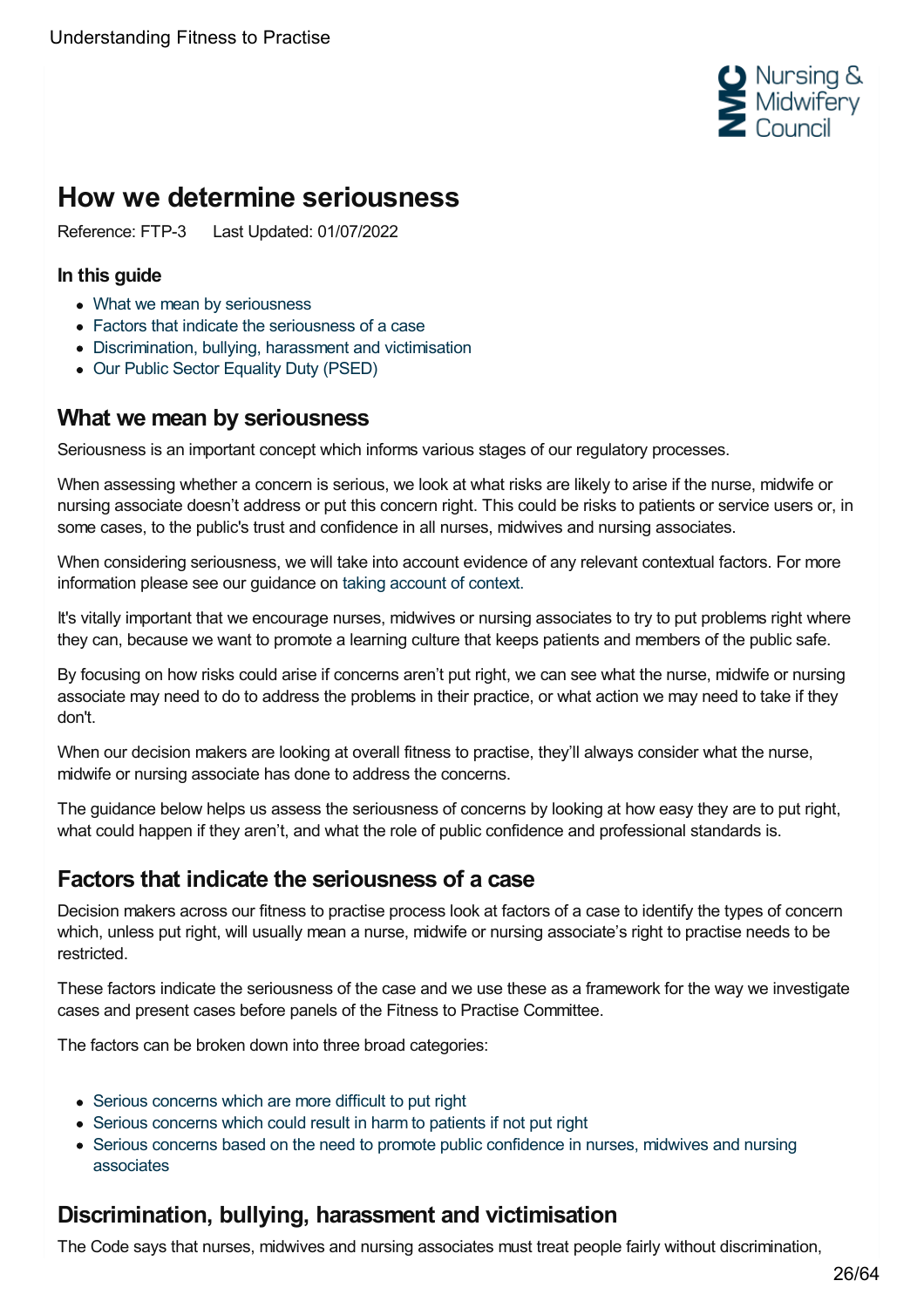bullying or harassment. It also states that individuals should be aware of how their behaviour can affect and influence the behaviour of others, be sure not to express personal beliefs inappropriately and use all forms of communication responsibly. 1

The NMC takes concerns about bullying, harassment, discrimination and victimisation very seriously<sup>2</sup>. Although bullying is not included as a prohibited behaviour under the Equality Act, it can have a serious effect on workplace culture, and therefore patient safety, if it is not dealt with.

Not every finding of misconduct about these concerns will result in a finding of impaired fitness to practise, even though it will be likely with concerns relating to discrimination, such as racism.<sup>3</sup> Conduct of these types can be more difficult to address as they suggest an attitudinal problem.

To be satisfied that conduct of this nature has been addressed, we'd expect to see comprehensive insight, remorse and strengthened practice from an early stage, which addresses the specific concerns that have been raised. In addition, we must be satisfied that discriminatory views and behaviours have been addressed and are not still present so that we and members of the public can be confident that there is no risk of repetition.

#### **Discrimination**

A person **discriminates** against another person under the Equality Act 2010 if they treat them less favourably than they would treat others because of a protected characteristic.<sup>4</sup>

**We've made clear that no form of discrimination including, for example, racism, should be tolerated within healthcare.** Discriminatory behaviours of any kind can negatively impact public protection and the trust and confidence the public places in nurses, midwives, and nursing associates. We therefore take concerns of this nature seriously regardless of whether they occur in or out of the workplace. These concerns may suggest a deep-seated problem with the nurse, midwife or nursing associate's attitude, even when there's only one reported complaint.

When a professional on the register engages in these types of behaviours, the possible consequences are farreaching. Members of the public may experience less favourable treatment, or they may feel reluctant to access health and care services in the first place. We know that experiences of discrimination can have a profound effect on those who experience it<sup>5</sup> and that fair treatment of staff is linked to better patient care.<sup>6</sup>

Where a professional on our register displays discriminatory views and behaviours, this usually amounts to a serious departure from the NMC's professional standards.

In such cases where displaying discriminatory views and behaviours is proved, some level of sanction will likely be necessary unless there's been insight at the most fundamental level and the earliest stage. However, if a nurse, midwife or nursing associate denies the problem or fails to engage with the FtP process, it's more likely that a significant sanction, such as removal from the register, will be necessary to maintain public trust and confidence.

#### **Bullying, harassment (including sexual harassment) and victimisation**

The environment that all health and social care professionals work in should be safe and free from bullying, harassing and victimising behaviours. We take concerns about bullying, harassment (including sexual harassment) and victimisation relating to the professional context very seriously. When we consider whether concerns relate to the professional context we will consider whether the concerns could have an effect on patient safety. If they could, we will treat them as relating to the professional context.

The Code sets out that nurses, midwives and nursing associates must maintain effective communication with colleagues and act with honesty and integrity at all times, treating people fairly and without discrimination, bullying and harassment. The presence of bullying, harassment (including sexual harassment) and victimisation in the workplace can have an extremely negative effect on the work environment, performance and attendance.<sup>7</sup> This in turn can have an effect on the delivery of patient care and if not dealt with can affect trust and confidence in the professions.

#### **Bullying and victimisation**

**Bullying** can be described as unwanted behaviour from a person or a group of people that is either offensive,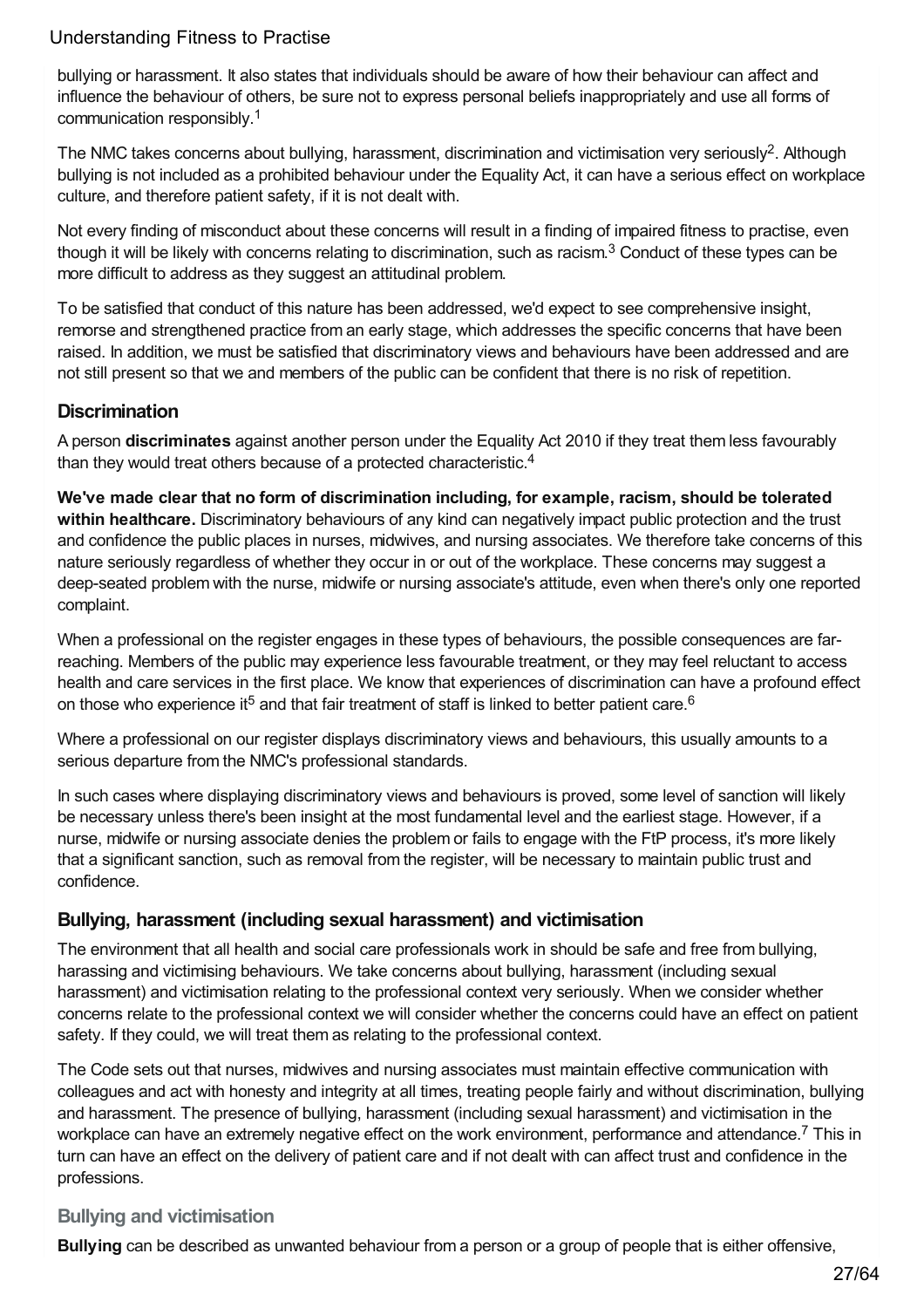intimidating, malicious or insulting. It can be an abuse or misuse of power that undermines, humiliates, or causes physical or emotional harm to someone. It can be a regular pattern of behaviour or a one-off incident and can happen face-to-face, on social media or over emails or telephone calls.<sup>8</sup> Usually bullying would be a pattern of behaviour, but an example of when it could be a one off incident could be if a member of the public felt that they had been bullied into agreeing to a do not resuscitate decision by a healthcare professional.

**Victimisation** is defined under the Equality Act 2010 as treating someone else less favourably because they have brought proceedings, given evidence in proceedings or done any other thing in relation to the Equality Act.<sup>9</sup> It will also be victimisation if someone is treated less favourably by a person for making an allegation that someone has broken the Equality Act. Giving false evidence or information or making a false allegation is not protected if it's done in bad faith.

Where bullying and victimisation has been raised as a concern in a professional context, in line with our principles for fitness to practise, we consider that employers should act first to deal with the issues, unless there is an immediate risk to patient or public safety.

We will usually only get involved after there has been a local investigation into the nurse, midwife or nursing associate's behaviour and where we feel the nurse, midwife or nursing associate has not taken adequate steps to address the issues identified with their practice. This is more likely to be necessary where the individual has not **reflected** on their behaviour or taken steps to change their behaviours in the future.

Evidence of repeated poor behaviour which has not been adequately resolved following action at a local level is more likely to require regulatory action, than isolated instances of poor conduct which are unlikely to be repeated.

#### Example

A number of complaints are made about a midwife shouting and using offensive language towards more junior members of staff over the course of several months. These issues are raised with the midwife and a local investigation is started. The midwife resigns before the conclusion of the local investigation. We'd need to seek assurance that the midwife has reflected and demonstrated they would not act in the same way again if they found themselves in a similar working environment. Without this evidence, regulatory action is likely to be required to stop the concern from happening again.

#### **Harassment (including sexual harassment)**

**Harassment** is defined by the Equality Act 2010 as someone engaging in unwanted conduct that's related to a protected characteristic or is of a sexual nature.<sup>10</sup> The behaviour has the purpose or effect of violating an individual's dignity or creating an intimidating, hostile, degrading, humiliating or offensive environment. It's necessary to take the perception of the person who's the subject of the conduct and any other circumstances into account. As well as harassment linked to a protected characteristic as defined by the Equality Act, harassment can also be unwanted conduct that is unrelated to a protected characteristic which someone finds offensive or which makes someone feel intimidated or humiliated.

Where concerns of harassment or sexual harassment relate to the professional context we take them very seriously. We recognise that concerns of this nature can have a profound effect on the victims which could negatively affect public protection and the trust and confidence that the public places in nurses, midwives and nursing associates.

We will always consider the seriousness of the individual concerns that have been raised, but in circumstances where the concerns relate to serious sexual harassment we may need to take action when there has been just one reported incident.

#### Example

A nursing associate sends a number of abusive and harassing text messages to a colleague and makes inappropriate comments at work following the breakup of their relationship. A complaint is made and the matter is raised with the nursing associate by their employer. The nursing associate acknowledges their behaviour was inappropriate and stops immediately. The matter has been dealt with locally and there's no need for us to become involved.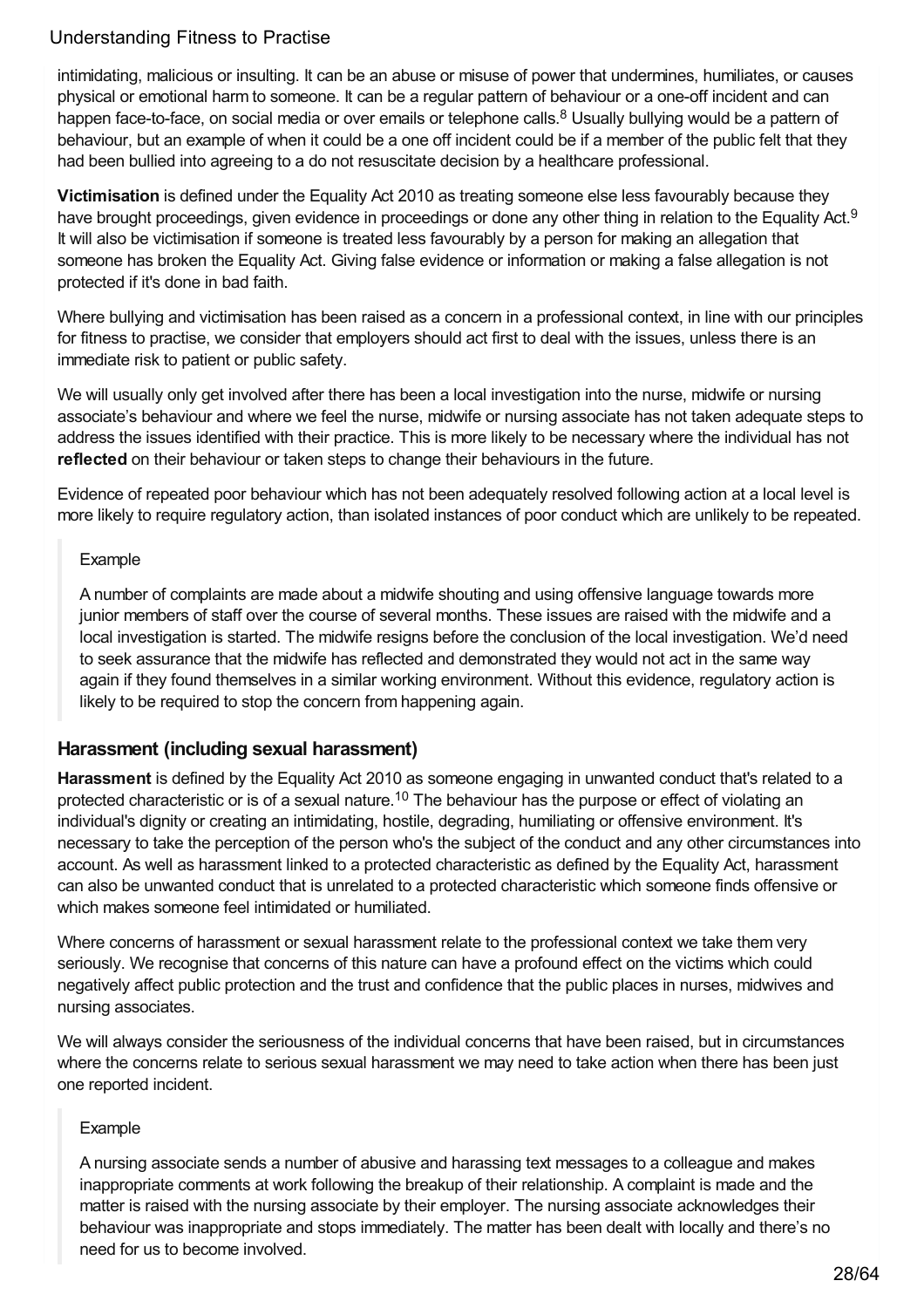# <span id="page-28-0"></span>**Our Public Sector Equality Duty (PSED)**

Alongside our professional standards, as a public authority, we have wider legal obligations which ensure equality is at the heart of what we do. The public sector equality duty (PSED) was created by the Equality Act 2010 and requires us to have due regard to the need to:

- Eliminate unlawful discrimination, harassment and victimisation and other conduct prohibited by the Equality Act 2010
- Advance equality of opportunity between people who share a protected characteristic and those who do not
- Foster good relations between people who share a protected characteristic and those who do not

When a concern is raised with us, and there's evidence that a professional on the register has engaged in harassing, discriminatory or victimising behaviours, we'll always thoroughly investigate, taking into account our professional standards and the aims of the public sector equality duty.

- 2 The Equality Act 2010 states that harassment, discrimination and victimisation is prohibited in respect of the listed protected characteristics, age; disability, gender reassignment; marriage and civil partnership; pregnancyand maternity; race; religion and belief; sexand sexual orientation.
- 3 PSAvHCPCand Roberts [2020] EWHC1906 (Admin)

- 5 Ross S, Jabbal J,Chauhan K, Maguire D,Randhawa M&Dahir S(2020) Workforce race inequalities and inclusion in NHSproviders, The King's Fund.
- 6 West M,Dawson J, AdmasachewL &Topakas A(2011) NHSStaff Management and Health ServiceQuality.Results from the NHSStaff Surveyand Related Data. 7 Harassment at work. A Unison Guide, December 2016
- 8 ACAS bullying definition

10 EqualityAct 2010 s.26.

<sup>1</sup> The Code: Professional standards of practice and behaviour for nurses, midwives and nursing associates 20.2, 20.3, 20.7, 20.10.

<sup>4</sup> EqualityAct 2010 s.13 - s.19.

<sup>9</sup> Equality Act 2010 s.27.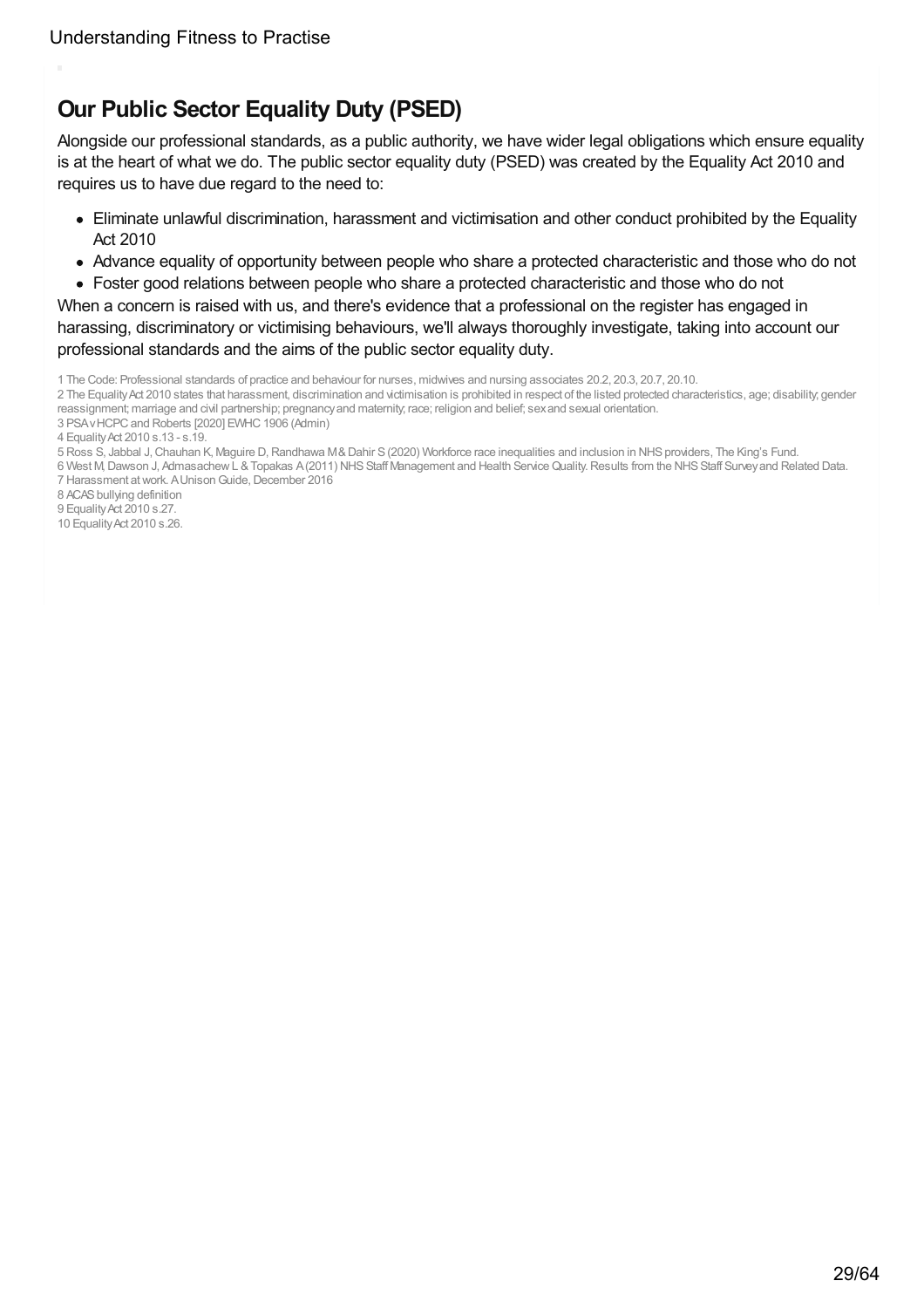

# <span id="page-29-0"></span>**Serious concerns which are more difficult to put right**

Reference: FTP-3a Last Updated: 01/07/2022

A small number of concerns are so serious that it may be less easy for the nurse, midwife or nursing associate to put right the conduct, the problems in their practice, or the aspect of their attitude which led to the incidents happening.

In cases like this, we will be keen to hear from the nurse, midwife or nursing associate if they have reflected on the concerns and taken opportunities to show insight into what happened. Because concerns of this nature, when they aren't put right, are likely to lead to restrictive regulatory action, if we don't hear from the nurse, midwife or nursing associate we will usually focus on preparing the case for the Fitness to Practise Committee at the earliest possible opportunity.

We will need to do this where the evidence shows that the nurse, midwife or nursing associate is responsible for:

- breaching the professional duty of candour to be open and honest when things go wrong, including covering up, falsifying records, obstructing, victimising or hindering a colleague or member of staff or patient who wants to raise a concern, encouraging others not to tell the truth, or otherwise contributing to a culture which suppresses openness about the safety of care
- concerns that an individual has engaged in discriminatory behaviours that have taken place either inside or outside the workplace
- concerns relating to harassment, including sexual harassment, relating to the professional context
- sexual assault or relationships with patients in breach of guidance on clear sexual [boundaries](https://www.professionalstandards.org.uk/docs/default-source/publications/policy-advice/sexual-boundaries-responsibilities-of-healthcare-professionals-2008.pdf),
- criminal offending relating to accessing, viewing, or other involvement relating to images or videos involving child sexual abuse
- deliberately causing harm to patients
- deliberately using false qualifications or giving a false picture of employment history which hides clinical incidents in the past, not telling employers that their right to practise has been restricted or suspended, practising or trying to practise in breach of restrictions or suspension imposed by us
- exploiting patients or abusing the position of a registered nurse, midwife or nursing associate for financial or personal gain
- being directly responsible (such as through management of a service or setting) for exposing patients or service users to harm or neglect, especially where the evidence shows the nurse, midwife or nursing associate putting their own priorities, or those of the organisation they work for, before their professional duty to ensure patient safety and dignity.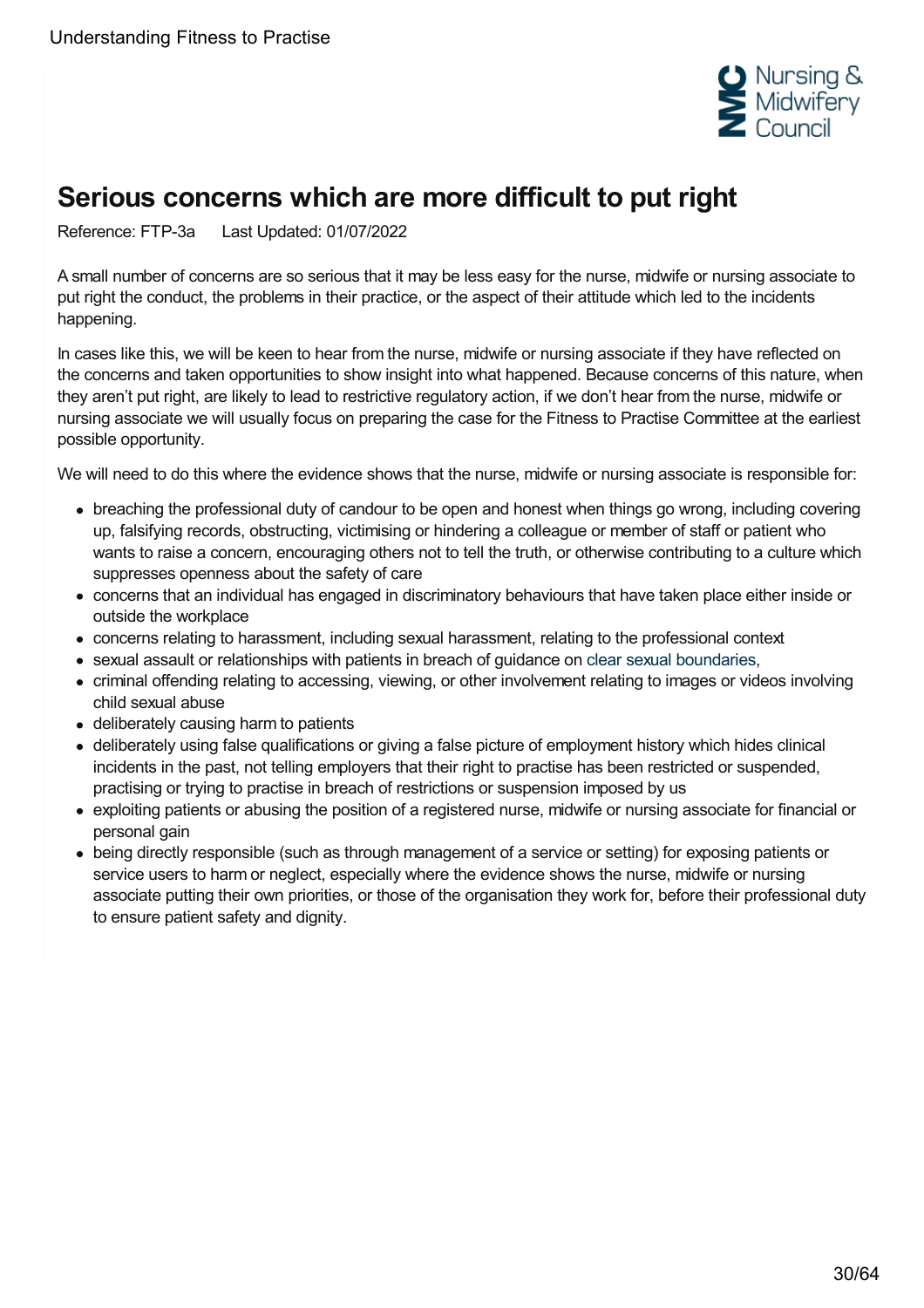

# <span id="page-30-0"></span>**Serious concerns which could result in harm to patients if not put right**

Reference: FTP-3b Last Updated: 29/11/2021

Assessing the risks presented by an individual nurse, midwife or nursing associate's practice means carefully considering the evidence about those risks.

Our evidence will need to clearly explain whether patients were put at risk by the nurse, midwife or nursing associate's conduct or failings in the past, and what harm did or could have happened to patients because of those failings. When considering the risk of harm to patients, we'll always consider the possible consequences of the concerns, such as members of the public feeling reluctant to access health and care services, experiencing less favourable treatment or both.

We will need to assess how likely the nurse, midwife or nursing associate is to repeat similar conduct or failings in the future, and if they do, if it is likely that patients would come to harm, and in what way.

Conduct or failings that put patients or service users at risk of harm will usually involve a serious departure from standards. Standards, such as our [Code](https://www.nmc.org.uk/standards/code/), are intended to ensure that nurses, midwives or nursing associates practise safely and effectively.

We've used the Code to identify some examples below of the kinds of failings which are likely to cause risk to patients if they are not addressed.

We wouldn't usually need to take regulatory action for isolated incidents of these failings unless the incident suggests that there may be an attitudinal issue such as displaying discriminatory views and behaviours. This may indicate a deep-seated problem even if there is only one reported incident. A pattern of incidents is usually more likely to show risk to patients or service users, requiring us to act.

#### **Prioritise people**

The evidence shows that the nurse, midwife or nursing associate has failed to:

- uphold people's dignity, treat them with kindness, respect and compassion, deliver treatment care or assistance without undue delay, or deliver the fundamentals of care (including hydration, nutrition, bladder and bowel care and ensuring people receiving care are kept in clean and hygienic conditions).
- make sure the physical, social and psychological needs of patients are responded to.
- respect people's right to privacy and confidentiality.

#### **Practise effectively**

The evidence shows that the nurse, midwife or nursing associate:

- has not maintained the knowledge and skills for safe and effective practice.
- is unable to communicate clearly, work cooperatively, keep clear and accurate records, without falsification.
- failed to be accountable for decisions to delegate tasks and duties to other people and/or failed to ensure they are adequately supported.

#### **Preserve safety**

The evidence shows that the nurse, midwife or nursing associate has failed to:

recognise and work within the limits of competence, accurately assess signs of normal or worsening physical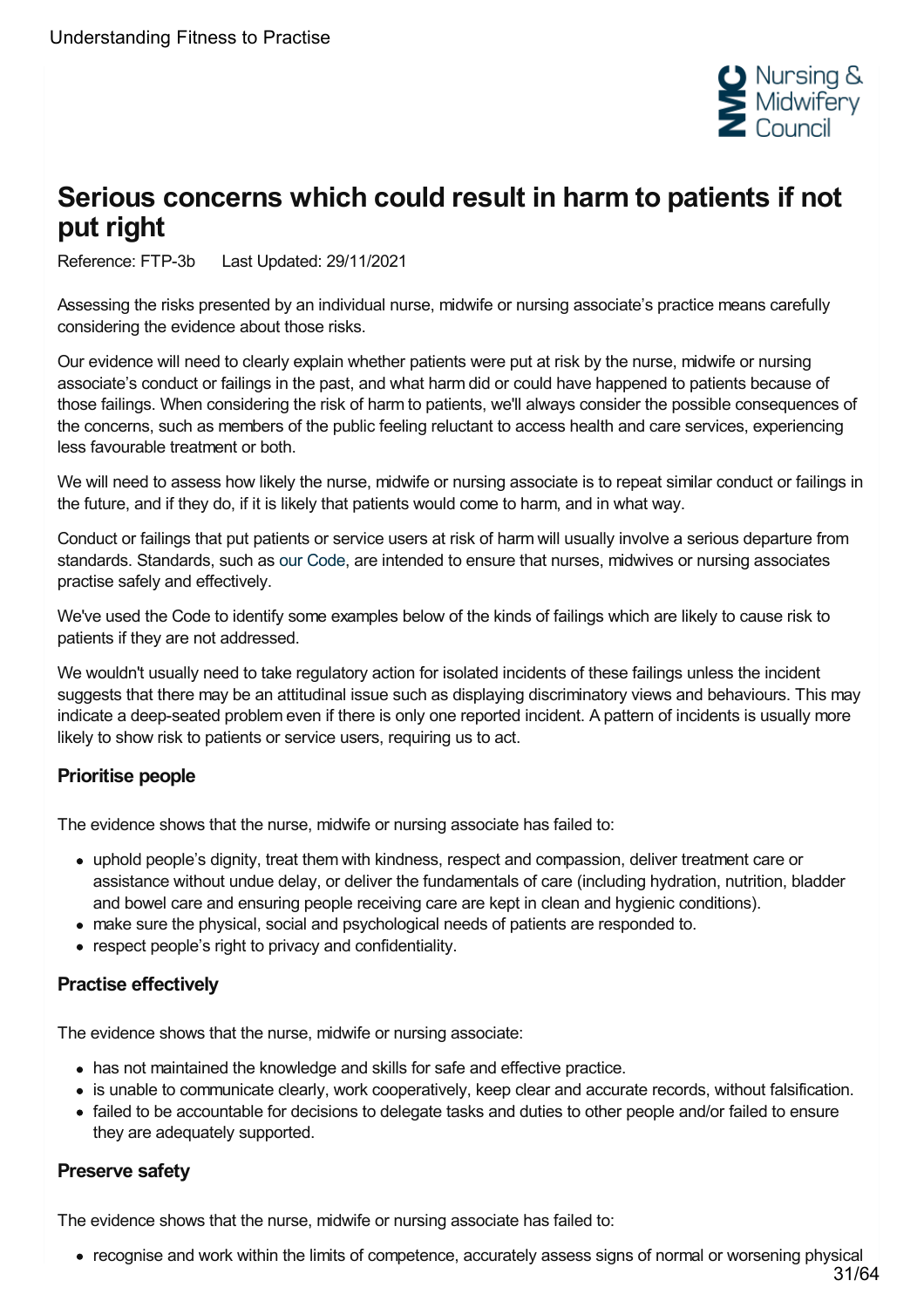or mental health, or make timely and appropriate referrals where needed.

- be open and candid with all service users, or act immediately to put right, explain and apologise when any mistakes or harm have taken place.
- offer help if an emergency arises in practice.
- act without delay if they believe there is a risk to patient safety or public protection.
- raise or escalate concerns.
- advise, prescribe or administer medicines in line with training, law and guidance.
- be aware of, or reduce as far as possible, any potential for harm associated with practice, including controlling and preventing infection, taking precautions to avoid potential health risks to colleagues, patients and public.

#### **Promote professionalism and trust**

The evidence shows that the nurse, midwife or nursing associate has failed to:

- uphold the reputation of the profession, by not acting with honesty and integrity, treating people fairly, without discrimination, bullying or harassment, in a way that does not take advantage of their vulnerability or cause them upset or distress.
- maintain the level of health needed for safe and effective practice.
- avoid asking for or accepting loans.
- cooperate with investigations and audits, including requests to act as a witness.
- tell us as soon as they could have about cautions or charges, conditional discharges or convictions for criminal offences.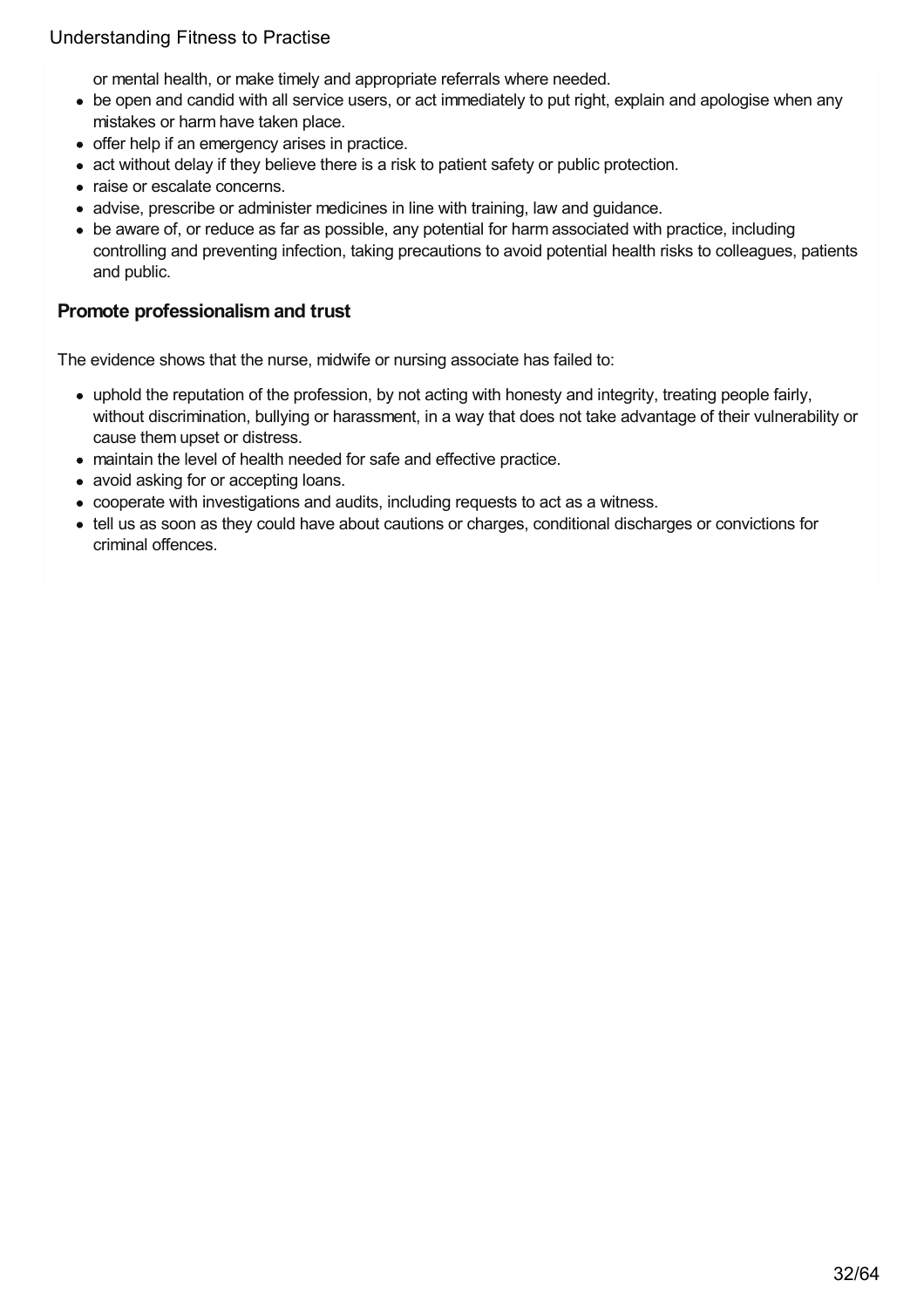

# <span id="page-32-0"></span>**Serious concerns based on public confidence or professional standards**

Reference: FTP-3c Last Updated: 29/11/2021

Sometimes we may need to take regulatory action against a nurse, midwife or nursing associate because of our objectives to promote and maintain professional standards and the public's trust and confidence in nurses, midwives and nursing associates.

This means we may need to take action even if the nurse, midwife or nursing associate has shown that they have put serious clinical failings right, if the past incidents themselves were so serious they could affect the public's trust in nurses, midwives and nursing associates.

We're more likely to need to do this if the clinical failings suggest an underlying issue with the nurse, midwife or nursing associate's attitude to people in their care.

We may also need to take action in cases where the concerns were not directly related to the care the nurse, midwife or nursing associate provided to people, but which call into question the basics of their professionalism. This may cover things that have happened in the nurse, midwife or nursing associate's private life. For example, if they've committed serious criminal offences, or there's evidence to suggest a deep-seated attitudinal problem such as displaying discriminatory views and behaviours.

A need to take action because the public may not feel able to trust nurses, midwives or nursing associates generally is a high threshold. It suggests that members of the public might take risks with their own health and wellbeing by avoiding treatment or care from nurses, midwives or nursing associates. Concerns that someone may have displayed discriminatory views and behaviours can have a particularly negative impact on public confidence, which may lead to members of the public avoiding using health and care services.

We may need to take restrictive regulatory action against nurses, midwives or nursing associates whose conduct has had this kind of impact on the public's trust in their profession, who haven't made any attempt to reflect on it, show insight, and haven't taken any steps to put it right. This may mean they can't stay on the register.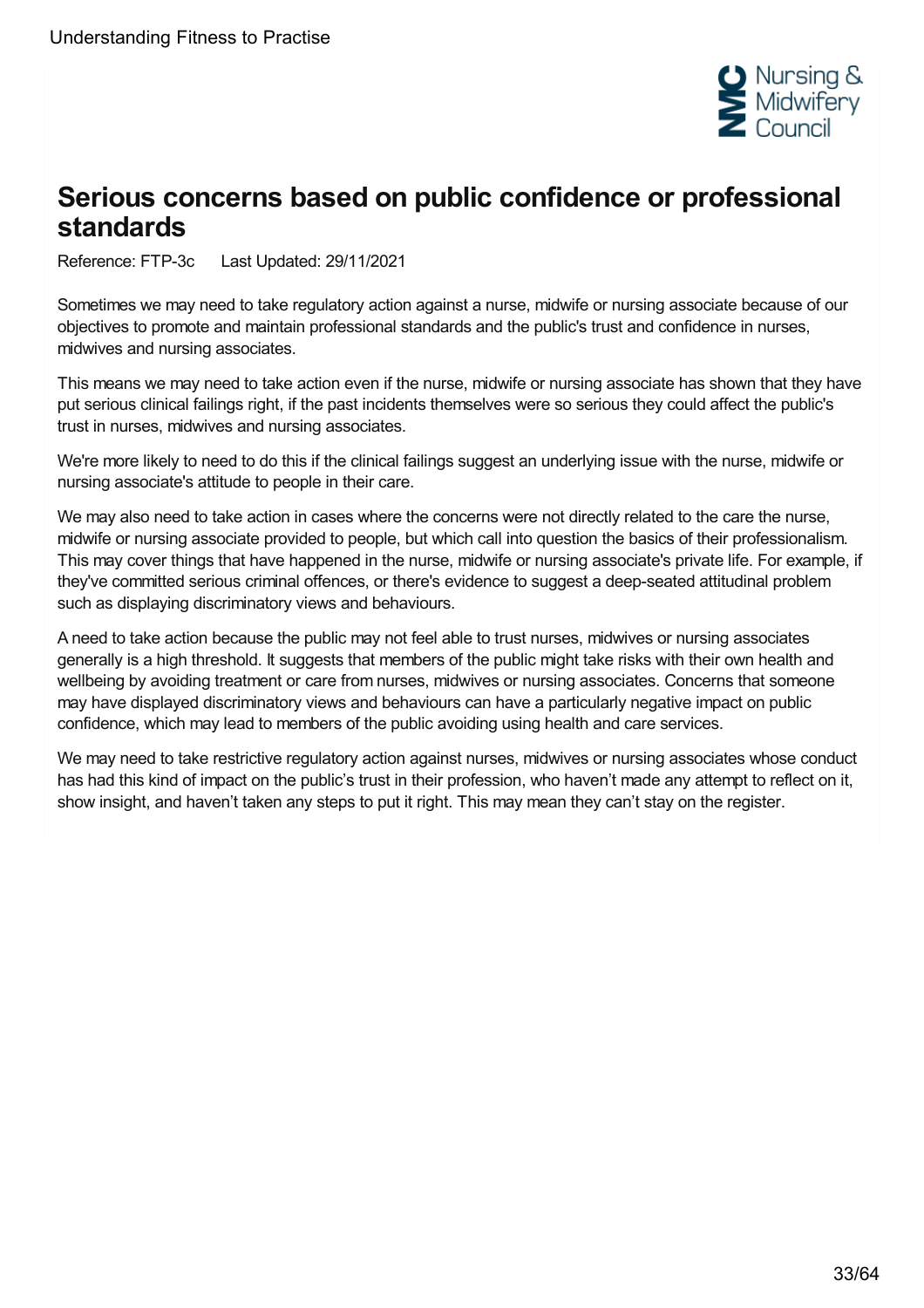

# <span id="page-33-0"></span>**Why we screen cases**

Reference: FTP-4 Last Updated: 31/08/2018

We screen cases to assess whether a case is for us or not. Screening cases helps us to identify risk, then understand how serious it is and think about whether regulation is the right way to address it.

First we check if the concern is about a nurse, midwife or nursing associates on our register. Then we check if the case could raise questions about their registration with us, or their fitness to practise as a registered professional.

If the case is for us, we need to decide, quickly, the seriousness of a case, and whether an interim order should be put in place.

We use thresholds to help us make these decisions.

This also ensures that we focus our resources on the right cases, where employers can't manage the risk effectively.

If regulatory action is required, we need to make sure we are proportionate and apply only the right amount of regulatory force to achieve our desired outcome of public protection.

Find out about the different stages of our [screening](https://www.nmc.org.uk/ftp-library/screening/) process and more.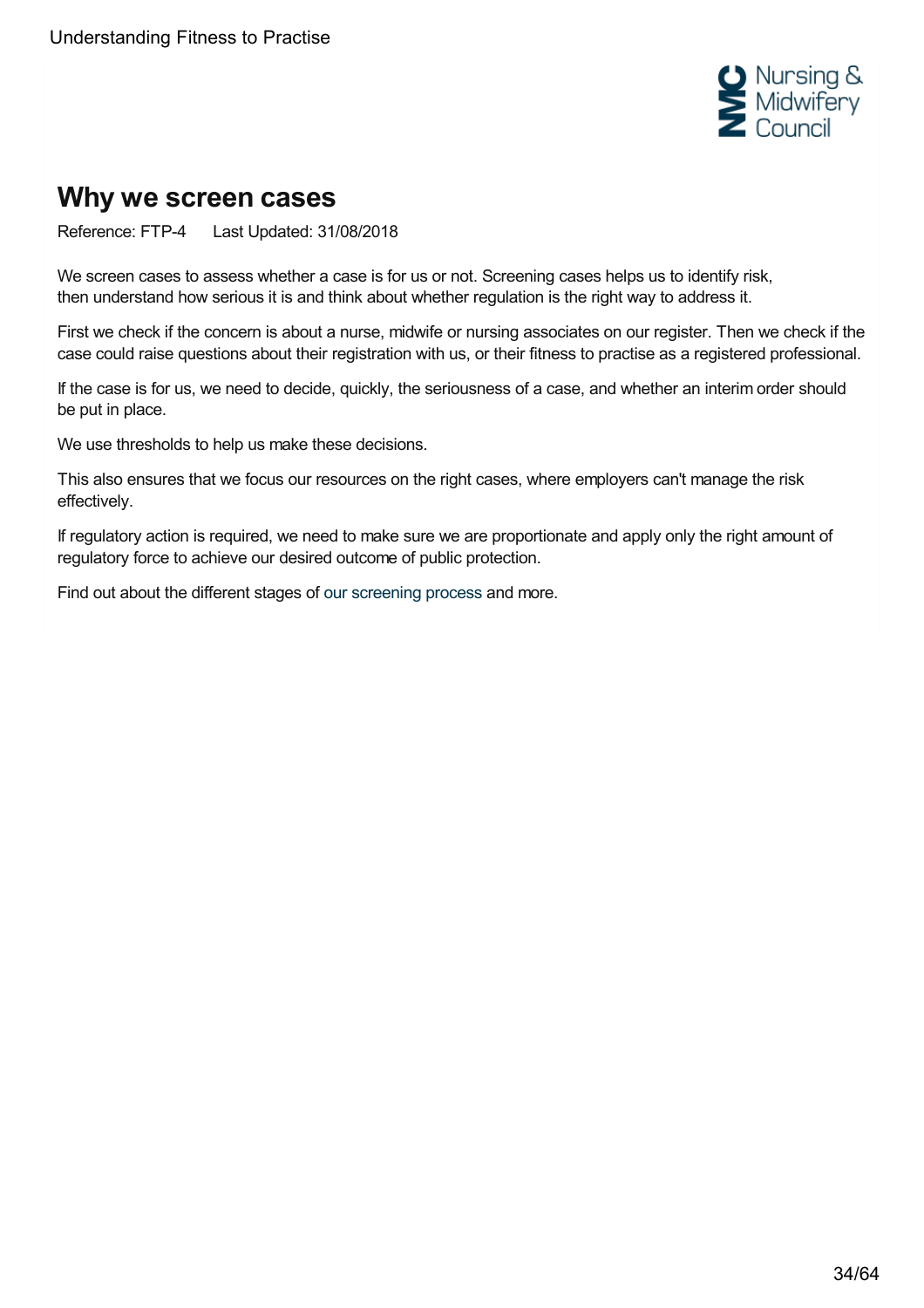

# <span id="page-34-0"></span>**When we use interim orders**

Reference: FTP-5 Last Updated: 31/08/2018

We use interim orders to protect the public from risk by restricting or suspending a nurse, midwife or nursing associate's practice. We use them:

- during our investigation,
- before the allegation against the nurse, midwife or nursing associate has been decided, and
- sometimes, after a panel makes an order against them, but before it takes effect.

Interim orders can have very restrictive effects on nurses, midwives or nursing associates, so we need to make sure we only use them when it's proportionate to do so.

We'll need good evidence of the possible harm to patients, or be able to explain why an order is otherwise in the public interest or the nurse, midwife or nursing associate's own interests.

Find out more about [interim](https://www.nmc.org.uk/ftp-library/interim-orders/) orders.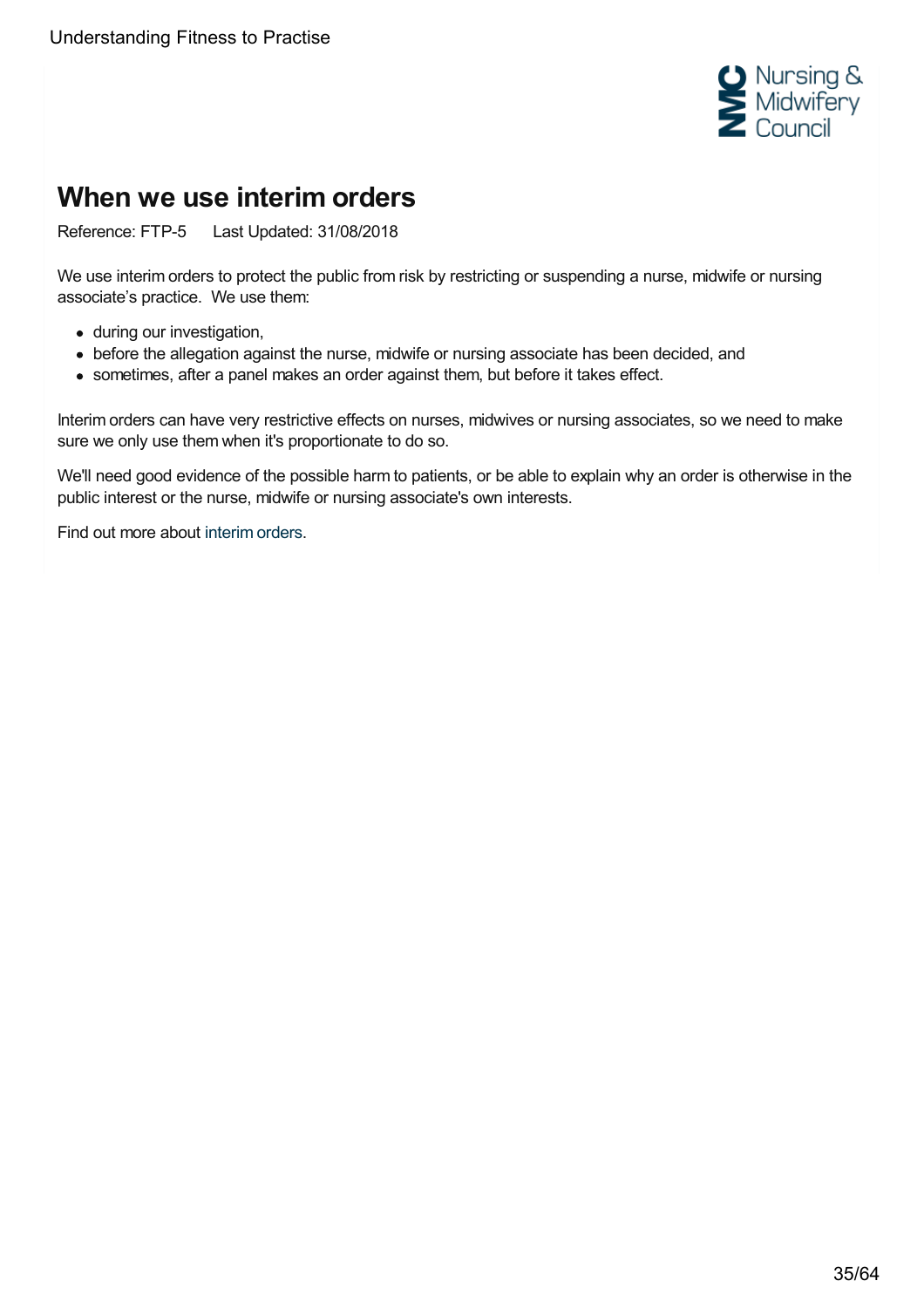

# <span id="page-35-0"></span>**Our investigations**

Reference: FTP-6 Last Updated: 19/09/2018

We investigate serious concerns about a nurse, midwife or nursing associates's fitness to practise which could place patients at risk, or negatively impact public confidence in the nursing and midwifery professions.

We also investigate concerns about whether the entry of an individual nurse, midwife or nursing associate on our register may be incorrect, or may have been made as a result of fraud.

Find out more about what we investigate and how, in our section on [Investigations](https://www.nmc.org.uk/ftp-library/investigations/).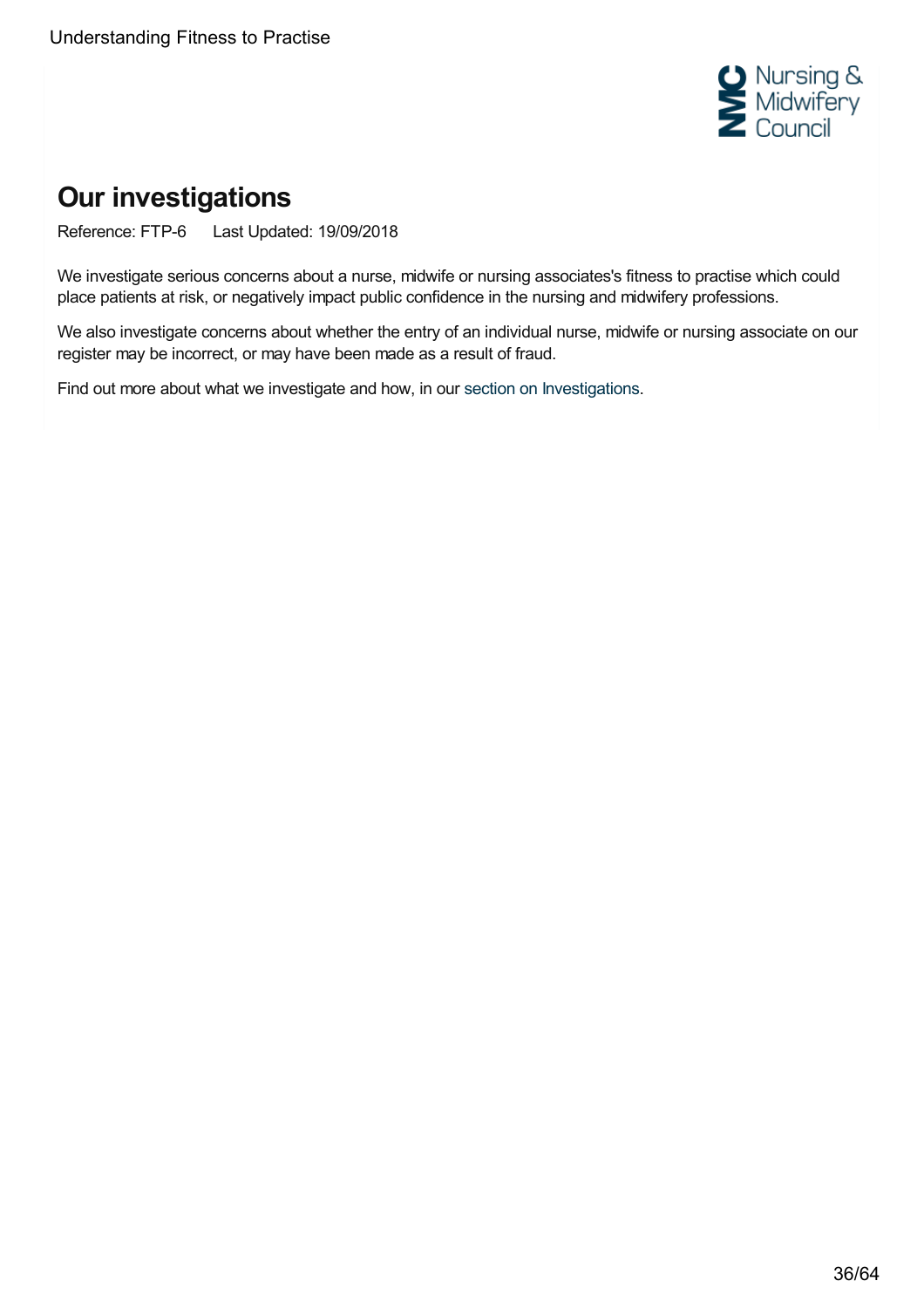

# <span id="page-36-0"></span>**Examining cases**

Reference: FTP-7 Last Updated: 31/08/2018

Once our investigations team has completed their investigation into the concerns about a nurse, midwife or nursing associate, our case examiners decide whether or not a nurse, a midwife or a nursing associate has a case to answer, and if they do, what should happen to the case.

They can recommend that we need to do further investigation before they can decide whether or not there is a case to answer.

In our fitness to practise process, case to answer has a precise meaning.

It means whether or not there is a realistic prospect that our Fitness to Practise Committee would find a nurse, midwife or nursing associate's fitness to practise to be currently impaired using the evidence we've gathered so far.

## **Decisions case examiners may reach**

If case examiners decide there is **no case to answer**, they can:

- give the nurse, midwife or nursing associate [advice](https://www.nmc.org.uk/ftp-library/case-examiners/available-outcomes/advice/),
- issue the nurse, midwife or nursing associate with a [warning](https://www.nmc.org.uk/ftp-library/case-examiners/available-outcomes/warnings/), or
- simply close the case.

If case examiners decide there is a **case to answer**, they can:

- recommend [undertakings](https://www.nmc.org.uk/ftp-library/case-examiners/available-outcomes/undertakings/) to be agreed with the nurse, midwife or nursing associate, or
- refer the case to the Fitness to Practise Committee.

Case examiners can also decide that the case should be referred to the Fitness to Practise Committee to consider whether an interim order should be imposed. If case examiners don't make this recommendation, the Investigating Committee can make an interim order at any point, until the Fitness to Practise Committee starts its consideration of the case.

Find out more about how we [examine](https://www.nmc.org.uk/ftp-library/case-examiners/) cases.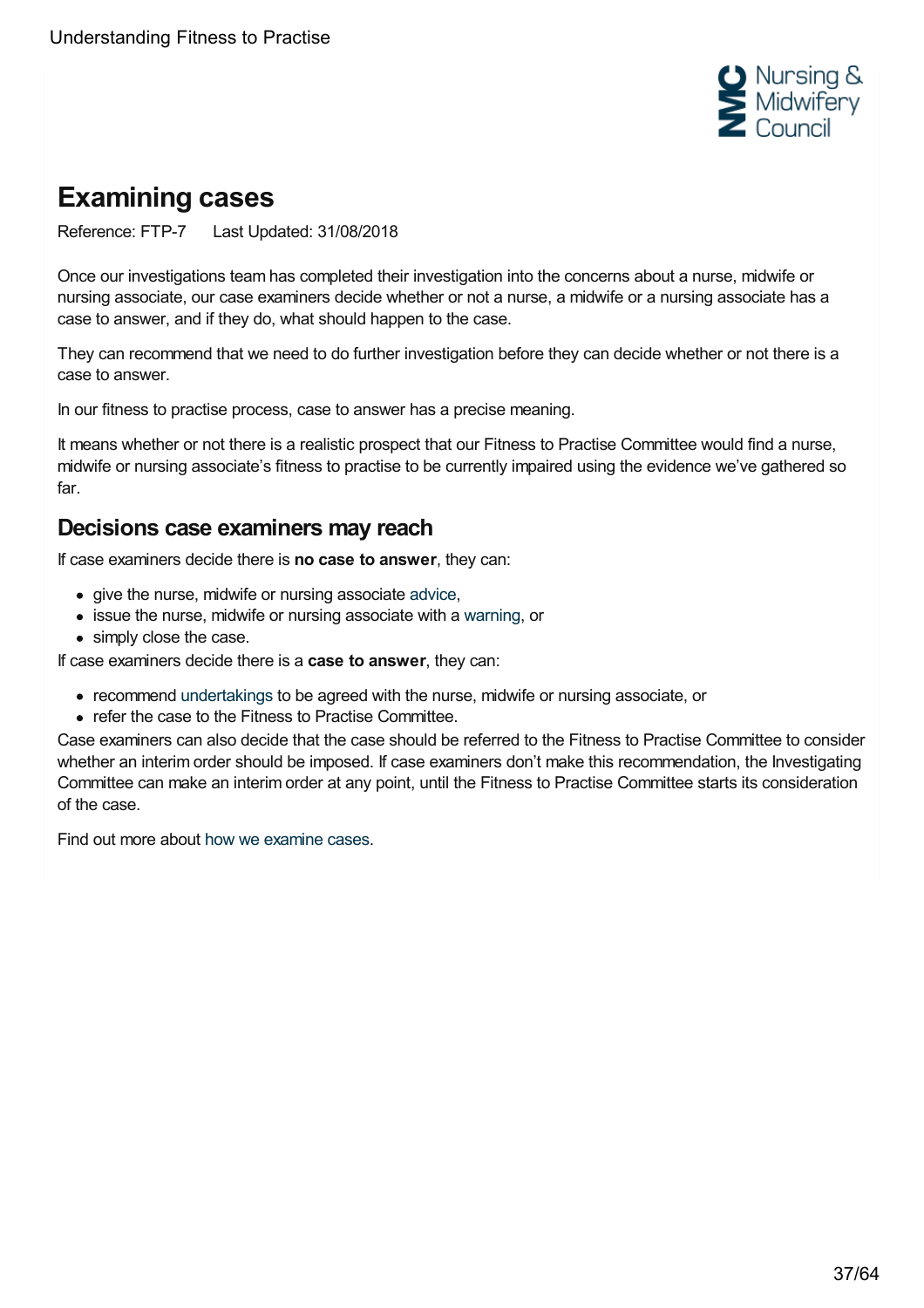

# <span id="page-37-0"></span>**How we manage cases before a hearing**

Reference: FTP-8 Last Updated: 26/11/2018

After the case examiners have made the decision to send the case to the Fitness to Practise [Committee,](https://www.nmc.org.uk/ftp-library/hearings/reviewing-cases-after-they-get-referred-to-the-ftpc/) our legal team will review it.

They may decide that there needs to be further [investigation](https://www.nmc.org.uk/ftp-library/hearings/gathering-further-evidence-after-the-investigation/) before it is passed to the committee.

Once the investigation is complete, we'll [prepare](https://www.nmc.org.uk/ftp-library/understanding-fitness-to-practise/how-we-manage-cases/) for a hearing or meeting.

Where the nurse, midwife or nursing associate is [represented,](https://www.nmc.org.uk/ftp-library/case-management/telephone-conferences/) we'll consider whether to arrange a telephone conference with the representative to discuss the proposed hearing bundle and resolve any legal difficulties.

Find out more about how we [manage](https://www.nmc.org.uk/ftp-library/understanding-fitness-to-practise/how-we-manage-cases/) cases before a hearing.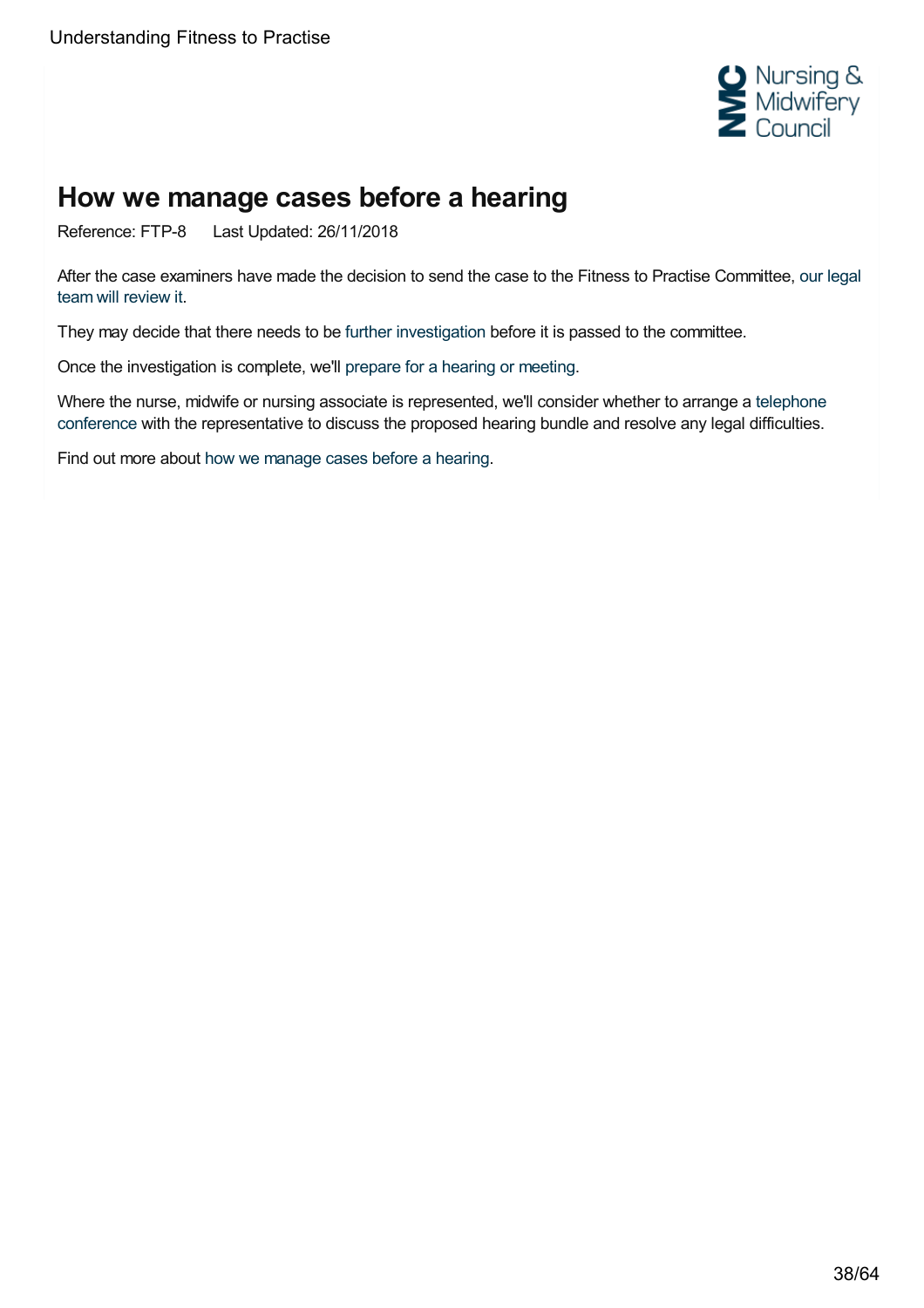

# <span id="page-38-0"></span>**Meetings and hearings**

Reference: FTP-9 Last Updated: 31/08/2018

The Fitness to Practise Committee holds meetings and hearings to consider fitness to practise matters.

## **About the committee**

The committee is a three person panel, one of whom is a nurse, a midwife or a nursing associate. The panel can hear matters at a meeting or a hearing, and has the same powers whether the matter is considered at a hearing or a meeting.

Find out who sits on our [panels](https://www.nmc.org.uk/ftp-library/case-management/constitution-of-panels/).

## **Dealing with cases at meetings and hearings**

Once the case examiners have sent a case to be dealt with by a committee, we'll write to the nurse, midwife or nursing [associate](https://www.nmc.org.uk/ftp-library/case-management/dealing-with-cases-at-hearings-or-meetings/) and give them 28 days to tell us if they would like their case to be dealt with at a hearing or a meeting.

We'll arrange for the case to be heard at a meeting if the nurse, midwife or nursing associate requests this, or if they don't tell us what they would prefer, or has no contact with us.

We'll only arrange for a case to be heard at a hearing if a nurse, midwife or nursing associate has asked for one, or if we think there is a 'material dispute'. A material dispute is a disagreement between us and the nurse, midwife or nursing associate about an important issue in the case.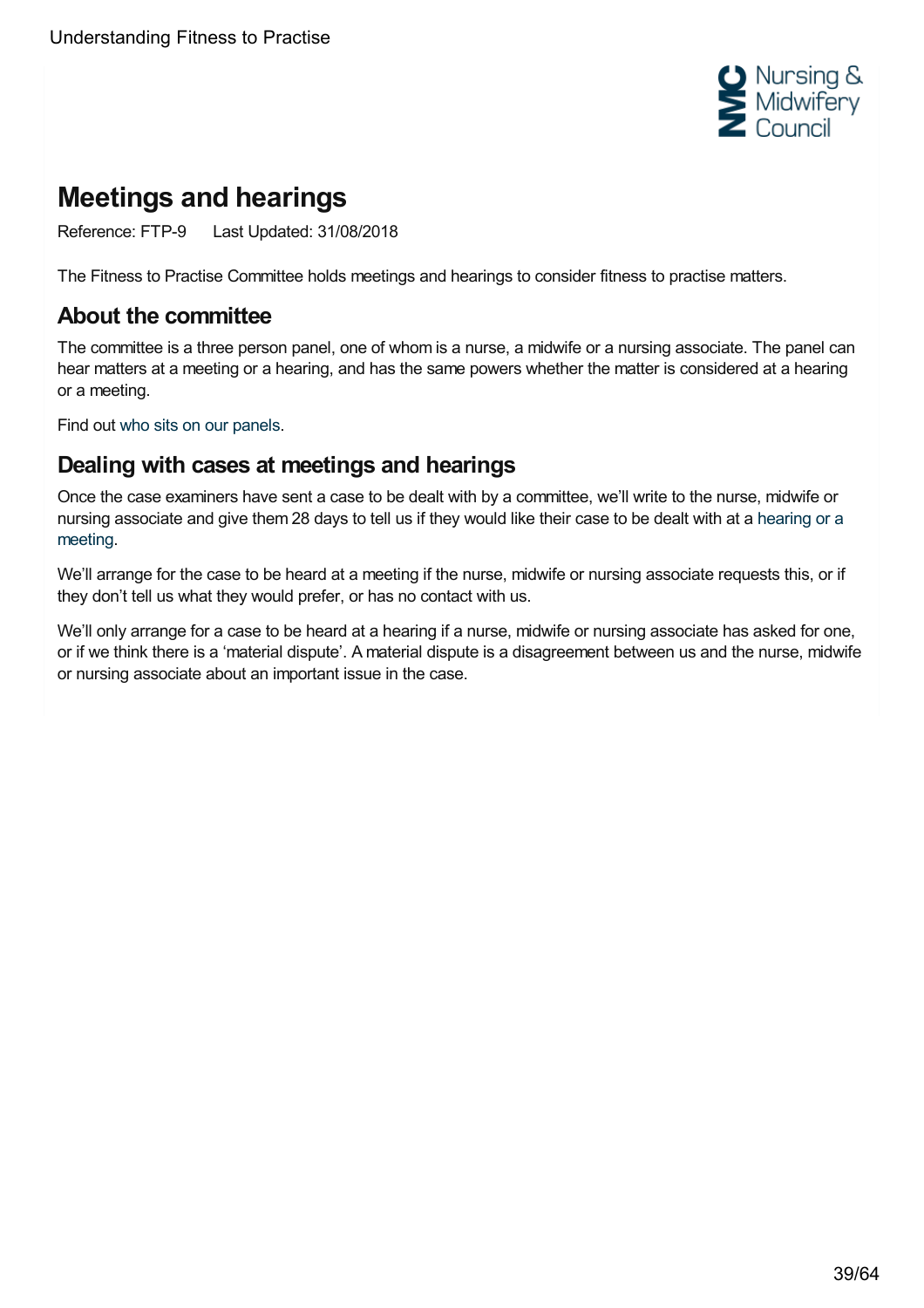

# <span id="page-39-0"></span>**Resolving cases by agreement**

Reference: FTP-10 Last Updated: 31/08/2018

We would much rather avoid unnecessary hearings for the sake of all involved. So when we can, we use consensual panel [determination](https://www.nmc.org.uk/ftp-library/ftpc-decision-making/consensual-panel-determination/) to resolve cases by agreement or consent.

If a nurse, midwife or nursing associate wants to resolve their case by consent, they must accept the facts of the allegation and they must also accept that their fitness to practise is impaired.

We will then agree an [appropriate](https://www.nmc.org.uk/ftp-library/understanding-fitness-to-practise/what-sanctions-are-and-when-we-might-use-them/) level of sanction with the nurse, midwife or nursing associate.

The panel makes the final decision about the outcome of the case.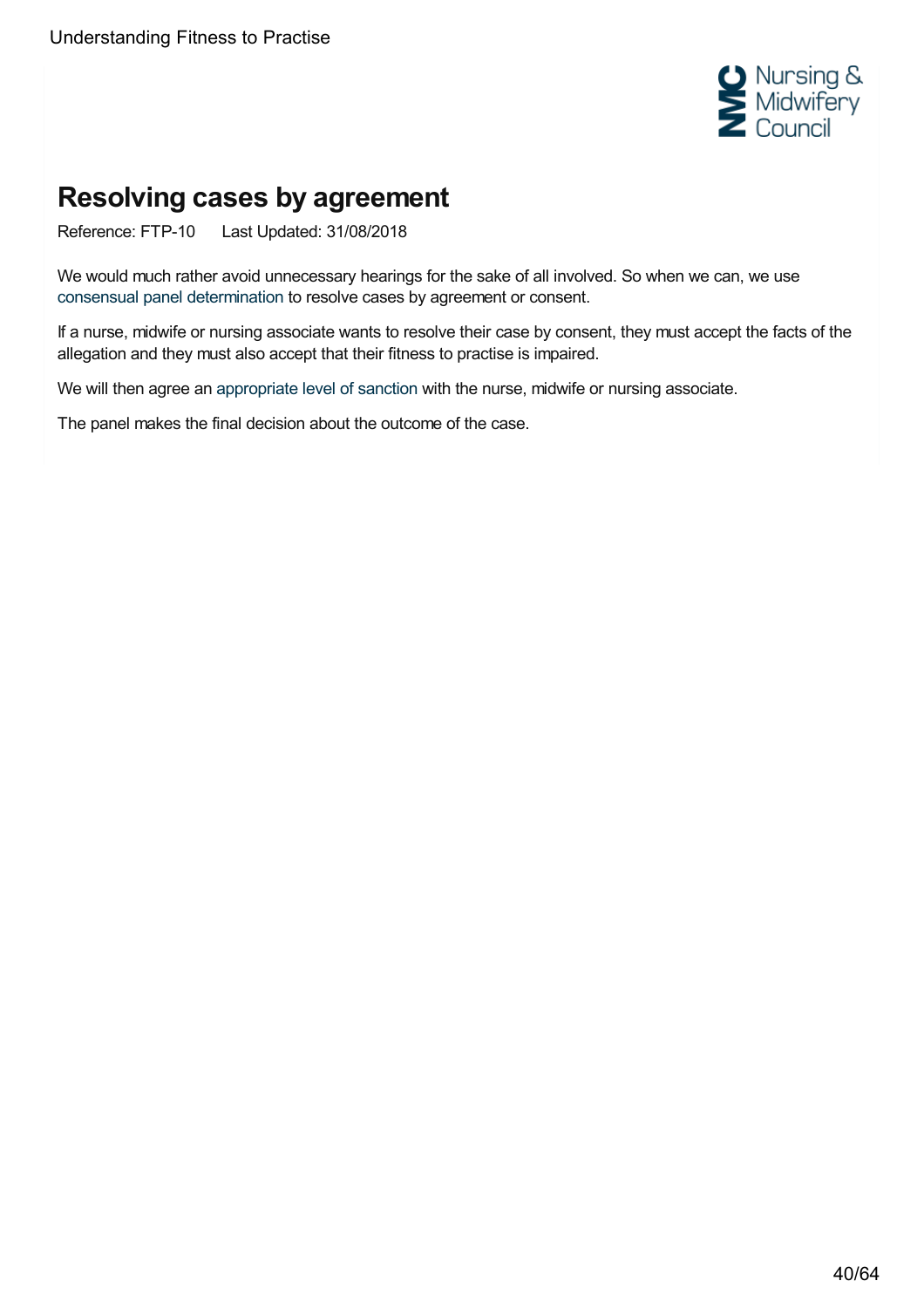

# <span id="page-40-0"></span>**What sanctions are and when we might use them**

Reference: FTP-11 Last Updated: 31/08/2018

A Fitness to Practise Committee panel can impose sanctions (restrictions) if they decide that a nurse, midwife or nursing associate's fitness to practise is impaired.

They would do this to make sure we protect patients, maintain confidence in the nursing and midwifery professions, and uphold the standards we expect of nurses, midwives or nursing associates.

## **How we decide which sanction to impose**

The panel will consider the seriousness of the concern and the facts of the case to find a sanction that is enough to achieve public protection.

The available sanction [outcomes](https://www.nmc.org.uk/ftp-library/sanctions/the-sanctions/), starting from the least severe, are:

- taking no further action
- a caution order of between one and five years
- a conditions of practice order of up to three years
- a suspension order of up to twelve months
- a striking-off order.

Find out more about how we decide which [sanction](https://www.nmc.org.uk/ftp-library/sanctions/) to impose.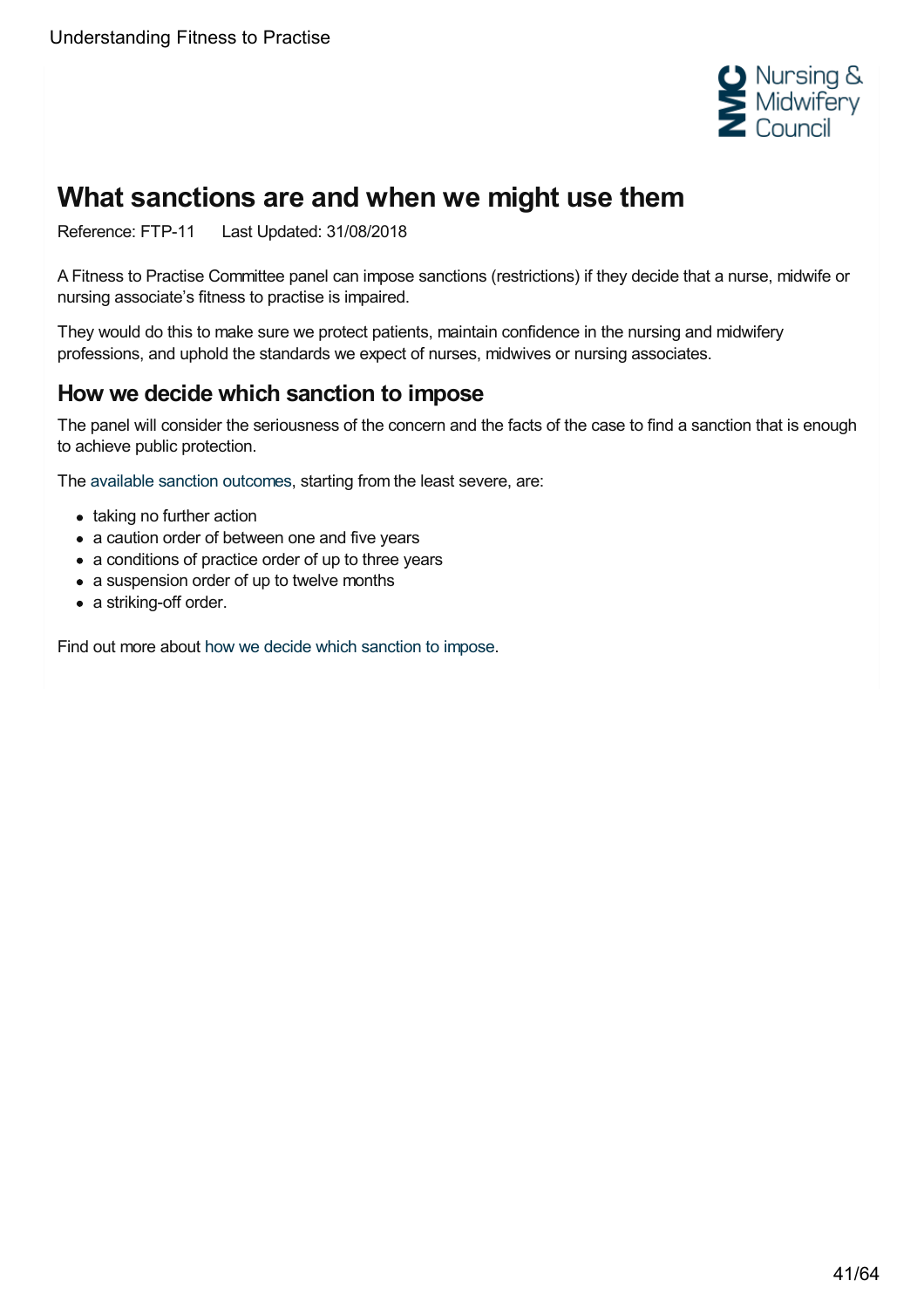

# <span id="page-41-0"></span>**Taking account of context**

Reference: FTP-12 Last Updated: 29/03/2021

#### **In this guide**

- [Overview](#page-41-1)
- Our [approach](#page-41-2)

# <span id="page-41-1"></span>**Overview**

We understand the importance of making sure our processes and decisions support a culture of fairness, openness and learning. Given the complexity of health and social care settings, sometimes concerns that appear to be the result of poor individual practice are actually caused by system pressures or other factors. They're not always due to someone's attitude, knowledge, skills or ability to provide safe and effective care.

When things go wrong, it can be easy to assign blame rather than take the time to understand why something happened and what can be done to prevent it from happening again.

This means we need to look beyond the actions of an individual and understand the role of other people, the culture and environment they were working in when something went wrong. Only then can we identify what needs to happen to keep people safe in the future - even if we're not the ones who can take that action.

# <span id="page-41-2"></span>**Our approach**

When people raise concerns about a nurse, midwife or nursing associate's fitness to practise, it's our responsibility to act in the way that best protects people from coming to harm in the future.

We don't seek to blame individuals or the system they work in. But where there's evidence of a serious concern about a nurse, midwife or nursing associate's fitness to practise, we need to take action to protect the public. This decision will always involve trying to understand the particular circumstances they were working in at the time. We'll also need to think about if we need to take any other steps to reduce the risk of something happening again, such as sharing information with other agencies.

We want to be systematic, methodical and consistent in our approach to taking account of context. When we look at concerns that have arisen in somebody's practice we need to ask:

- Is there evidence of a serious concern that requires us to take requiatory action to protect the public?
- If so, why did this happen and do we think it could happen again?
- If so, what action do we need to take to protect the public?

To help us make these decisions we want to hear from the people involved so that we have their perspective. This will include the nurse, midwife or nursing associate, and their employer. People who use services and members of the public involved in the process can also tell us their perspective of what happened which could give us important contextual information. We will then look at what these perspectives tell us about what happened, and what we need to do to keep the public safe.

We've developed a set of commitments we'll apply whenever we investigate and deal with concerns that have arisen in the professional practice of someone on our register.

These commitments must not be seen as separate from each other, and we recognise that the complexities of working in the health and social care sector mean it's inevitable that we might need to consider issues that span across different commitments.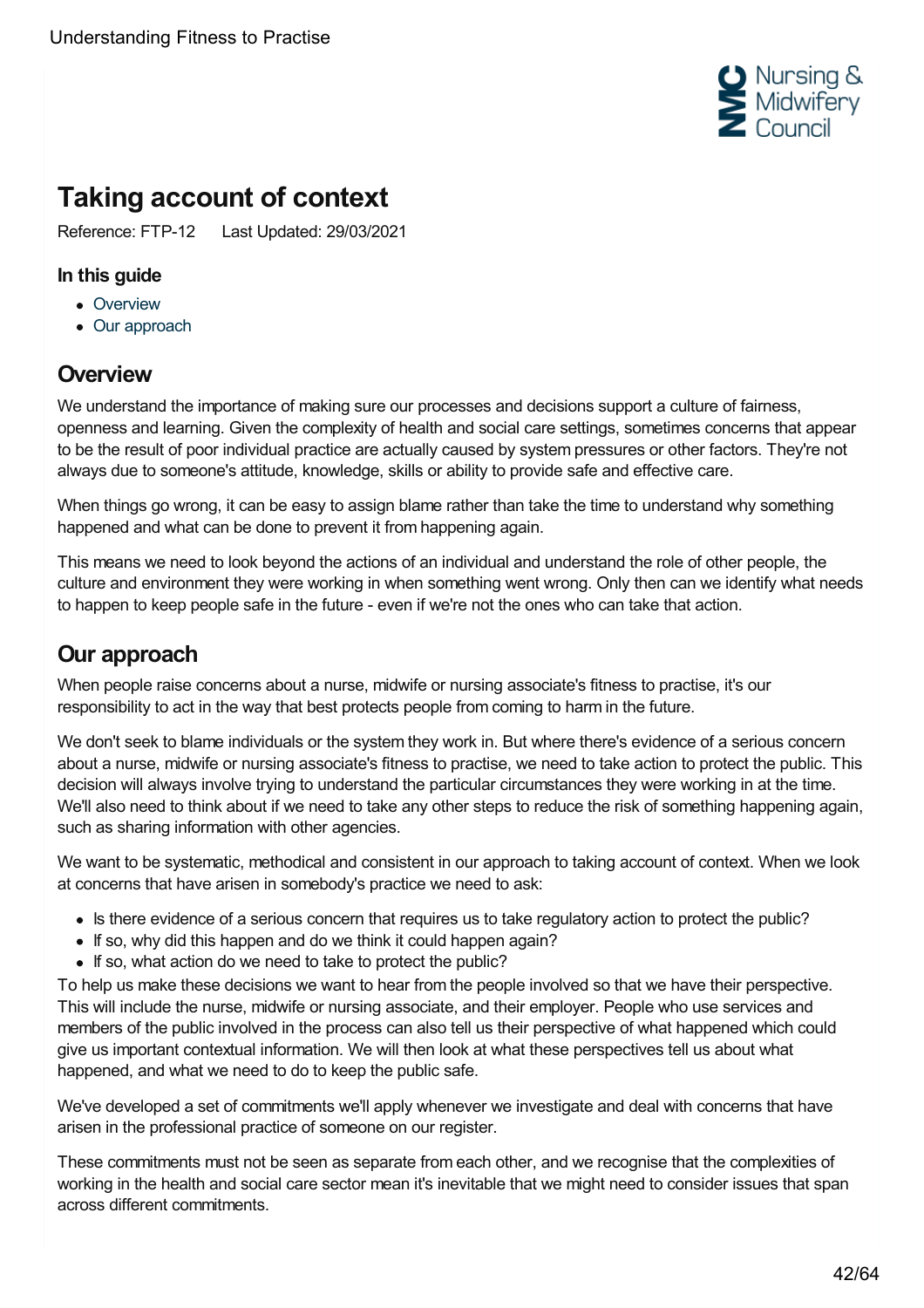

# <span id="page-42-0"></span>**Commitment 1: We'll approach cases on the basis that most people referred to us are normally safe**

Reference: FTP-12a Last Updated: 29/03/2021

Unless evidence shows that someone deliberately caused harm or acted recklessly, our starting position will be to assume the nurse, midwife or nursing associate is usually a safe and competent professional, but something got in the way of them being able to deliver safe care. Examples of things that might get in someone's way include:

- gaps in their knowledge or training
- widespread practices or cultures
- issues in the working environment
- someone's personal context such as health issues or personal circumstances.

Our initial enquiries and investigations will seek to understand what got in the way of someone delivering safe care. To do this we'll routinely make enquiries about the [contextual](https://www.nmc.org.uk/ftp-library/understanding-fitness-to-practise/taking-account-of-context/what-context-factors-we-think-are-important-to-know-about-when-considering-a-case/) factors identified in our research to see if these could have played a part in what went wrong.

We'll take an objective approach to the cases we look into, and our decisions in respect of what action is required will be evidence based. This may mean taking action against the individual referred to us if the evidence suggests that there's a serious concern regarding their fitness to practise. However, the evidence may suggest that some other action is required instead of, or in addition to action against the individual, in order to protect the public.

Where there's evidence of deliberate harm or [recklessness,](https://www.nmc.org.uk/ftp-library/understanding-fitness-to-practise/how-we-determine-seriousness/serious-concerns-which-are-more-difficult-to-put-right/) we'll follow the approach in our list of 'serious concerns which may be more difficult to put right'. We'll need to ask questions about the culture of the team or setting, and what other people knew and did. However, causing deliberate harm or acting recklessly is more likely to call into question fundamental aspects of the individual's practice and require us to take regulatory action.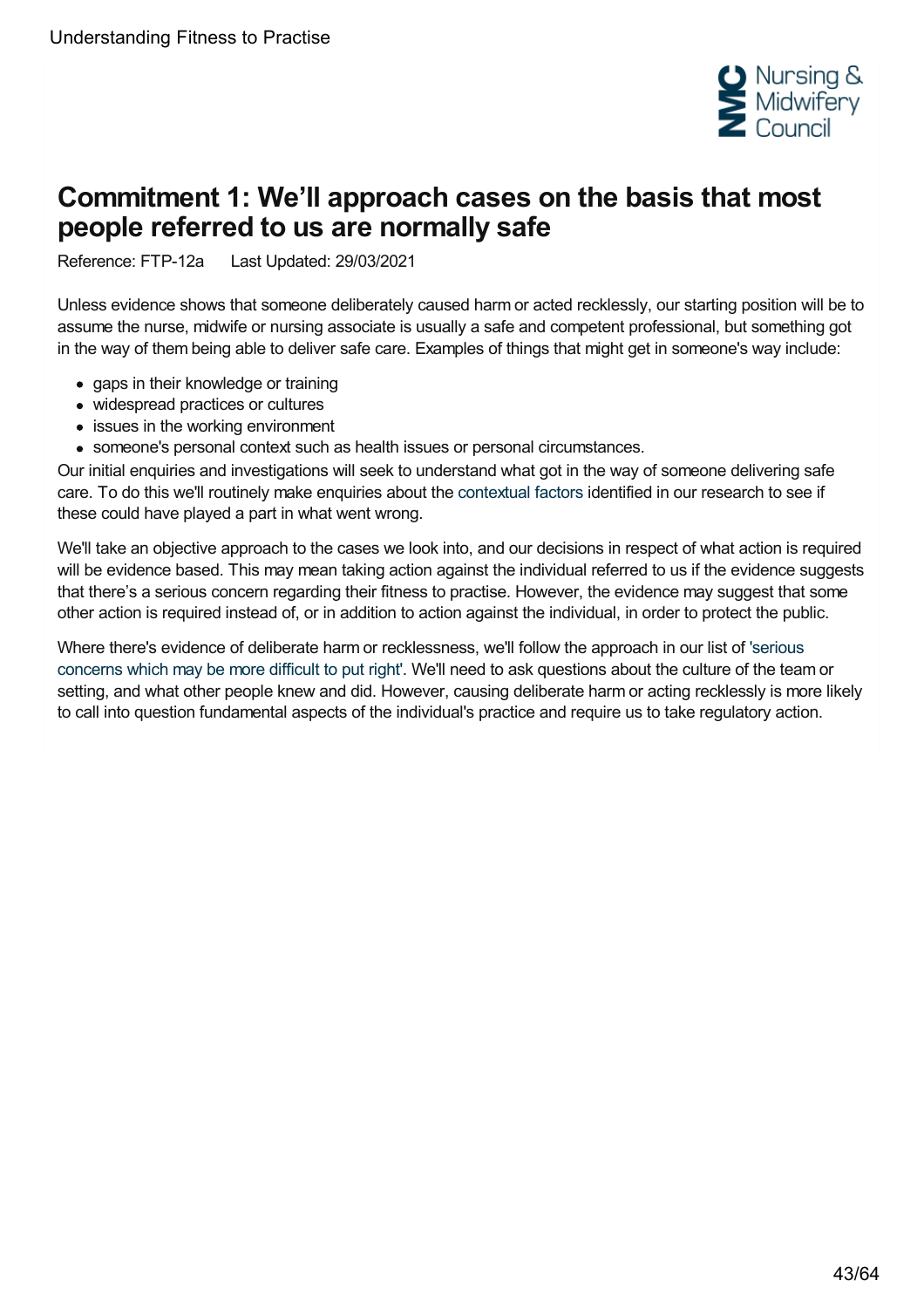

# <span id="page-43-0"></span>**Commitment 2: We'll seek to build an accurate picture about the nurse, midwife or nursing associate's practising history**

Reference: FTP-12b Last Updated: 29/03/2021

We'll always seek to build up, take account of and present an accurate picture of someone's practising history, rather than viewing an incident or concerns in a vacuum. A person-centred approach means looking at things that have gone well, not just the period of time when a concern has arisen.

Before deciding on someone's fitness to practise, it would be helpful to know if they'd encountered a similar situation before, knew the right thing to do and would usually do it. This could tell us if the incident we're looking at is out of character, part of a pattern or because of a gap in their knowledge or training.

Where our information shows what the nurse, midwife or nursing associate did was out of character, we'll focus our efforts on understanding what caused them to act differently on this occasion. The nature and extent of any further involvement by us will be informed by what that was.

We will aim to find out why the person did what they did and what prevented them from acting in the right way. This will help us decide if they represent a future risk to people who use services and the public (and if so, in what way) or whether something else was responsible for what went wrong.

If something else was responsible, we'll consider if we need to take other steps to stop it from happening again which don't involve taking regulatory action against the person.

Where the information shows a pattern of concerns, we'll look at why that might be the case. It's more likely that we'll need to take some kind of fitness to practise action if the concerns haven't been successfully addressed.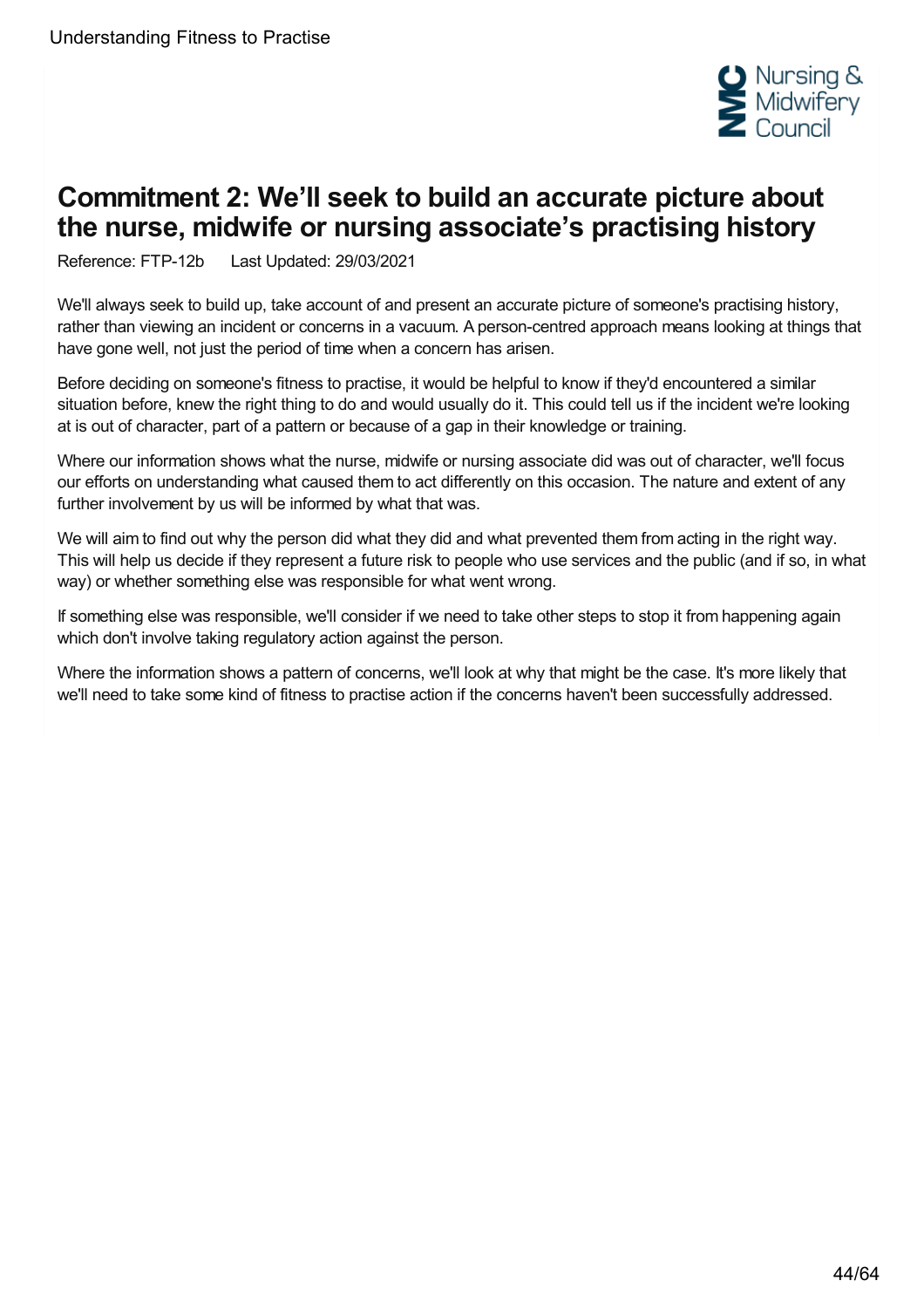

# <span id="page-44-0"></span>**Commitment 3: We'll always carefully consider evidence of discrimination, victimisation, bullying or harassment**

Reference: FTP-12c Last Updated: 01/07/2022

We value the diversity of the nurses, midwives and nursing associates on our register as an asset to the health and social care sector.

Data from the NHS staff survey in 2019 demonstrates that in England staff from an ethnic minority background are more likely to experience harassment, bullying or abuse both from members of the public and colleagues. When concerns are raised with us about people on our register, we'll take account of the links between these unacceptable behaviours, poor cultures and the safety of people who use services. We'll also recognise the impact discrimination, victimisation, bullying or harassment can have on someone's health and wellbeing and the significant part they can play in allegations of poor practice. We'll do this in the following ways.

Where we receive a complaint that a nurse, midwife or nursing associate may have been responsible for discriminating, victimising, bullying or harassing people and there's some evidence to support the complaint, we'll treat this as a potentially serious breach of the NMC Code. Our guidance on how we determine [seriousness](https://www.nmc.org.uk/ftp-library/understanding-fitness-to-practise/how-we-determine-seriousness/) sets out why cases of this nature are so serious. We'll look to understand why the individual behaved in this way and concentrate on taking action to minimise the risk of the same thing happening again.

This may mean taking regulatory action against the nurse, midwife or nursing associate as well as against others where there's evidence they were involved in the same or similar conduct.

For those on our register, this means considering whether to open a referral about their fitness to practise. Where our enquiries show individuals not on our register were involved in the same or similar conduct, we'll consider sharing this information proactively with other regulators and employers. This is because other regulators and employers might be able to take action to address the issue and to help set clear expectations that the environment that all health and social care professionals work in is free from bullying, discrimination, victimisation and harassment and safe for everyone.

In all other cases, we'll ask at the beginning of our investigation whether discrimination, victimisation, bullying or harassment played a part in the referral. Where there's evidence the nurse, midwife or nursing associate referred to us was subjected to this kind of treatment, we'll need to decide whether this caused or contributed to what happened and if so, in what way. This could tell us if there's an issue with their practice that needs to be addressed or if what happened was purely the result of how they were treated and would be unlikely to happen again.

#### Example

A newly qualified nurse is referred to the NMC as their employer is concerned that they have a health condition that isn't being adequately managed. The nurse was found to be persistently crying whilst at work and had a high level of sickness absence. They refused to engage with occupational health because they said they had been bullied at work and were dismissed from their post. Upon investigation it is found that the senior nurse on the ward had been bullying a number of junior staff, which caused the sickness absence of the individual concerned.

We would not need to look into the newly qualified nurse's fitness to practise as the issues came about as a direct result of an unacceptable working environment. We would however need to communicate the cultural issues we had uncovered to the Trust and see whether the bullying behaviour of the senior nurse was subsequently addressed. Unless the senior nurse has reflected and demonstrated that they would not act in this way again, we would need to start an investigation into the senior nurse's fitness to practise.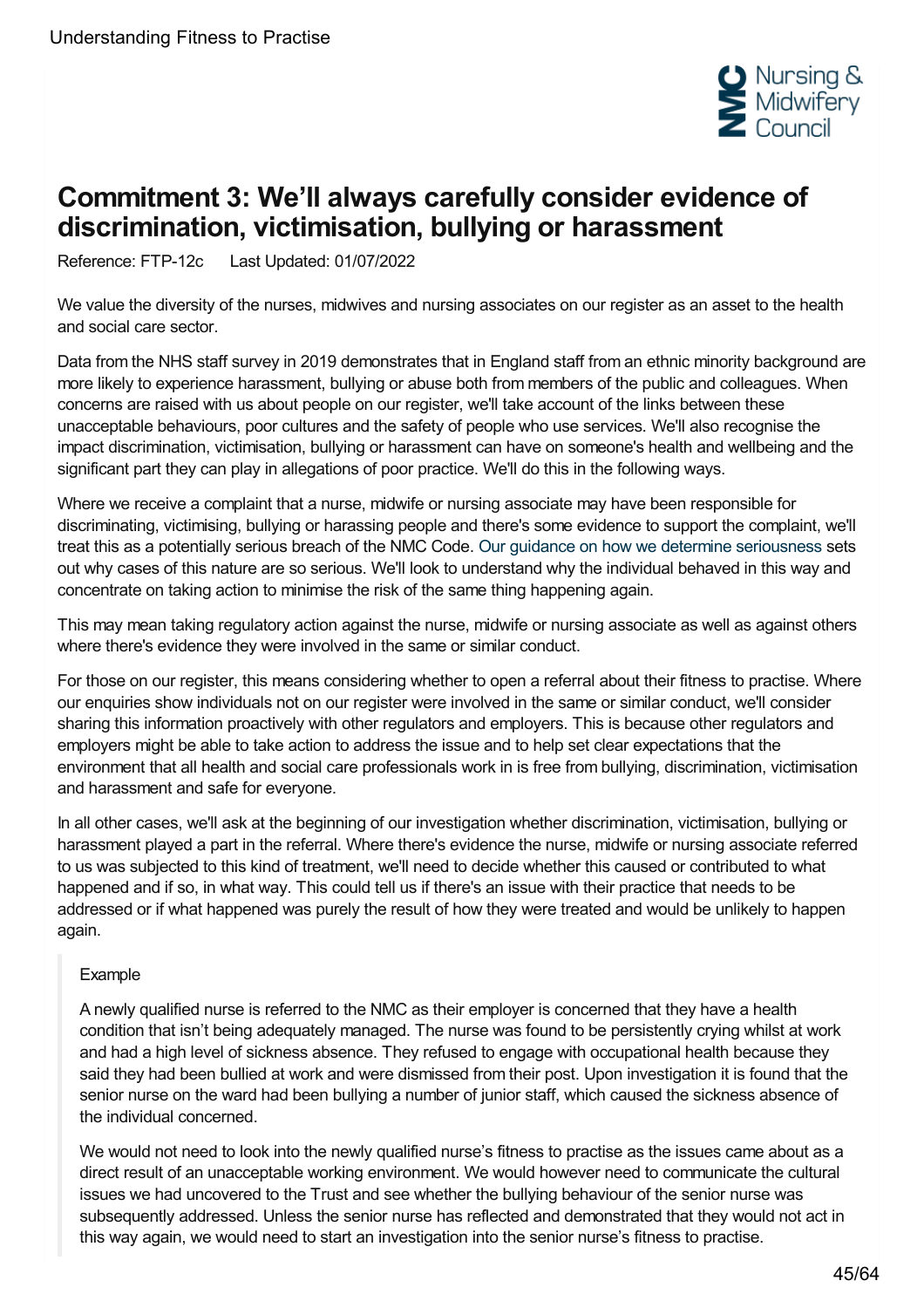If we find evidence that a nurse, midwife or nursing associate who has been referred to us was discriminated against, victimised, bullied or harassed we'll also consider if we need to open any new referrals to look into the fitness to practise of those responsible. If those responsible are not on our register, we'll consider sharing information with other regulators and employers. This is because other regulators and employers might be able to take action to address the unacceptable behaviour and to help set clear expectations that the environment that all health and social care professionals work in is free from bullying, discrimination, victimisation and harassment, and safe for everyone.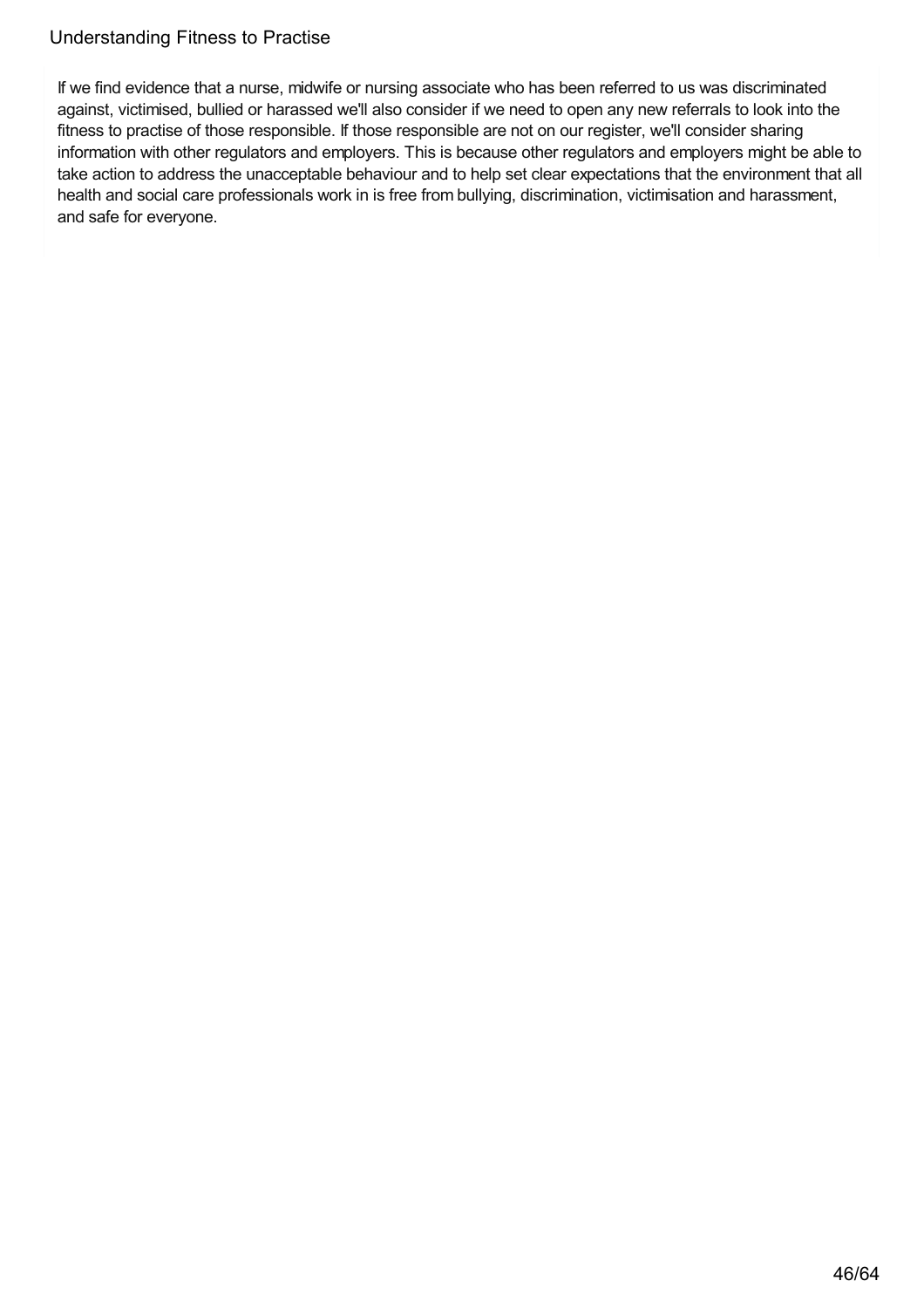

# <span id="page-46-0"></span>**Commitment 4: Where risks are caused by system and process failures, we'll concentrate on the action we can take to help resolve the underlying issues**

Reference: FTP-12d Last Updated: 29/03/2021

The evidence is clear that even one-off events or errors are usually caused by multiple contributing factors coming together.<sup>1</sup> Wrongly blaming an individual won't change these factors, won't stop underlying issues happening again and ultimately won't help keep people safe.

Where systemic issues prevent nurses, midwives and nursing associates from delivering safe care, the system should be accountable. Taking action against an individual in these circumstances doesn't lead to a culture of openness and learning, may give false assurance, direct focus away from a wider problem, and cause a future public protection gap.

Genuine mistakes and errors caused by problems in the working environment are unlikely to be issues that call into question someone's fitness to practise. If the evidence shows that a similarly qualified nurse, midwife or nursing associate would have done the same thing this may indicate the root cause of the incident is not the person's fitness to practise. Examples of this could be not completing a task when staffing levels meant it would have been impossible for anyone to do it or giving out the wrong medication when the root cause was actually because of how the medication was stored or labelled.

If we know that problems in the working environment are the real source of risk, our safeguarding responsibilities may mean we'll need to work with other agencies or professionals that are better placed than us to put these problems right. This is likely to involve sharing information, which we'll always do in a proportionate way that allows us to meet our legal responsibilities and objectives.

Where the information shows system issues contributed to an incident but the actions of the nurse, midwife or nursing associate still raise serious concerns about their fitness to practise, we may need to share information as well as take action to address the fitness to practise concerns.

1 This is often explained in the 'Swiss Cheese' model developed by Professor James Reason. See Reason JT, Carthey J, de Leval MR. Diagnosing "vulnerable system syndrome": an essential prerequisite to effective risk management BMJ Quality & Safety 2001;10:ii21-ii25.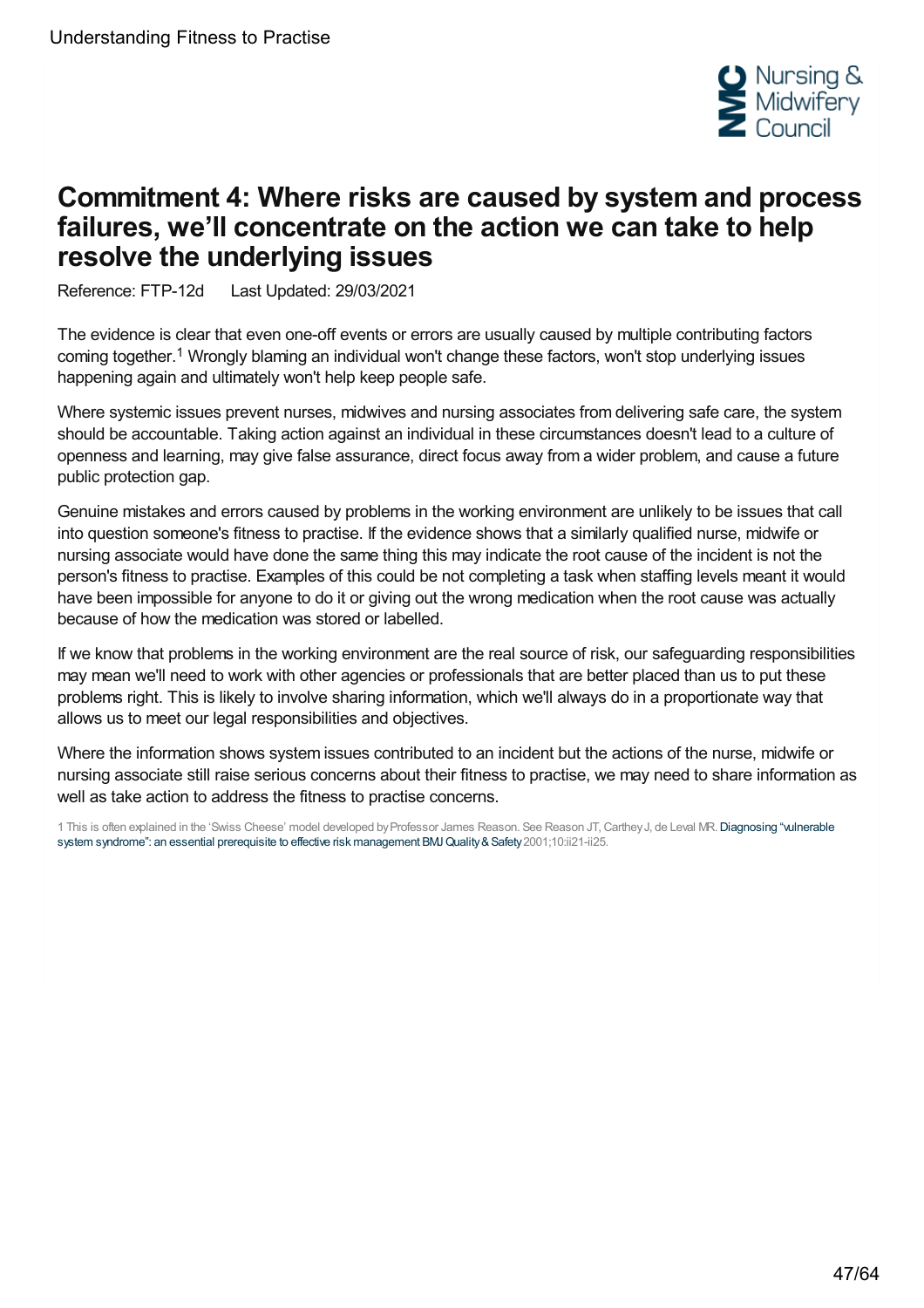

# <span id="page-47-0"></span>**Commitment 5: In cases where a nurse, midwife or nursing associate was required to use their professional judgement we'll respond proportionately**

Reference: FTP-12e Last Updated: 29/03/2021

Sometimes problems in the working environment will be outside the nurse, midwife or nursing associate's control. We'll take account of this. Examples include problems with systems, processes, equipment or staffing but could also involve issues about culture and leadership.

Where individuals are forced to make difficult choices, we'll focus on how they tried to escalate their concerns, if they did so before the incident or after, and how they exercised their professional judgement with reference to the Code.

Examples of such situations could be choosing to prioritise certain tasks or people over others due to short staffing or other kinds of problems in the working environment. We'll want to see any written records the nurse, midwife, or nursing associate made at the time (or after the event if they were acting in response to an emergency) as well as any relevant policies, documents on processes, or guidance documents in place at the time. We'll look for evidence that the professional was able to think critically and draw on their experience to make evidence-informed decisions, recognise and address any personal or external factors that influenced their decision-making, and explained the rationale for their choices.

We'll also ask questions about those in management positions to find out what their role was in the situation and how they acted on any concerns that were escalated to them. There may be issues relating to bullying and harassment that we need to consider. Where those in management positions have been required to make difficult decisions, we'll also look at what action they took to escalate concerns, and if they're also on our register, how they exercised their professional judgement with reference to the Code. If they're not on our register, we'd want to know if they took the steps they should have done as we might need to share that information with others.

When dealing with cases where someone has had to exercise their professional judgement, we won't apply an artificially high standard by judging what should have happened with the benefit of hindsight. Instead, we'll look at what the individual did in the context of the pressures they were working under at the time (which we know might involve life and death situations). We'll consider if recurring situations or a sense of perpetual challenge may have impacted on their professional judgement.

If there's evidence a nurse, midwife or nursing associate (either front line staff or those in management positions) didn't take the steps they clearly should have done under the Code, and this amounts to a serious concern, then they'll need to show us they've put the concern right. We would expect to see some evidence of the nurse, midwife or nursing associate's insight and steps they've taken to [strengthen](https://www.nmc.org.uk/ftp-library/understanding-fitness-to-practise/insight-and-strengthened-practice/) their practice to reassure us that they've learnt from the incident and they know how to balance the relevant requirements under the Code in the future.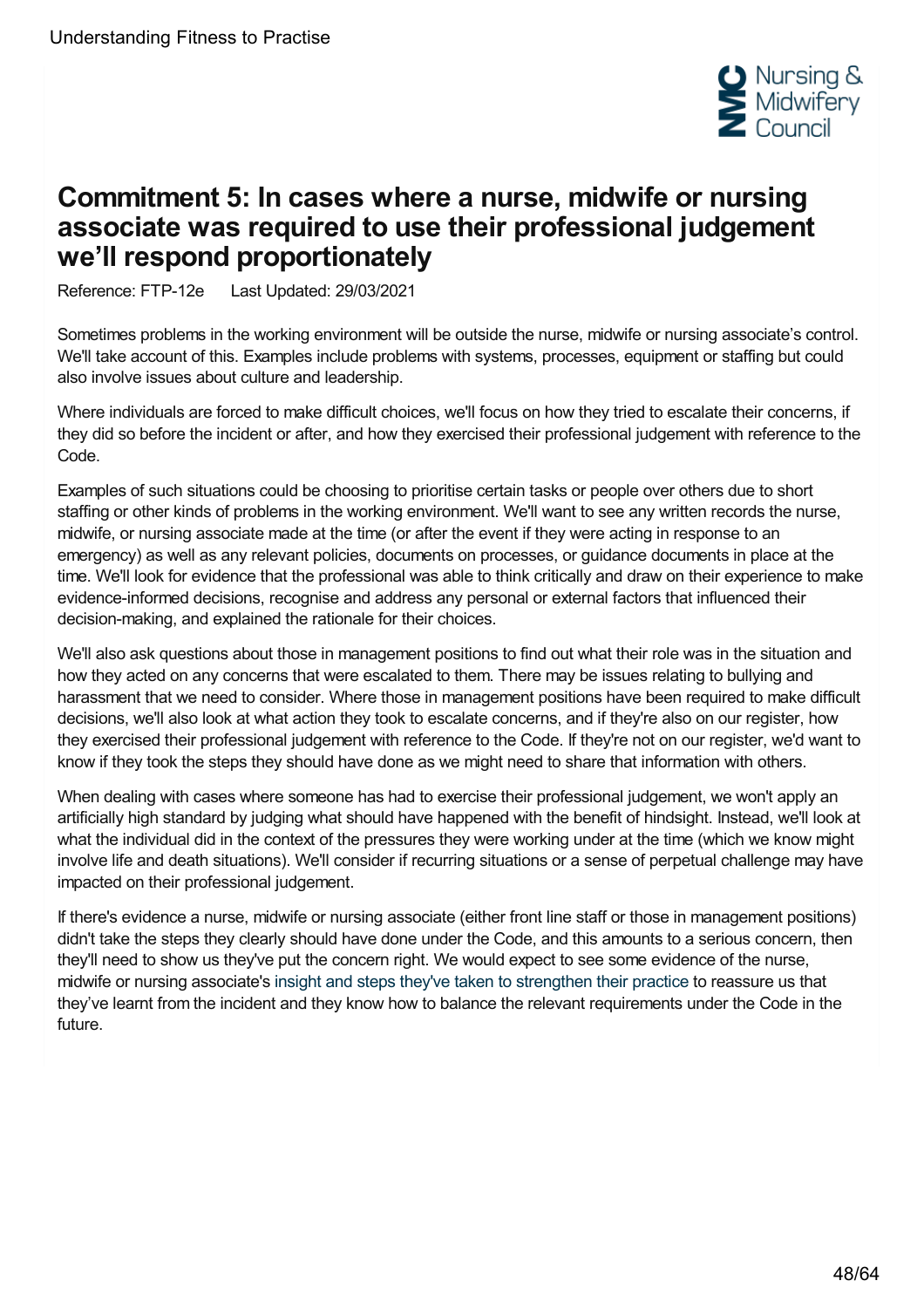

# <span id="page-48-0"></span>**Commitment 6: We'll look for evidence of steps the nurse, midwife or nursing associate has taken to address serious concerns caused by a gap in knowledge or training or personal context factors**

Reference: FTP-12f Last Updated: 29/03/2021

Where we identify a gap in the nurse, midwife or nursing associate's knowledge or training, we'll try to help them understand what they can do to address this gap and demonstrate they're safe to practise.

It's important that we find out how this gap occurred and in particular if it raises a concern about the quality or availability of support and supervision at a particular setting or if there's evidence of discrimination or victimisation. If there is such evidence we may need to take some additional action, such as sharing information with other regulators or employers.

Where personal contextual factors, such as health issues or personal circumstances were the root cause of the concerns about someone's practice, our key consideration will be how they relate to the risk of harm to people who use services in the future. We'll need to look at the [insight](https://www.nmc.org.uk/ftp-library/understanding-fitness-to-practise/insight-and-strengthened-practice/) shown by the nurse, midwife or nursing associate into the extent and effect of the personal contextual factors on their practice and the steps they've taken to keep their practice safe in the future.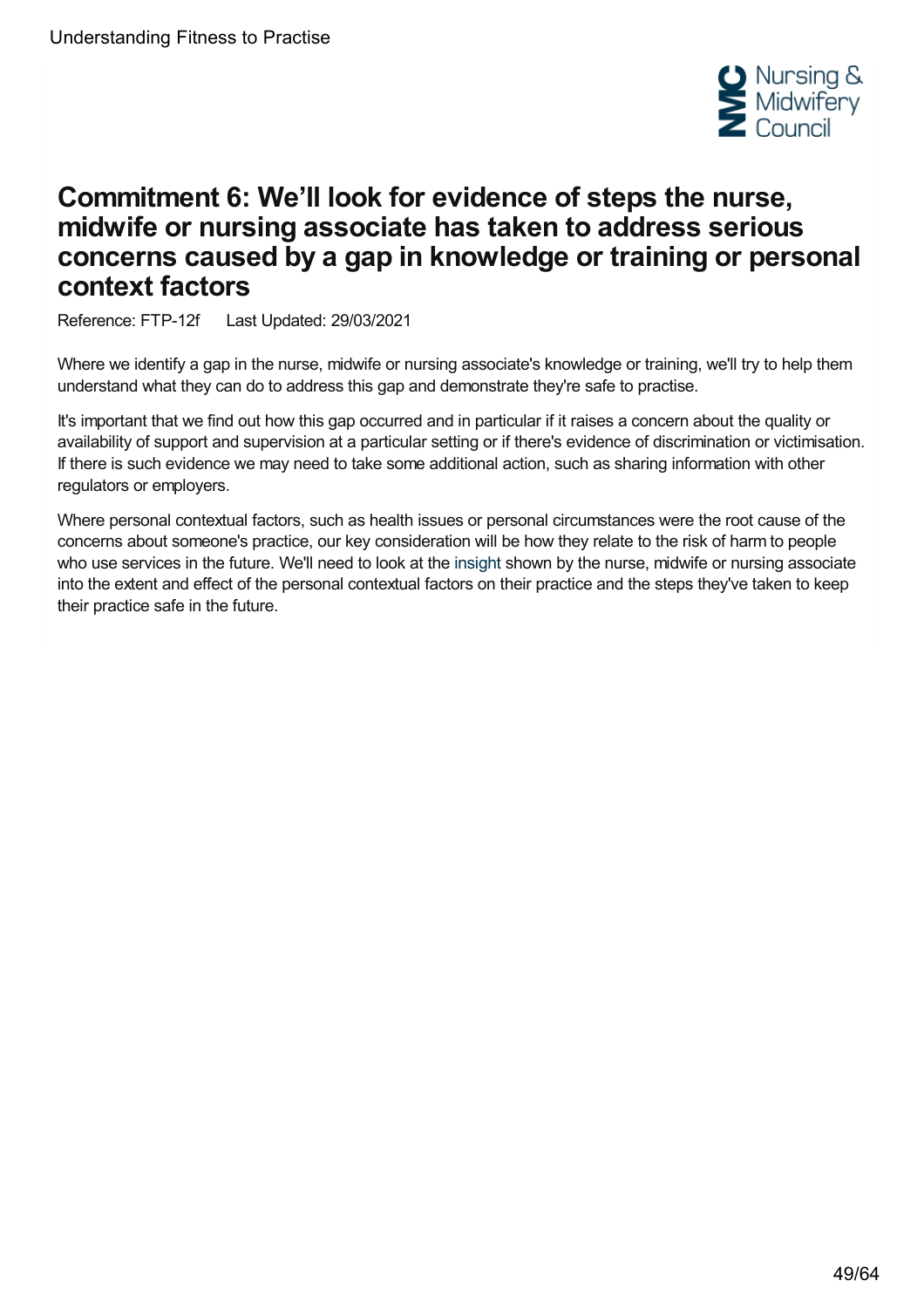

# <span id="page-49-0"></span>**Commitment 7: We'll always look into whether group norms or culture influenced an individual's behaviour before taking action**

Reference: FTP-12g Last Updated: 29/03/2021

When things go wrong there will usually be a number of people and different factors involved which contributed to some degree. Holding one individual to account where group norms or culture played a part in what happened may be unfair. It may also give false assurance and direct focus away from a wider problem.

Often incidents, errors or risks to safe care can happen through particular ways of doing things or because of a wider culture within an organisation. Workarounds can sometimes initially be developed because of problems in the working environment. Over time, these may become normalised and turn into a culture of this is how we do it here. Examples of this could be checking controlled drugs for multiple people at once, or pre-potting medication. Other norms can arise that result in unacceptable behaviour occurring in a working environment, such as inappropriate sexual banter.

Before deciding on someone's fitness to practise, we'll explore what role others played (including managers) to establish if there were any group norms or cultural issues that may have influenced their actions or behaviour. It will be important that we know how widespread the poor practice was in the setting (particularly if other health or social care professionals were routinely doing it), and how this came to be the case.

We'll also look at whether people felt safe to speak up, whether the person or others had attempted to raise concerns previously, and at any organisational pressure not to do so. If concerns were raised and dismissed or not responded to it might indicate that a working environment existed which prevented people from doing the right thing. Where there's evidence of this, we'll need to consider sharing information with others who also have a role in preventing future harm to people who use services.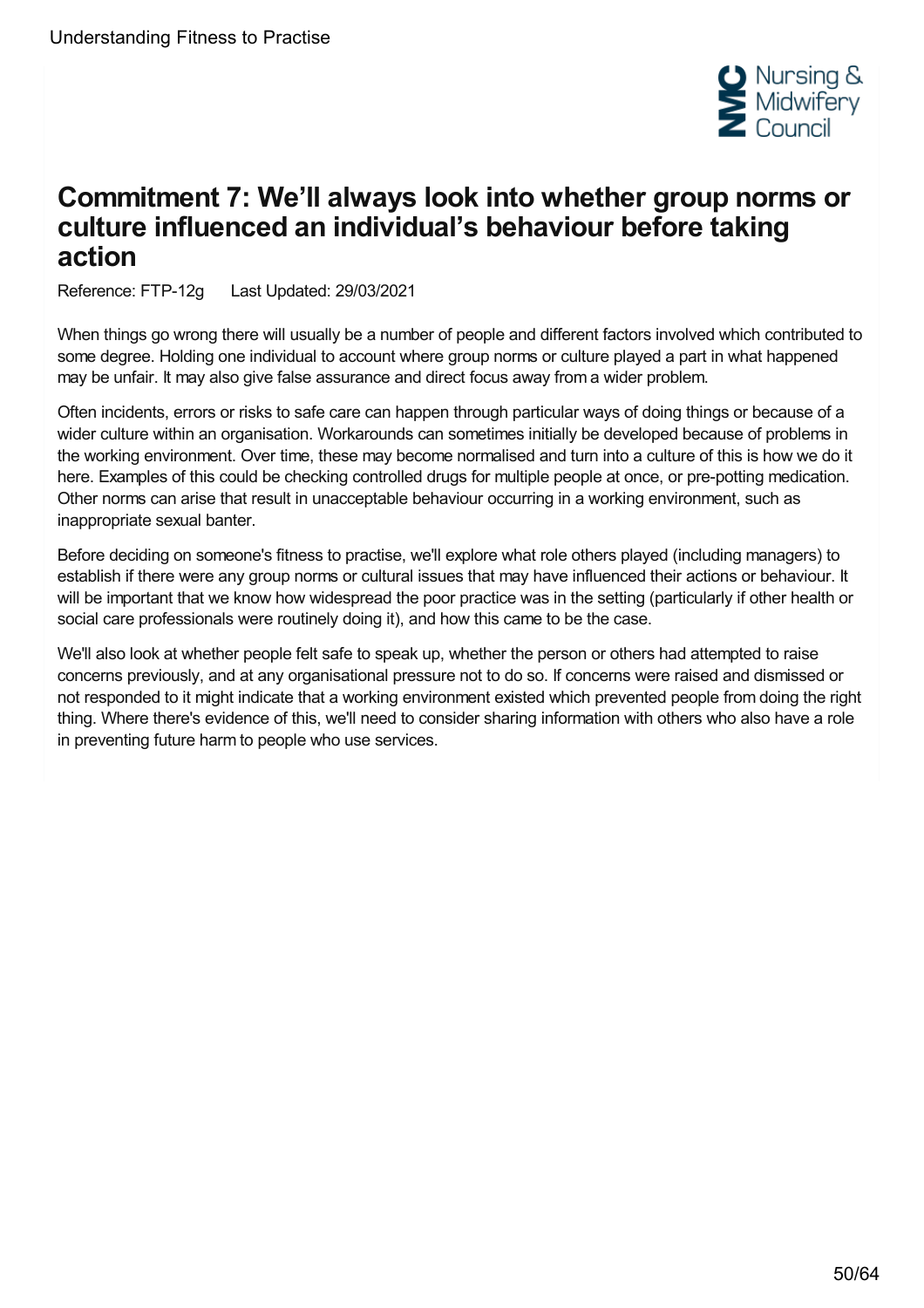

# <span id="page-50-0"></span>**Commitment 8: Where an incident has occurred because of cultural problems, we'll concentrate on taking action to minimise the risk of the same thing happening again**

Reference: FTP-12h Last Updated: 01/07/2022

While we expect nurses, midwives and nursing associates to comply with the Code at all times, we recognise the psychological evidence about how hard it can be to speak up or to disobey group norms, even if that means people acted in a way that looks unacceptable with hindsight. If the evidence shows that an incident occurred because of a poor culture we'll take this into account when deciding what action we need to take.

As we explain in our guidance on seriousness, some concerns are so serious that they may be more difficult for the individual to put right. Such concerns include things like causing deliberate harm to people who use services, concerns of discrimination that have taken place either inside or outside the workplace, or a person breaching the professional duty of candour, for example by falsifying records or covering up their mistakes. For these concerns we'd follow the approach in our guidance "serious [concerns](https://www.nmc.org.uk/ftp-library/understanding-fitness-to-practise/how-we-determine-seriousness/serious-concerns-which-are-more-difficult-to-put-right/) which are more difficult to put right". We'd still look into the impact of poor culture or group norms, and evidence of these would be considered as part of our assessment of the case. However, concerns such as these are more likely to call into question fundamental aspects of the individual's fitness to practise, and require us to take regulatory action.

Where cultural problems are at the heart of the concern, we'd need to seek assurance that the individual has since reflected and [demonstrated](https://www.nmc.org.uk/ftp-library/understanding-fitness-to-practise/insight-and-strengthened-practice/) that they can act appropriately if they found themselves in a similar working environment. Without this evidence, regulatory action may be required to stop the problem from happening again.

Where there's evidence that other individuals on our register took part in the same poor practices as the person referred to us, we'd need to consider what other action to take to keep people safe. This might mean opening referrals against them. We are less likely to open a new referral if we're [confident](https://www.nmc.org.uk/ftp-library/understanding-fitness-to-practise/insight-and-strengthened-practice/) that the individual has reflected on the incident and demonstrated that they can act appropriately if they found themselves in a similar working environment. We'll also consider sharing information with other regulators and employers via our regulation advisors.

In these types of situations, the people leading or fostering poor cultures should be held accountable as well as and not instead of the people who carry the behaviours out. We'll need to consider whether we need to take any action against those in senior positions who were responsible for the poor culture and for ensuring correct processes were in place, known about, understood and adhered to.

If managers knew poor practices were happening and did nothing, it might call their management arrangements and the level of support they provided into question. It might also be a concern if managers didn't know of a widespread cultural issue. Again, we may need to consider opening referrals against people on our register or sharing information with other regulators or employers who also have a role in preventing future harm to people who use services.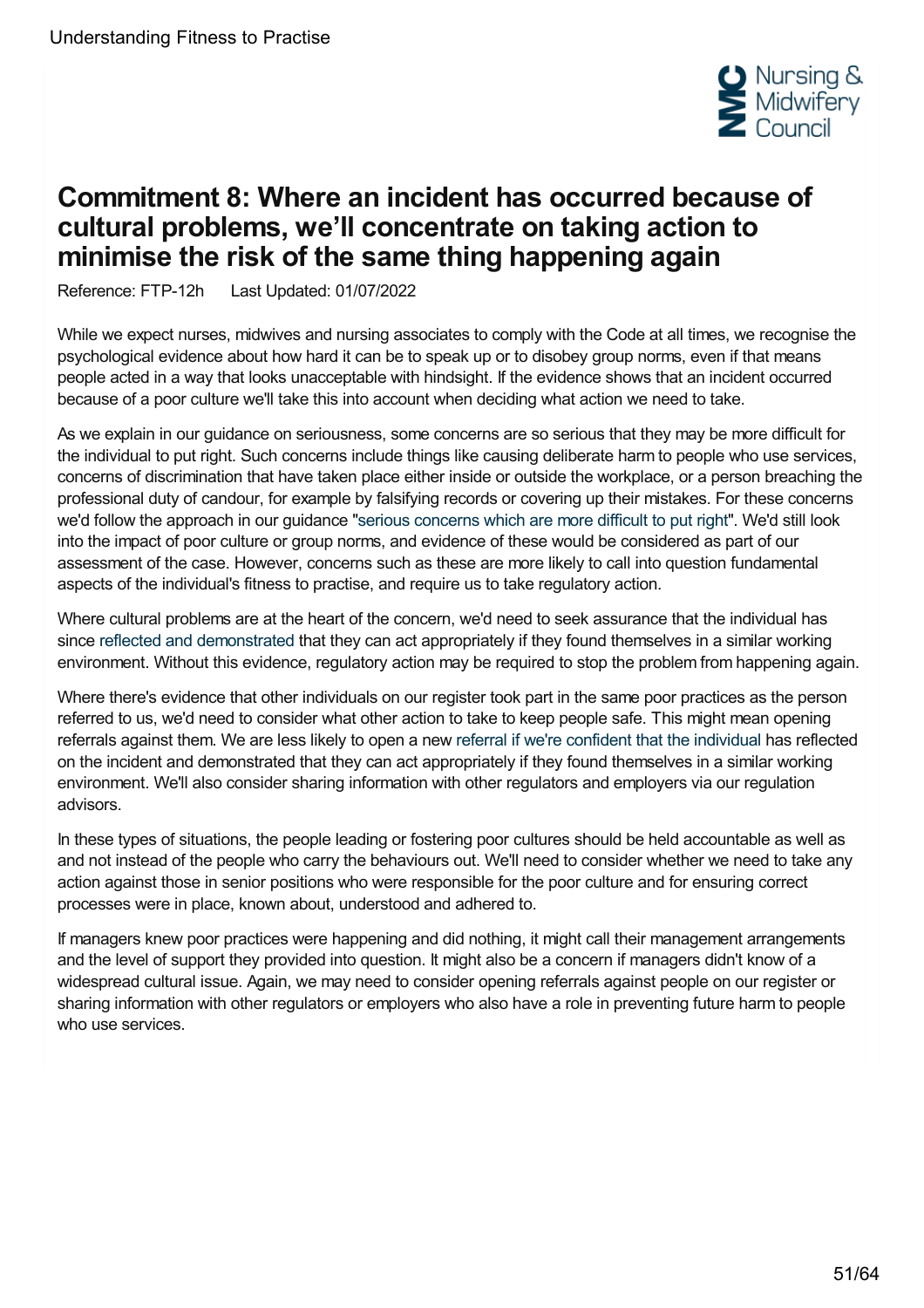

# <span id="page-51-0"></span>**What context factors we think are important to know about when considering a case**

Reference: FTP-12i Last Updated: 14/04/2021

We carried out research to help us identify what factors we should take into account when we're thinking about the context an incident occurred in. We've listed these below. We've created specific context questions based on these factors to help people tell us their perspective.

During the investigation of our cases we'll routinely ask the nurse, midwife or nursing associate and their employer (if the incident happened at their place of work) these questions. We'll also think about who else can tell us about the context an incident happened in. This is particularly important if the employer and nurse, midwife or nursing associate have different views.

The factors we identified relate to three areas of context:

• The nurse, midwife or nursing associate themselves

We want to know whether there were any personal factors that may have impacted the nurse, midwife or nursing associate and how these may have affected them. Although sometimes these questions may be harder for an employer to answer, we want to give the employer the opportunity to tell us what they can.

• The working environment and culture

System pressures or the working environment can prevent nurses, midwives and nursing associates from delivering safe care. We need to understand what the environment was like and whether it was a contributing factor to an incident.

Learning, insight and any steps the nurse, midwife or nursing associate's taken to strengthen their practice This will help us understand how the nurse, midwife or nursing associate has responded and how this may affect our consideration of the referral. We also want to hear from the employer about what they have done to resolve any issues within a workplace. This will help us think about if we need to take wider regulatory action, such as making a referral to another regulator.

Not all context factors will be present in every case. There may also be other factors that contribute to an incident that aren't listed. If someone tells us about factors that aren't on this list, our decision makers will take them in to account by considering how these fit in with our context [commitments](https://www.nmc.org.uk/ftp-library/understanding-fitness-to-practise/taking-account-of-context/).

We code each of the factors as this helps us analyse the information we get. We can then think about whether there are systemic issues that may need wider regulatory action.

| NMC <sub>1</sub>                                                                                                                   |
|------------------------------------------------------------------------------------------------------------------------------------|
| Past Performance                                                                                                                   |
| Understanding how someone has performed in the past will help us consider whether the concerns are 'out of character'.             |
| NMC <sub>2</sub>                                                                                                                   |
| <b>Health and Addiction</b>                                                                                                        |
| Physical or mental health issues could provide relevant context, and those affected may not always recognise the impact or effect. |
| NMC <sub>3</sub>                                                                                                                   |
| Protected characteristics                                                                                                          |
|                                                                                                                                    |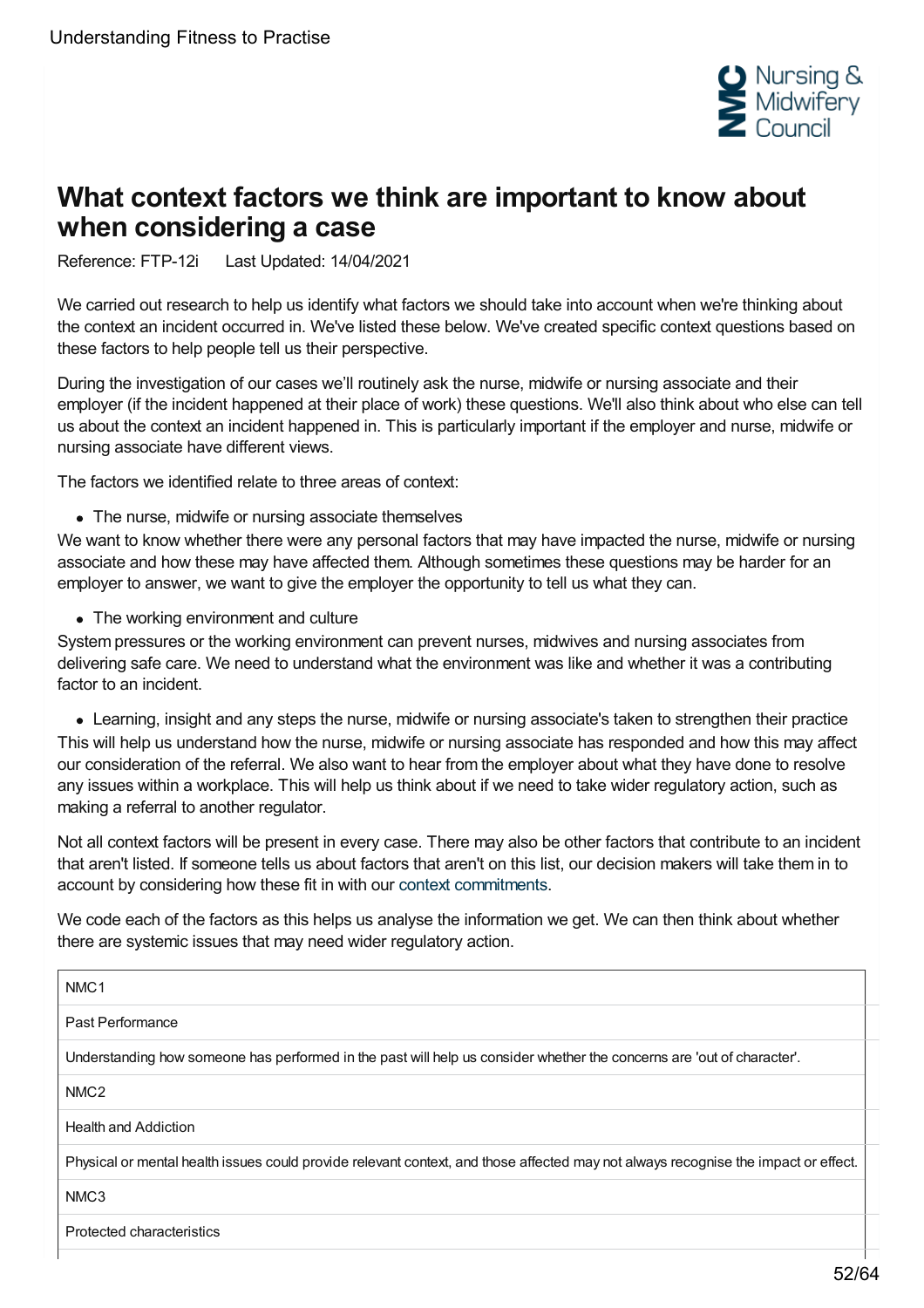| Discrimination, harassment or victimisation can affect people's behaviour, or be a factor in their referral.                                                                                                                                        |
|-----------------------------------------------------------------------------------------------------------------------------------------------------------------------------------------------------------------------------------------------------|
| NMC4                                                                                                                                                                                                                                                |
| Communication problems                                                                                                                                                                                                                              |
| Communication problems between people can be barriers to providing the right level of care.                                                                                                                                                         |
| NMC5                                                                                                                                                                                                                                                |
| Factors affecting attention                                                                                                                                                                                                                         |
| Distractions in the work environment or personal lives may mean people are unable to focus on what they are doing properly.                                                                                                                         |
| NMC6                                                                                                                                                                                                                                                |
| Tiredness/Sleep deprivation                                                                                                                                                                                                                         |
| Excessive tiredness due to sleep deprivation can affect people's behaviour or ability to concentrate.                                                                                                                                               |
| NMC7                                                                                                                                                                                                                                                |
| Lack of breaks                                                                                                                                                                                                                                      |
| Everyone needs to take breaks for their wellbeing and if they cannot, this may affect their ability to carry out tasks or concentrate.                                                                                                              |
| NMC8                                                                                                                                                                                                                                                |
| Emotions/Mood                                                                                                                                                                                                                                       |
| Personal factors or stress can distract people from performing their roles.                                                                                                                                                                         |
| PC <sub>9</sub>                                                                                                                                                                                                                                     |
| Contributory factors                                                                                                                                                                                                                                |
| Sometimes a nurse, midwife or nursing associate may have to make a difficult decision or prioritise tasks or people in their care.<br>They may feel that their actions were the only thing they could have done under the circumstances.            |
| <b>MA10</b>                                                                                                                                                                                                                                         |
| Analysis and impact                                                                                                                                                                                                                                 |
| We want to know if the nurse, midwife or nursing associate understands what went wrong, the consequences and have taken steps<br>to prevent this from reoccurring (if relevant).                                                                    |
| <b>PC11</b>                                                                                                                                                                                                                                         |
| Learning                                                                                                                                                                                                                                            |
| Does the nurse, midwife or nursing associate understand what could and should have been done differently and/or how to act<br>differently in the future to avoid similar problems happening? If so, this may reduce the risk of it happening again. |
| <b>PC12</b>                                                                                                                                                                                                                                         |
| Insight and Remediation                                                                                                                                                                                                                             |
| If a nurse, midwife or nursing associate has reflected and taken steps to address any gaps in their skills, knowledge or training, they<br>may be less likely to be an ongoing risk to people in their care.                                        |
| N <sub>13</sub>                                                                                                                                                                                                                                     |
| Workload                                                                                                                                                                                                                                            |
| Workload or work pressures can sometimes get in the way of people providing the ideal level of care or stop them from doing the<br>right thing.                                                                                                     |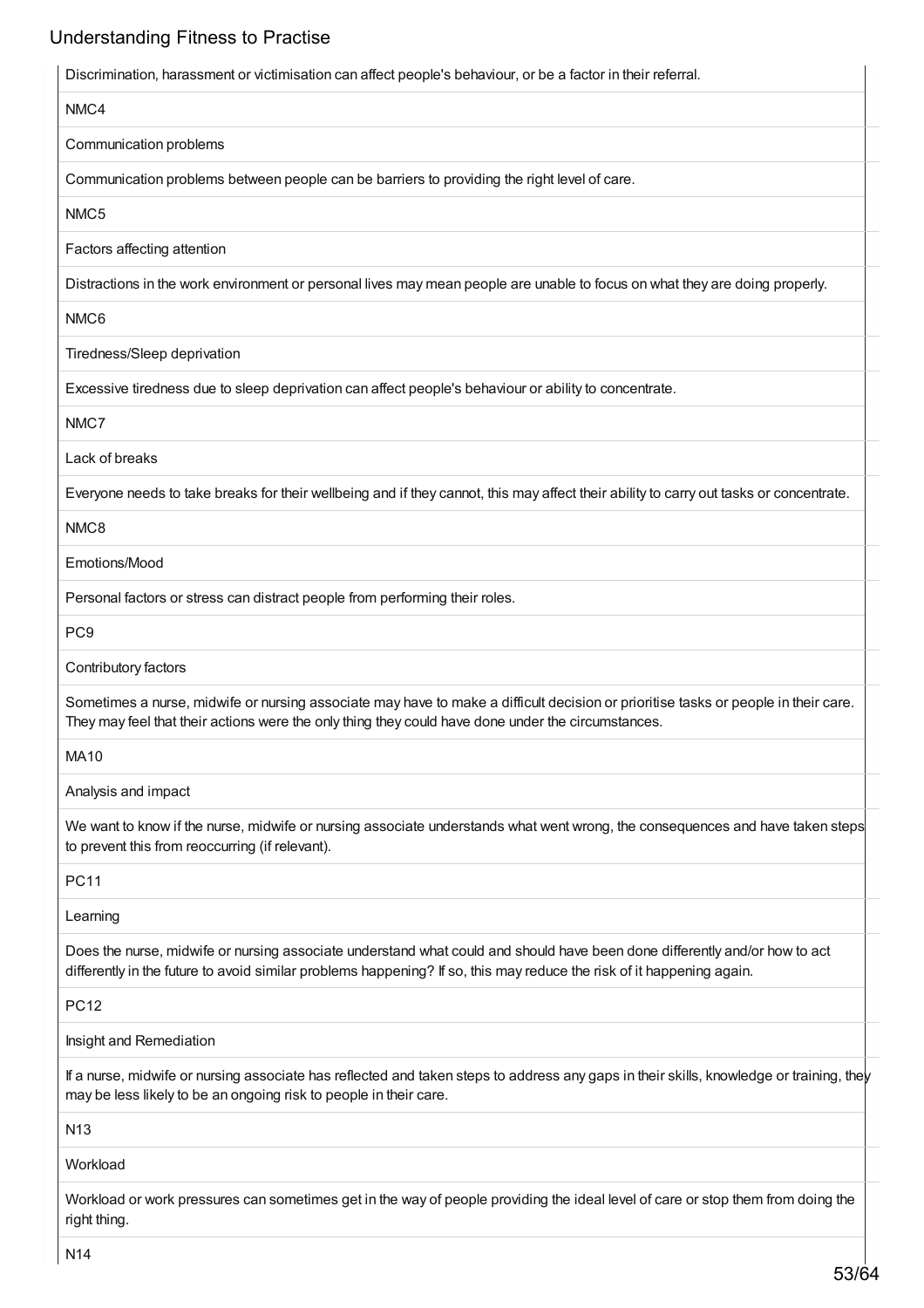| <b>Distractions</b>                                                                                                                                                                     |
|-----------------------------------------------------------------------------------------------------------------------------------------------------------------------------------------|
| What was the environment like at the time of the incidents? Was it particularly busy or loud compared to normal, and could this have<br>been distracting?                               |
| N <sub>15</sub>                                                                                                                                                                         |
| Substitution                                                                                                                                                                            |
| Would another trained person have done the same thing? Ifso, this suggests the act may not be the fault of the nurse, midwife or<br>nursing associate but the situation or environment. |
| N <sub>16</sub>                                                                                                                                                                         |
| Training and supervision                                                                                                                                                                |
| Was the nurse, midwife or nursing associate adequately trained and supported for the job they had to do?                                                                                |
| <b>N17</b>                                                                                                                                                                              |
| Equipment                                                                                                                                                                               |
| We need to know whether equipment or systems may have contributed to an incident. It may be that the right systems or equipment<br>weren't available, or weren't in working order.      |
| N <sub>18</sub>                                                                                                                                                                         |
| Relationships                                                                                                                                                                           |
| Were there poor relationships between professional groups and what impact did this have on how people acted                                                                             |
| N <sub>19</sub>                                                                                                                                                                         |
| Custom and practice                                                                                                                                                                     |
| Was there a poor team culture or were poor practices or widespread workarounds part of the working environment.                                                                         |
| N20                                                                                                                                                                                     |
| Raising concerns                                                                                                                                                                        |
| Could concerns be raised by staff and were they appropriately responded to.                                                                                                             |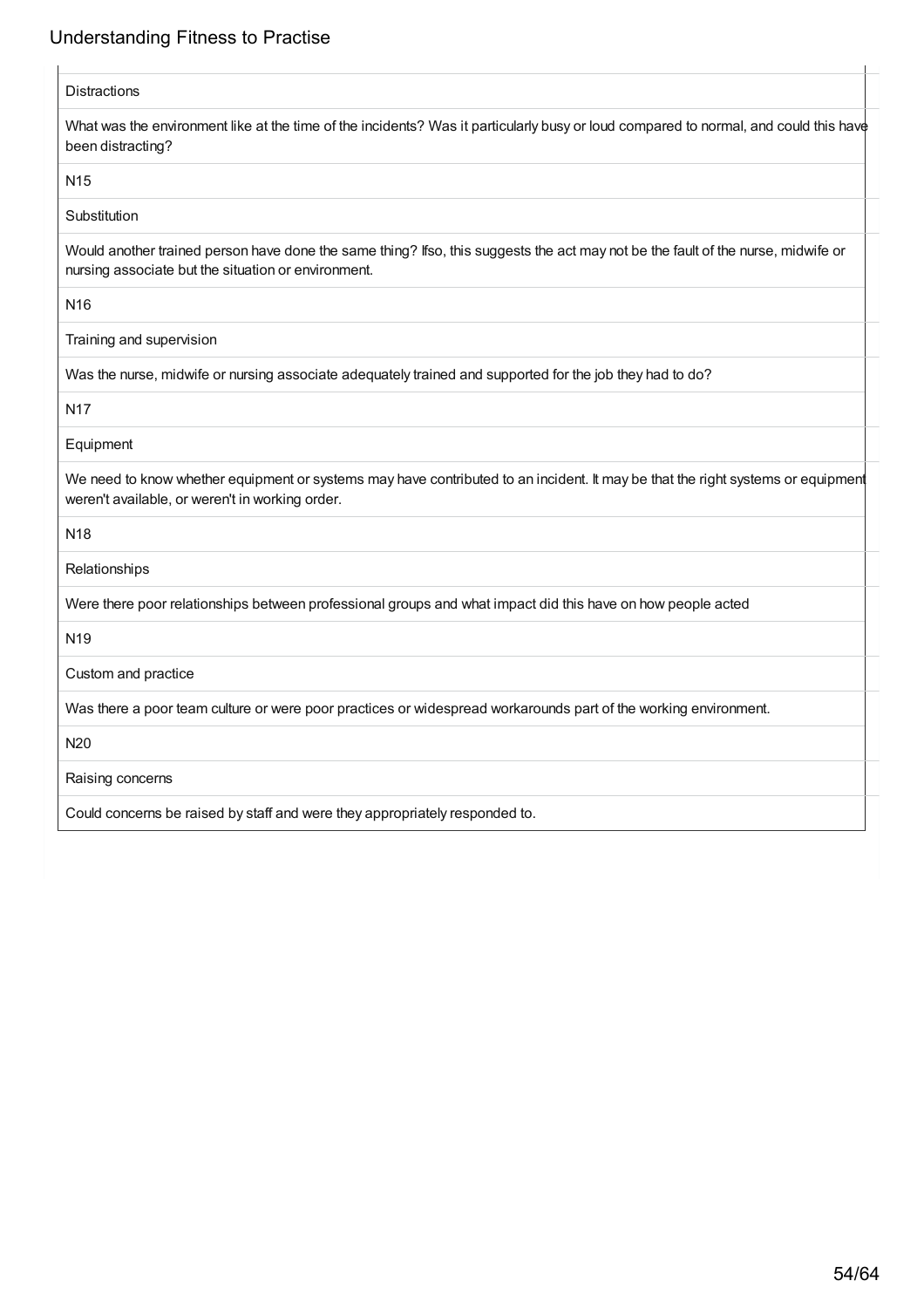

# <span id="page-54-0"></span>**Insight and strengthened practice**

Reference: FTP-13 Last Updated: 14/04/2021

Decision makers across our fitness to practise process will always need to consider the level of risk the nurse, midwife or nursing associate presents to members of the public, looking at the facts of the case.

Evidence of the nurse, midwife or nursing associate's insight and any steps they have taken to strengthen their practice will usually be central to deciding whether their fitness to practise is currently impaired. This is because whether fitness to practise is being considered at a final hearing, or at an earlier stage of our process, the events that led to the nurse, midwife or nursing associate being referred to us will usually have happened some time previously.

Before considering the nurse, midwife or nursing associate's insight and any steps they have taken to strengthen their practice, decision-makers should consider the context in which the incident occurred. This is because it may help them to understand what the concerns are with the nurse, midwife or nursing associate's fitness to practise and what sort of steps may be needed to address those concerns.

When assessing evidence of the nurse, midwife or nursing associate's insight and the steps they have taken to strengthen their practice, decision makers will need to take into account the following questions:

- Can the concern be [addressed?](https://www.nmc.org.uk/ftp-library/understanding-fitness-to-practise/insight-and-strengthened-practice/can-the-concern-be-addressed/)
- Has the concern been [addressed?](https://www.nmc.org.uk/ftp-library/understanding-fitness-to-practise/insight-and-strengthened-practice/has-the-concern-been-addressed/)
- Is it highly unlikely that the conduct will be [repeated?](https://www.nmc.org.uk/ftp-library/understanding-fitness-to-practise/insight-and-strengthened-practice/is-it-highly-unlikely-that-the-conduct-will-be-repeated/)

These factors are key points for decision makers to consider, but they are not a definitive test of whether a nurse, midwife or nursing associate's fitness to practise is currently impaired.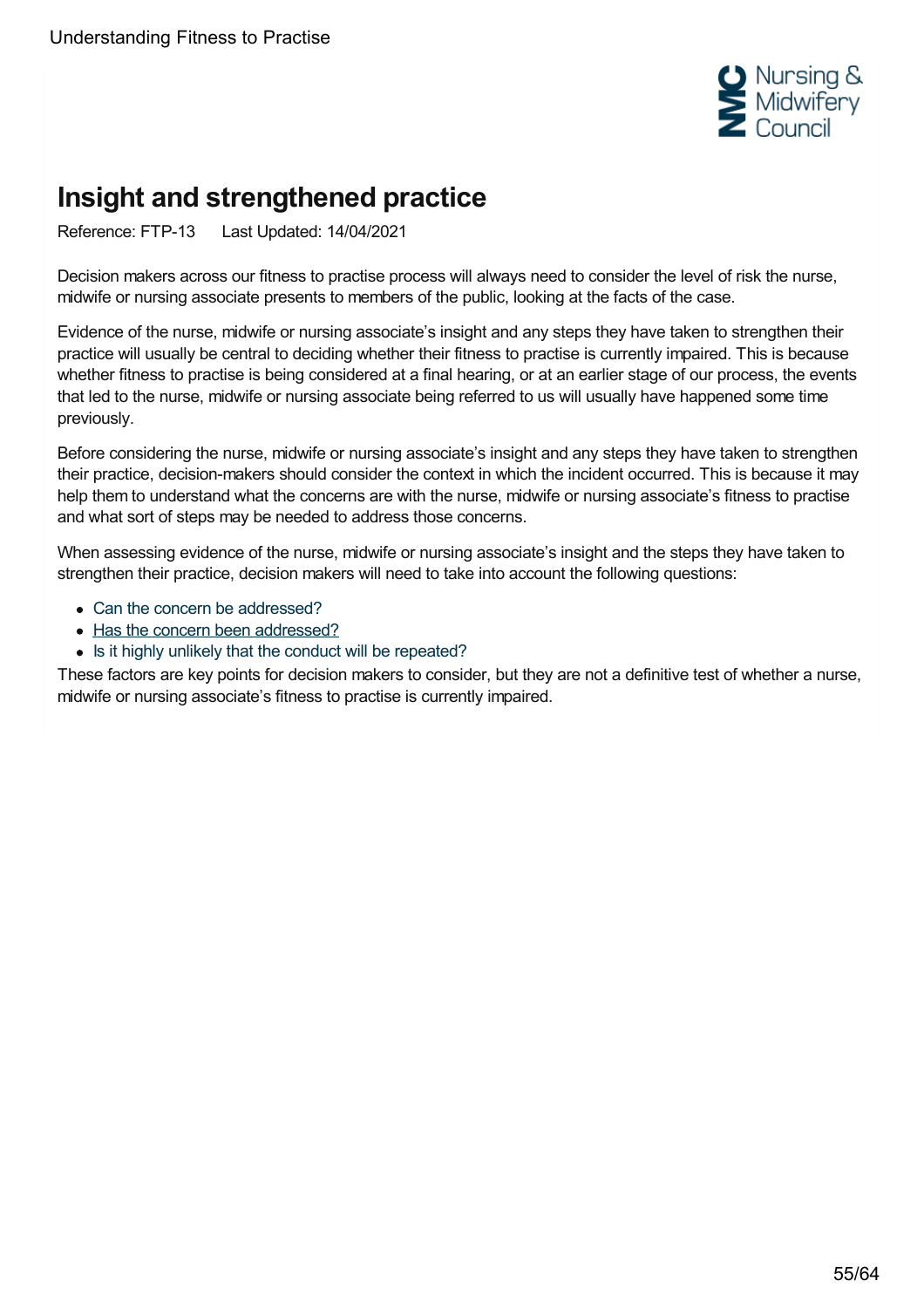

# <span id="page-55-0"></span>**Can the concern be addressed?**

Reference: FTP-13a Last Updated: 01/07/2022

Decision makers should always consider the full circumstances of the case in the round when assessing whether or not the concerns in the case can be addressed. This is true even where the incident itself is the sort of conduct which would normally be considered to be particularly serious.

The first question is whether the concerns can be addressed. That is, are there steps that the nurse, midwife or nursing associate can take to address the identified problem in their practice?

It can often be very difficult, if not impossible, to put right the outcome of the clinical failing or behaviour, especially where it has resulted in harm to a patient. However, rather than focusing on whether the outcome can be put right, decision makers should assess the conduct that led to the outcome, and consider whether the conduct itself, and the risks it could pose, can be addressed by taking steps, such as completing training courses or supervised practice.

Decision makers need to be aware of our role in maintaining confidence in the professions by declaring and upholding proper standards of professional conduct. Sometimes, the conduct of a particular nurse, midwife or nursing associate can fall so far short of the standards the public expect of professionals caring for them that public confidence in the nursing and midwifery professions could be undermined. In cases like this, and in cases where the behaviour suggests underlying problems with the nurse, midwife or nursing associate's attitude, it is less likely the nurse, midwife or nursing associate will be able to address their conduct by taking steps, such as completing training courses or supervised practice.

Examples of conduct which may not be possible to address, and where steps such as training courses or supervision at work are unlikely to address the concerns include:

- criminal convictions that led to custodial sentences
- inappropriate personal or sexual relationships with patients, service users or other vulnerable people
- incidents of discrimination that have taken place either inside or outside the workplace
- Incidents of harassment (including sexual harassment) that have taken place in a professional context
- dishonesty, particularly if it was serious and sustained over a period of time, or directly linked to the nurse, midwife or nursing associate's practice
- violence, neglect or abuse of patients.

Generally, issues about the safety of clinical practice are easier to address, particularly where they involve isolated incidents. Examples of such concerns include:

- medication administration errors
- poor record keeping
- failings in a discrete and easily identifiable area of clinical practice
- concerns about incidents that took place a significant period of time in the past, especially if the nurse, midwife or nursing associate has practised safely since they occurred.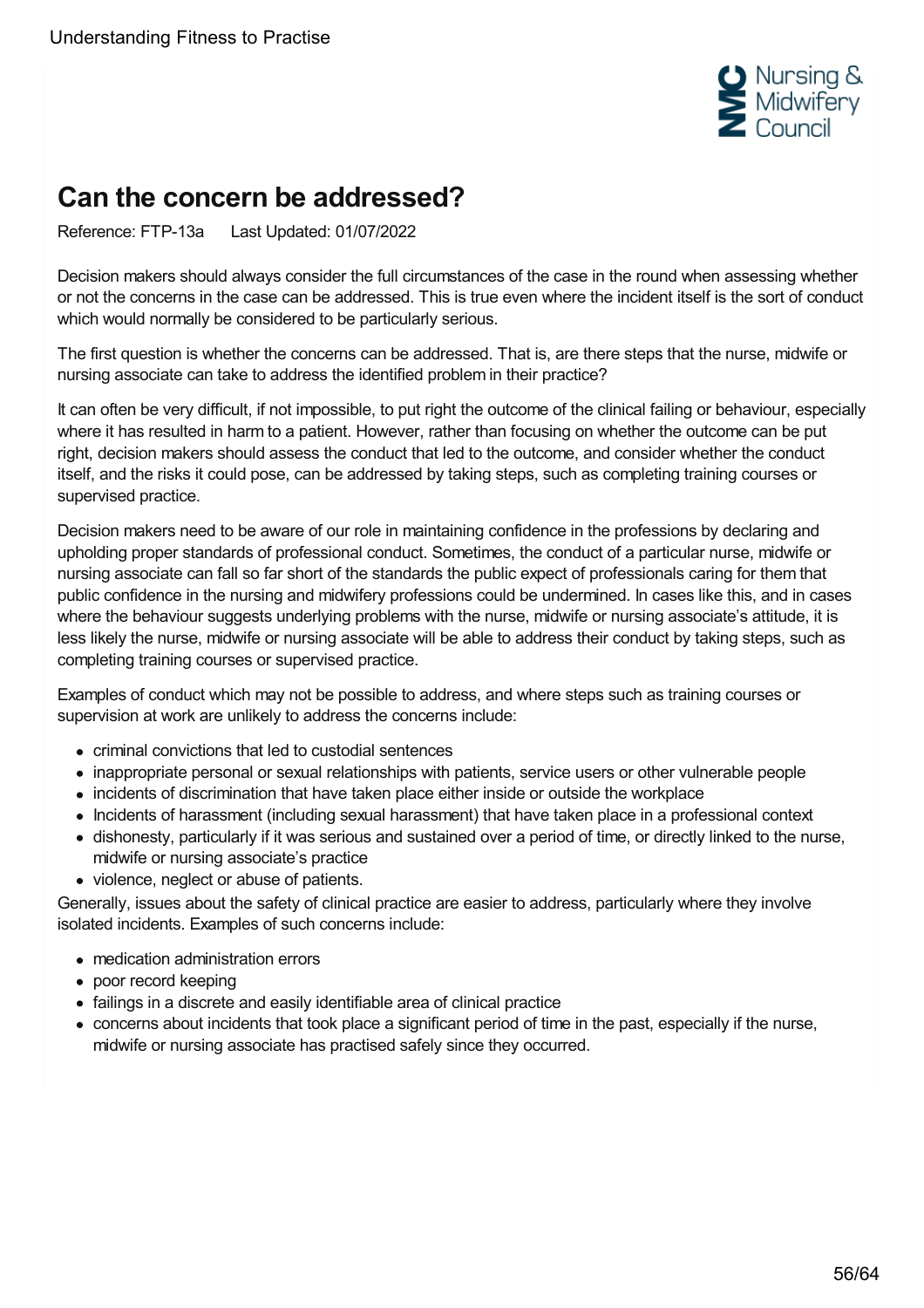

# <span id="page-56-0"></span>**Has the concern been addressed?**

Reference: FTP-13b Last Updated: 29/11/2021

#### **In this guide**

- [Demonstrating](#page-56-1) insight
- [Assessing](#page-56-2) whether insight is sufficient
- The duty of [candour](#page-57-0)
- [Apologies](#page-57-1) and insight
- [Sufficient](#page-58-0) steps to address the concern
- [Assessing](#page-58-1) evidence

# <span id="page-56-1"></span>**Demonstrating insight**

Before effective steps can be taken to address concerns, the nurse, midwife or nursing associate must recognise the problem that needs to be addressed. Therefore insight on the part of the nurse, midwife or nursing associate is crucially important.

A nurse, midwife or nursing associate who shows insight will usually be able to:

- step back from the situation and look at it objectively
- recognise what went wrong
- accept their role and responsibilities and how they are relevant to what happened
- appreciate what could and should have been done differently
- understand how to act differently in the future to avoid similar problems happening.

Decision makers do more than simply look at whether a nurse, midwife or nursing associate has shown 'any' insight or not. They need to assess the quality and nature of the insight. There may still be a public interest in restricting a nurse, midwife or nursing associate's right to practise, even if they have shown 'some' insight into what happened.

Where a panel has found that a nurse, midwife or nursing associate was responsible for incidents that they denied (or continue to deny), this should not bar the nurse, midwife or nursing associate from being able to show insight. They may not have insight into the particular events that occurred, but they may be able to show insight by having an understanding of the need to minimise the risk of similar events occurring in the future, and the steps that might be taken to achieve this.

# <span id="page-56-2"></span>**Assessing whether insight is sufficient**

It is important to carefully assess whether the insight shown by the nurse, midwife or nursing associate is enough to address the specific concerns that arise from their past conduct, rather than simply identifying whether 'any' or 'some' evidence of insight is present. What is sufficient insight will depend on the circumstances of the case.

Decision makers must always consider each case on its own facts and circumstances. However, the following factors will be useful when considering whether the evidence of insight is sufficient to address the concerns in the case.

- If they had the opportunity to do so, did the nurse, midwife or nursing associate cooperate with their employer's or any other local investigation into the concerns?
- Did the nurse, midwife or nursing associate accept the concerns against them when first raised by their employer?
- Did the nurse, midwife or nursing associate, voluntarily or without prompting, draw any failings or inappropriate conduct to the attention of their employer?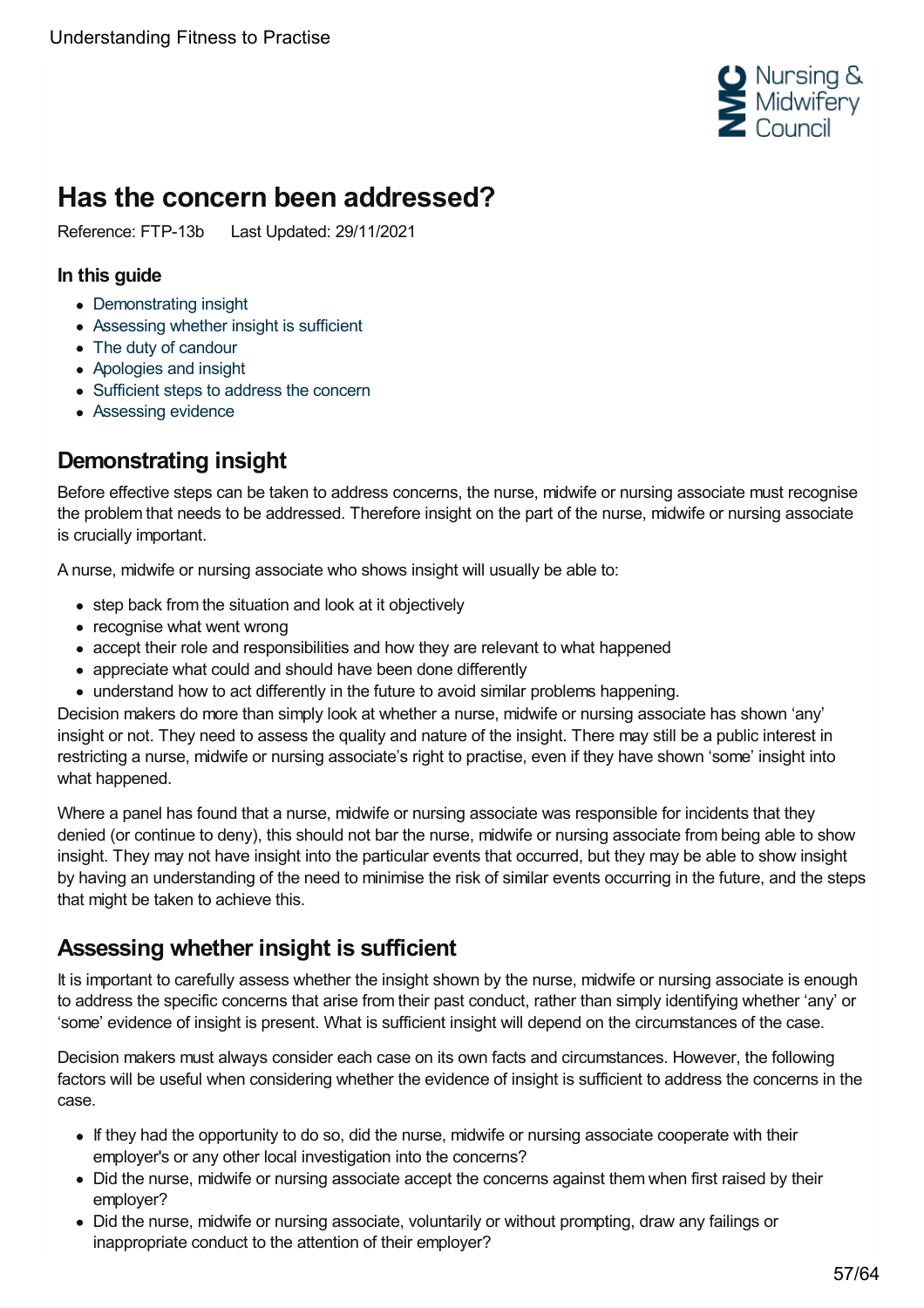- Did the nurse, midwife or nursing associate 'self-report' to the NMC, when a referral might otherwise not have been made by someone else?
- Does the nurse, midwife or nursing associate accept the substance of our regulatory concern, and accept responsibility for any failings or inappropriate conduct?
- Has the nurse, midwife or nursing associate done so since the early stages of our investigation?
- Does the nurse, midwife or nursing associate acknowledge:
	- any harm or risk of harm, to patients?
	- any damage to public confidence in the professions?
	- o how far their conduct or practice fell short of professional standards?
	- their own responsibility for the problem, without seeking to blame others or excuse their actions?

If a nurse, midwife or nursing associate shows insight when they had previously not accepted responsibility for their actions , decision makers should consider this carefully. They should assess whether it was possible for the nurse, midwife or nursing associate to make admissions earlier on by considering the information that was given to the nurse, midwife or nursing associate during their employer's investigation, other earlier local investigations, or our own investigation.

# <span id="page-57-0"></span>**The duty of candour**

All registered nurses, midwives or nursing associates must comply with the duty of candour [guidance](https://www.nmc.org.uk/standards/guidance/the-professional-duty-of-candour/) which arises from the requirements set out in the [Code](https://www.nmc.org.uk/standards/code/) and Raising [concerns:](https://www.nmc.org.uk/standards/guidance/raising-concerns-guidance-for-nurses-and-midwives/) Guidance for nurses and midwives.

To comply with this professional duty, nurses, midwives or nursing associates must:

- Be honest, open and truthful in all their dealings with patients and the public.
- Never allow organisational or personal interests to outweigh the duty to be honest, open and truthful.
- Act with integrity and give a constructive and honest response to anyone who complains about the care they have received.
- Act without delay and raise concerns if they experience problems that prevent them from working within the Code. Also act without delay and raise concerns if they or a colleague, or any other problems in the care environment, are putting patients at risk of harm. 'Doing nothing' and failing to report concerns is unacceptable.
- Apologise and explain fully and promptly what has happened and the likely effects if someone in their care has suffered harm for any reason. 'Near misses', where a nurse's, midwife's or nursing associate's act or omission puts a patient at risk of harm, must also be escalated as a point of concern.
- Cooperate with internal and external investigations.

Decision makers should take into account whether the nurse, midwife or nursing associate has complied with the duty of candour and the requirements it places on professional practice when they consider issues of current impairment.

# <span id="page-57-1"></span>**Apologies and insight**

Apologising for mistakes or failings should be encouraged. A decision maker may take an apology into account as evidence that the professional understands and has complied with the duty of candour.

However, there's no requirement for a nurse, midwife or nursing associate to make admissions to a regulatory concern at an early stage. An apology will not be viewed as an admission for what went wrong.

An apology may be expected in certain circumstances, such as when something goes wrong with a patient's treatment or care that causes or has the potential to cause harm or distress. However, there may be circumstances that prevent a nurse, midwife or nursing associate from offering an apology.

For instance, some may be discouraged from apologising by their employer or be encouraged to express the apology in a certain way. The employer may be concerned that an apology could be perceived as an admission of guilt and that this could have implications for any separate legal proceedings<sup>1</sup>

This can affect what a nurse, midwife or nursing associate feels able to do. We will consider our context [principles](https://www.nmc.org.uk/ftp-library/understanding-fitness-to-practise/taking-account-of-context/commitment-7/) when deciding how to approach the employer's actions in these circumstances.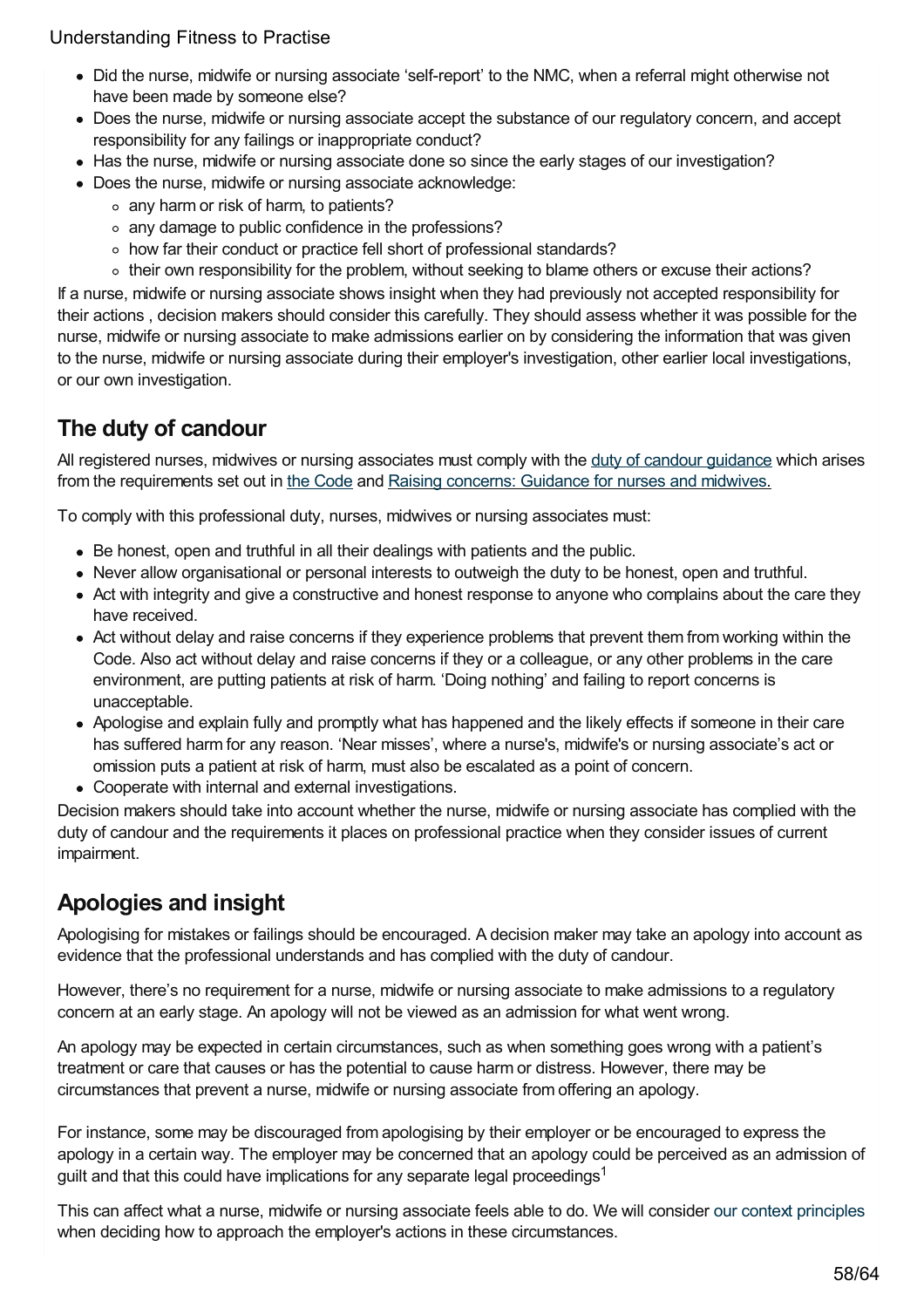Cultural differences or English being a second language may also affect the nurse, midwife or nursing associate's ability to provide a reflective statement and how they express insight, including whether they offer an apology.

Decision makers should consider whether these factors might be relevant when a nurse, midwife or nursing associate has not offered an apology.

## <span id="page-58-0"></span>**Sufficient steps to address the concern**

What is 'sufficient' to address the concern in a case will depend on the specific details, including the nature of the alleged failings or behaviour. The scale of the concerns will determine what steps are required. For example, the reassurance a decision maker will be looking for will be less for a single clinical incident in an otherwise unblemished career than it would be if a number of errors had taken place over a period of time, and they continued to happen after the nurse, midwife or nursing associate was made aware of the problem, or where other steps put in place to address the risks did not prevent problems from recurring.

Key considerations for decision makers in assessing the steps taken by a nurse, midwife or nursing associate to address concerns in their practice will be whether the steps taken are:

- relevant, in that they are directly linked to the nature of the concerns
- measurable (for example, where the nurse, midwife or nursing associate says they have been on a training course, information should be provided to help the decision maker understand the scope of the course, the topics covered and the results of any assessments)
- effective, addressing the concerns and clearly demonstrating that past failings have been objectively understood, appreciated and tackled.

Sufficient and appropriate steps may include the following.

- Attending a training course. Decision makers should assess whether the course content is relevant to the concerns in the case and whether the course was sufficiently comprehensive, ideally including a practical element and some form of assessment, with results available.
- Reflection. Reflective work by the nurse, midwife or nursing associates will be of more weight where they are able to give examples not only of what they have learned following the concerns being raised, but also how they have applied this learning in their practice.
- Developing and successfully completing an action plan.
- Successfully completing a period of supervised practice targeted at the concerns arising from the alleged behaviour.
- Periods of employment during which the nurse, midwife or nursing associate has practised in similar clinical fields, or carried out similar procedures to those where the original failings or concerns arose. Decision makers should look for clear evidence that the employer was aware of the areas of concern within the nurse, midwife or nursing associate's practice and what has been observed or assessed regarding these.
- Periods of unemployment (whether in the past or present) or periods working without having had the opportunity to demonstrate that the problematic task or tasks can be successfully completed without difficulty, will usually be of limited relevance.

Decision makers should only rely on the evidence that is actually available at the time they consider the case. They must not speculate about what other information might be available.

However, if a case is being considered before a final hearing or meeting, and the evidence of insight and the steps taken to address the concerns is insufficient, decision makers should consider whether further steps could be taken. For example, if a nurse, midwife or nursing associate has stated that they have attended a course or undertaken additional training, we could request evidence of this.

# <span id="page-58-1"></span>**Assessing evidence**

Decision makers must consider how much weight to place upon any evidence a nurse, midwife or nursing associate provides. In particular:

- A reflective piece can be considered 'evidence', although the decision maker should consider at what stage in the proceedings it was produced.
- Testimonials from a manager or supervisor should carry more weight than those from friends or colleagues.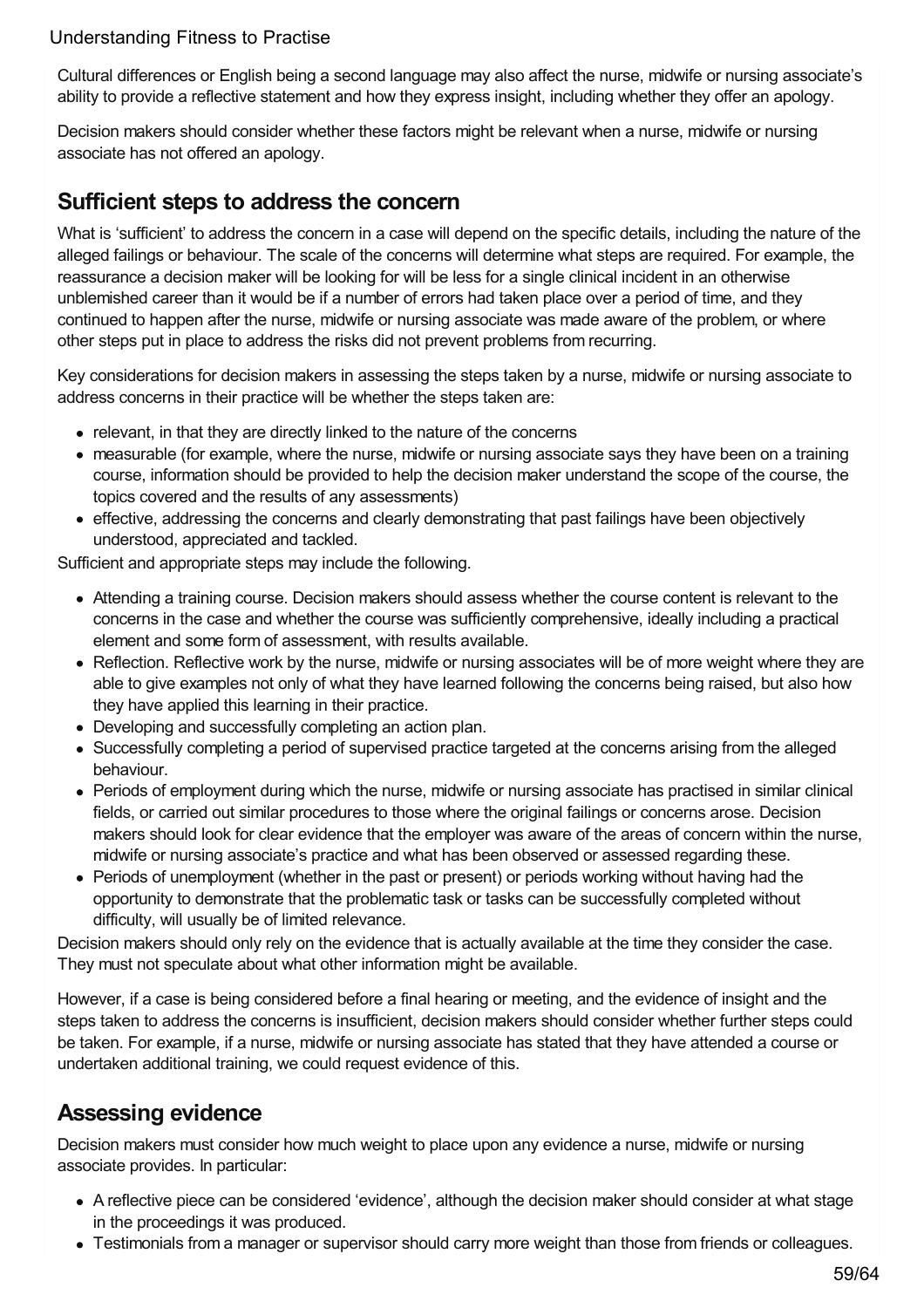References or testimonials should be signed by the author, dated, on letter-headed paper, and include contact details so we are able to verify the contents of the reference or testimonial.

- It should be clear that the author is aware of the full details of the allegations against the nurse, midwife or nursing associate, and of the nurse, midwife or nursing associate's acceptance of the charges.
- The content of the reference or testimonial should be relevant to the issues being considered by the decision maker.
- Evidence of training courses should be carefully considered. Decision makers should look at the duration of the course and the amount of time or focus placed on topics which address the relevant concerns. Courses with a practical element and formal assessment (with results available), can carry more weight than courses completed online or those without any means for the nurse, midwife or nursing associate to demonstrate understanding.
- Little, if any, weight should be placed on character references and testimonials that do not provide informed comment on the nurse, midwife or nursing associate's clinical practice, skills or competence.

1 The NMCandGMGguidance on dutyof candour says the following: "Apologising to a patient does not mean that you are admitting legal liabilityfor what has happened. This is set out in legislation in parts of the UK (Section 2 of the Compensation Act 2006 (England and Wales)) and NHS Resolution also advises that saying sorryis the right thing to do".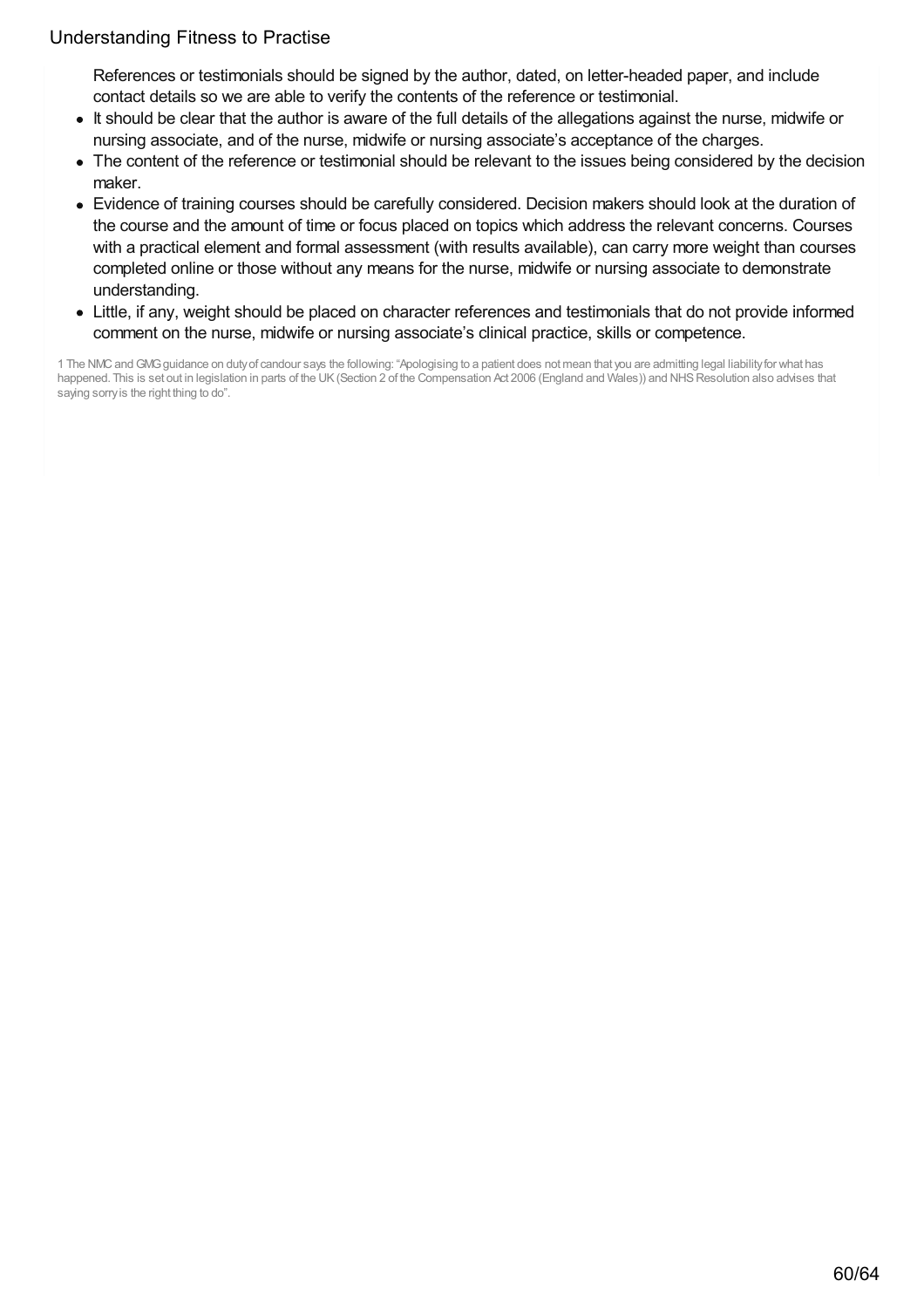

# <span id="page-60-0"></span>**Is it highly unlikely that the conduct will be repeated?**

Reference: FTP-13c Last Updated: 14/04/2021

When considering how likely it is that conduct will be repeated, decision makers will assess the extent of the nurse, midwife or nursing associate's insight into the concerns, and will also consider whether the steps taken to address concerns are sufficient.

Decision makers will consider whether the nurse, midwife or nursing associate is likely to repeat the conduct that caused the concerns. When doing this, they should take into account whether the nurse, midwife or nursing associate has been practising in a similar environment to where the conduct took place. If they have, and have therefore been exposed to occasions when there was a risk of past conduct being repeated, then the absence of repetition will be significant. If they have not been practising in a similar environment (whether because restrictions have been placed on their practice or for any other reason), the absence of repetition will be of little or no relevance.

Decision makers can also take into account the full circumstances of the case. The likelihood of the conduct being repeated in the future may be reduced where:

- The nurse, midwife or nursing associate has demonstrated sufficient insight and has taken appropriate steps to address any concerns arising from the allegations.
- The behaviour in question arose in unique circumstances. While this may not excuse the nurse, midwife or nursing associate's behaviour, this may suggest that the risk of repetition in the future is reduced.
- The nurse, midwife or nursing associate has an otherwise positive professional record, including an absence of any other concerns from past or current employers and of any previous action by us or another regulatory body.
- The nurse, midwife or nursing associate has engaged with us throughout our processes.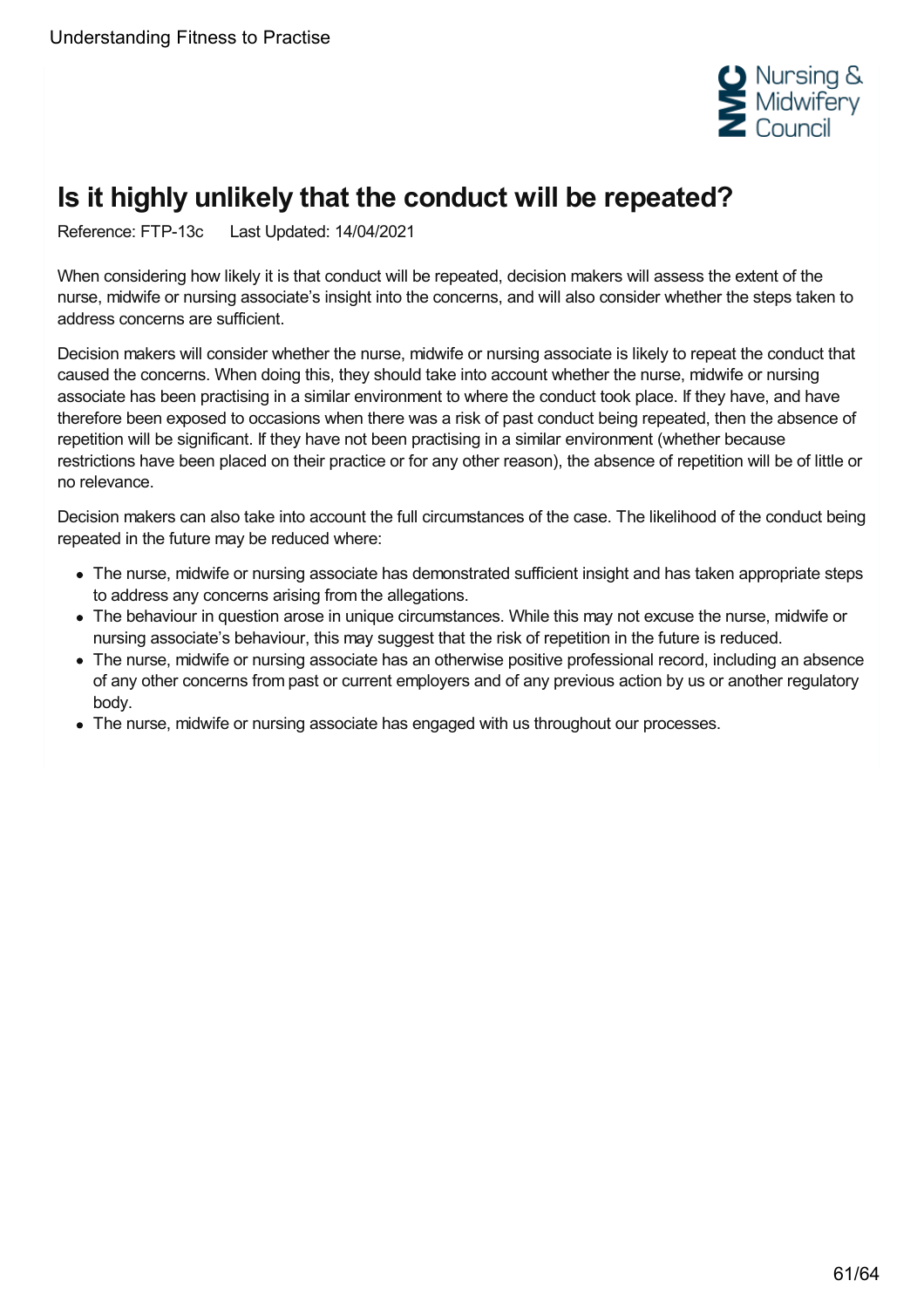

# <span id="page-61-0"></span>**Engaging with your case**

Reference: FtP-14 Last Updated: 06/09/2021

#### **In this guide**

- Why it's important for nurses, midwives and nursing [associates](#page-61-1) to engage early
- How not engaging early can affect the [progression](#page-61-2) of the case
- What can happen if a nurse, midwife, or nursing [associate](#page-62-0) doesn't engage, or engages at a late stage?

## <span id="page-61-1"></span>**Why it's important for nurses, midwives and nursing associates to engage early**

We encourage nurses, midwives and nursing associates to engage with us as early as possible and at every stage of the process. This includes providing us with the following information:

- whether they're currently employed and any steps their employer may be taking to manage any risk
- information about the context in which the incident occurred
- evidence of any steps they've taken to address the concerns raised about their fitness to practise (such as completing courses or retraining)
- evidence of any insight they have or any reflection they've undertaken so far about the concerns raised (we recognise that insight and reflection can develop over time, and may also depend on how any investigation progresses).

The nurse, midwife, or nursing associate doesn't have to provide us with this information, but having it helps us make more informed decisions about the case early. Some examples of why early engagement can be important are:

- It may be in a nurse, midwife or nursing associate's interest to engage early, as having this information may mean we do not need to take action in relation to the case.
- If a nurse, midwife or nursing associate provides information early on to demonstrate that they've fully addressed the concerns raised, our decision makers may decide that they're currently fit to practise and no further regulatory action is required.
- Knowing about the context in which an incident happened may help our decision makers to better understand what went wrong.
- The nurse, midwife or nursing associate's early engagement may also help us to understand what we need to investigate. For example, it may help us understand which of the concerns raised they agree with, and which ones they dispute.
- If the case is at a later stage, then providing us with the information we ask for may help us to better plan for the final meeting or hearing, for example by avoiding spending time on issues that are not actually in dispute.

# <span id="page-61-2"></span>**How not engaging early can affect the progression of the case**

If a nurse, midwife or nursing associate doesn't provide the information we ask for early on, it can affect the case's progression. For example:

- It might mean that we proceeded with a case when we could have decided there wasn't a need for regulatory action if we'd had all the information. This is because our decision makers at the early stages might not have known what the nurse, midwife or nursing associate has done to address the concerns raised or the context in which the incidents happened.
- If the nurse, midwife, or nursing associate has information about the context in which the incident occurred but didn't share it with us until later, it may delay the case whilst we make further inquiries.
- If the case is at a later stage, then not having the information we've asked for may mean we're less able to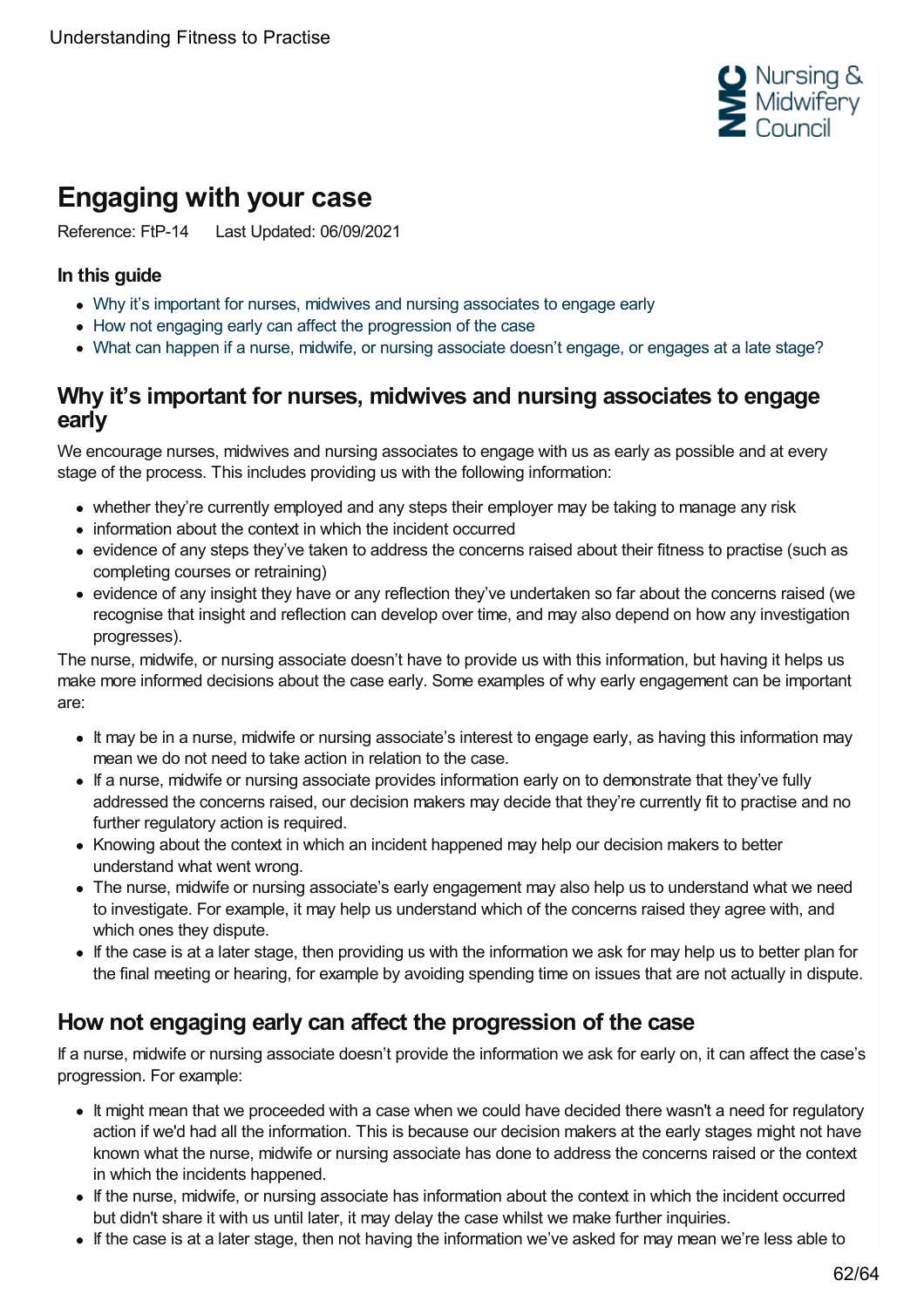plan for the final meeting or hearing.

If the nurse, midwife or nursing associate only engages with us at a late stage (for example, at the final meeting or hearing), it can cause delays to the case. For example, this can happen where an entirely new issue is raised at a hearing that then needs to be investigated.

## <span id="page-62-0"></span>**What can happen if a nurse, midwife, or nursing associate doesn't engage, or engages at a late stage?**

In some instances, not providing information or providing it at a later stage may have a particular impact on the final meeting or hearing.

There may be instances where the nurse, midwife or nursing associate can't engage with us for reasons such as ill health. We'll always take factors like these into account when making decisions on the case.

Nurses, midwives and nursing associates are required to co-operate with any investigation about their conduct in line with the [Code](https://www.nmc.org.uk/standards/code/)<sup>1</sup>. If we regard a nurse, midwife or nursing associate's failure to cooperate with our investigation as particularly serious, we may raise this as an additional regulatory concern.

## **Raising issues at a late stage in proceedings**

Suppose a nurse, midwife or nursing associate raises an issue at a late stage (such as the final hearing) that could reasonably have been raised at an earlier stage. In this case, the panel may consider whether there's a reasonable explanation for this and whether to adjourn the matter for further investigation.

For example, a nurse, midwife or nursing associate could raise for the first time at a final hearing that they were overloaded at the time of the incident due to staffing shortages. This may be something they could have reasonably raised with us earlier on in the fitness to practise process. (See our guidance on directing further [investigation](https://www.nmc.org.uk/ftp-library/ftpc-decision-making/directing-further-investigation-during-a-hearing/) during a hearing.)

If the panel considers that there's no reasonable explanation for the issue being raised late, it may, subject to it being fair, decide to take that into account when assessing the nurse, midwife or nursing associate's credibility in relation to the matter raised.

# **Providing materially different accounts**

If a nurse, midwife or nursing associate provides a materially different version of events in relation to the concerns raised than the version of events they provided at an earlier point in time, the panel may take this into account when considering their credibility. We may invite the panel to consider the nurse, midwife or nursing associate's credibility in relation to that issue.

# **Not giving evidence at the final hearing**

A panel may consider whether to draw an adverse inference when a nurse, midwife or nursing associate chooses not to give evidence at the facts stage of a hearing<sup>2</sup>. This means that the panel may reach a conclusion based on the nurse, midwife or nursing associate's decision not to give evidence, that they have no good explanation for their alleged conduct or reasonable response to the case against them.

This principle applies where a nurse, midwife or nursing associate does not give evidence at all and where a professional refuses to give evidence about a particular issue or question.

A panel may also draw an adverse inference at a meeting where the nurse, midwife or nursing associate hasn't provided any written evidence in response to the case against them.

A panel's decision on whether to draw an adverse inference will depend on the circumstances of the particular case. Panels must always ensure that the nurse, midwife or nursing associate is treated fairly. The Courts have held that panels shouldn't draw an adverse inference based on the failure to give evidence unless:

- 1. We've put forward sufficient evidence that the nurse, midwife, or nursing associate has been involved in misconduct or that their fitness to practise is impaired for some other reason.<sup>3</sup>
- 2. The nurse, midwife or nursing associate has been given an appropriate warning that an adverse inference may be drawn if they do not give evidence. The nurse, midwife or nursing associate must be given an